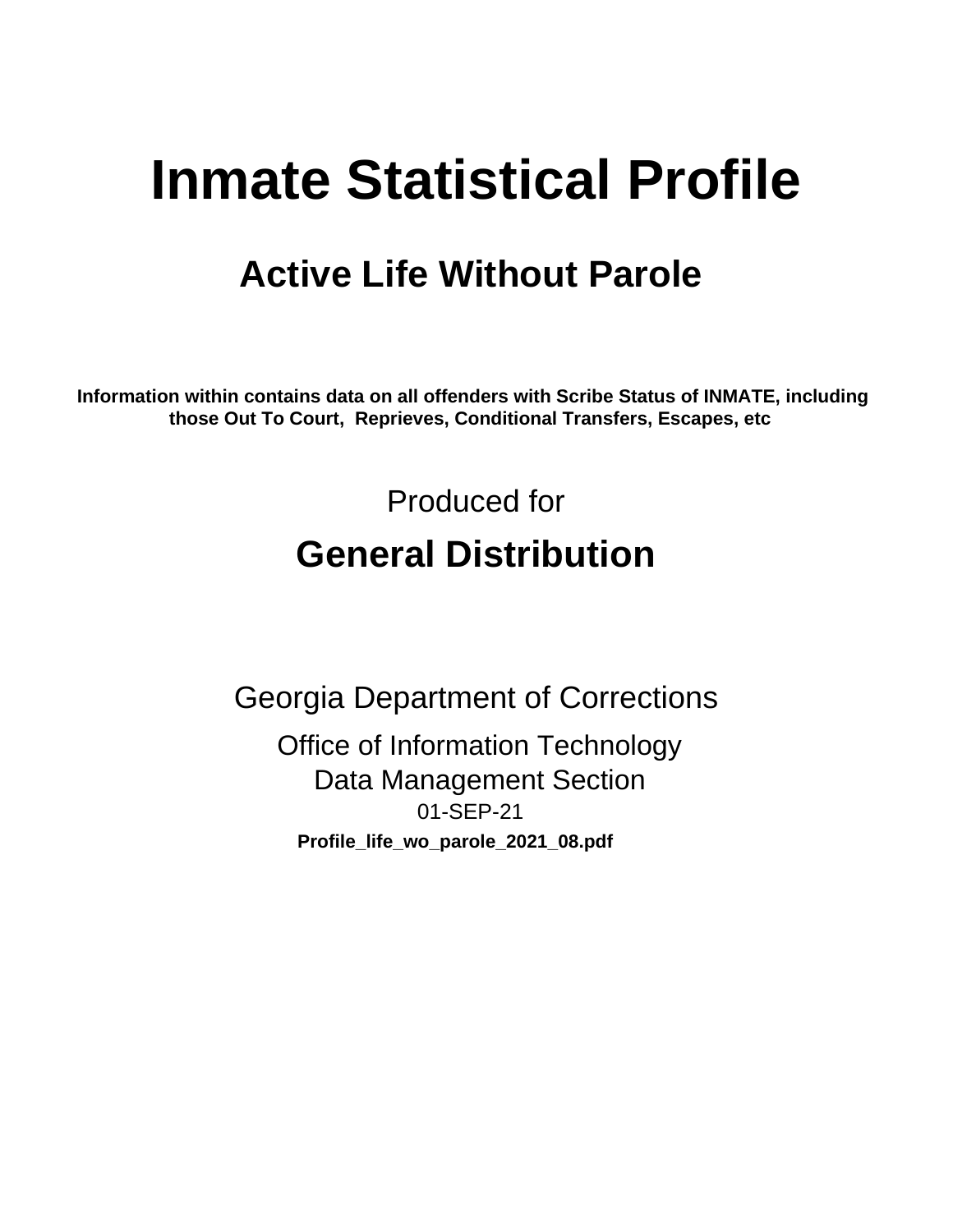# **Inmate Statistical Profile 01-SEP-21**

Contents

**Active Life Without Parole** 

Produced for General Distribution

# **Table of Contents**

|    | <b>Demographic information</b>                                        |
|----|-----------------------------------------------------------------------|
|    | 4 Current age, broken out in ten year age groups                      |
|    | 5 Race group                                                          |
|    | 6 Marital status, self-reported at entry to prison                    |
|    | 7 Number of Inmates with Dependents, self-reported at entry to prison |
|    | 8 Religious affiliation, self-reported at entry to prison             |
|    | 9 Home county - self-reported at entry to prison                      |
|    | 13 Employment status before prison, self-reported at entry to prison  |
|    | 14 Age at admission                                                   |
|    | 16 Height, measured at entry to prison                                |
|    | 17 Weight, measured at entry to prison                                |
|    | 18 Military service                                                   |
|    | <b>Correctional information</b>                                       |
|    | 19 Type of admission to prison                                        |
|    | 20 Current / last supervision level                                   |
|    | 21 Current / last institution type                                    |
|    | 22 Institution type - transitional centers                            |
|    | 23 Institution type - county prisons                                  |
|    | 24 Institution type - state prisons                                   |
|    | 25 Institution type - private prisons                                 |
|    | 26 Institution type - inmate boot camp                                |
|    | 27 Number of disciplinary reports                                     |
|    | 28 Number of transfers                                                |
|    | 29 Number of escapes                                                  |
|    | 30 Time served in current (or last) institution                       |
|    | Educational, psychological and physical information                   |
| 31 | Highest grade level attained                                          |
|    | 32 Culture fair IQ scores                                             |
|    | 33 Wide Range Achievement Test (WRAT) reading score                   |
|    | 34 Wide Range Achievement Test (WRAT) math score                      |
|    | 35 Wide Range Achievement Test (WRAT) spelling score                  |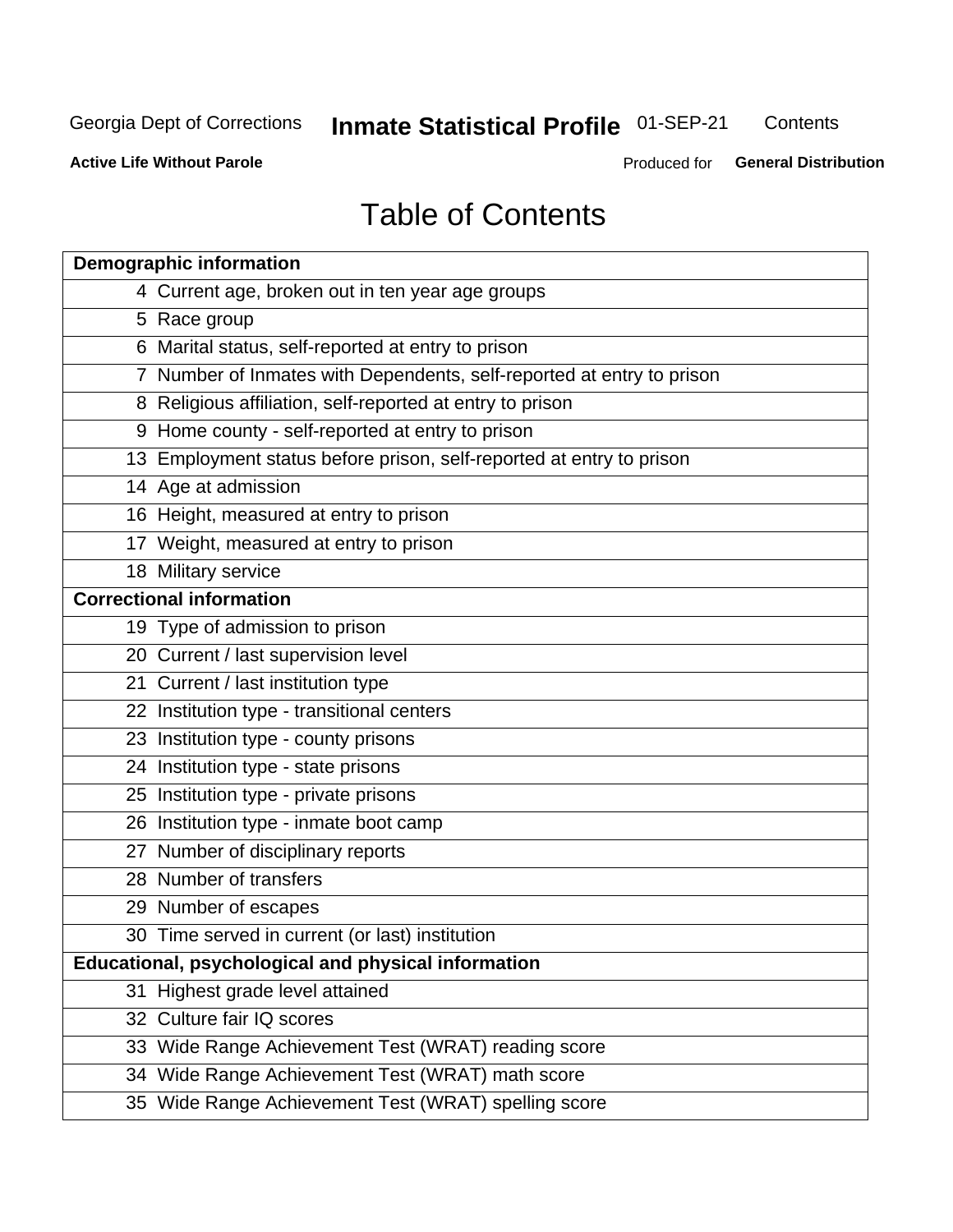# **Inmate Statistical Profile 01-SEP-21**

Contents

**Active Life Without Parole** 

Produced for General Distribution

# **Table of Contents**

| Educational, psychological and physical information              |
|------------------------------------------------------------------|
| 36 Current / last mental health treatment level                  |
| 37 PULHESDWIT medical scale - 'P' overall condition ('P'hysical) |
| 38 PULHESDWIT medical scale - 'U' upper body                     |
| 39 PULHESDWIT medical scale - 'L' lower body                     |
| 40 PULHESDWIT medical scale - 'H' hearing                        |
| 41 PULHESDWIT medical scale - 'E' vision                         |
| 42 PULHESDWIT medical scale -'S' psychiatric                     |
| 43 PULHESDWIT medical scale - 'D' dental                         |
| 44 PULHESDWIT medical scale - 'W' work ability                   |
| 45 PULHESDWIT medical scale - 'I' impairment                     |
| 46 PULHESDWIT medical scale - 'T' transportability               |
| <b>Crimes and criminal history information</b>                   |
| 47 Number of prior Georgia incarcerations                        |
| 48 Prison sentence in years                                      |
| 49 Primary offense, broken out into felonies vs misdemeanors     |
| 50 Primary offense, broken out into six broad crime categories   |
| 51 Primary offense, detailed offense code                        |
| 52 County of conviction of primary offense                       |
| 56 Circuit of conviction of primary offense                      |
| 58 Years served (jail + prison) in this incarceration            |
| <b>Medical information</b>                                       |
| 59 Results of most recent HIV test                               |
| 60 Results of most recent tuberculosis test                      |
| 61 Results of most recent syphilis test                          |
| 62 Results of most recent Hepatitis-C test                       |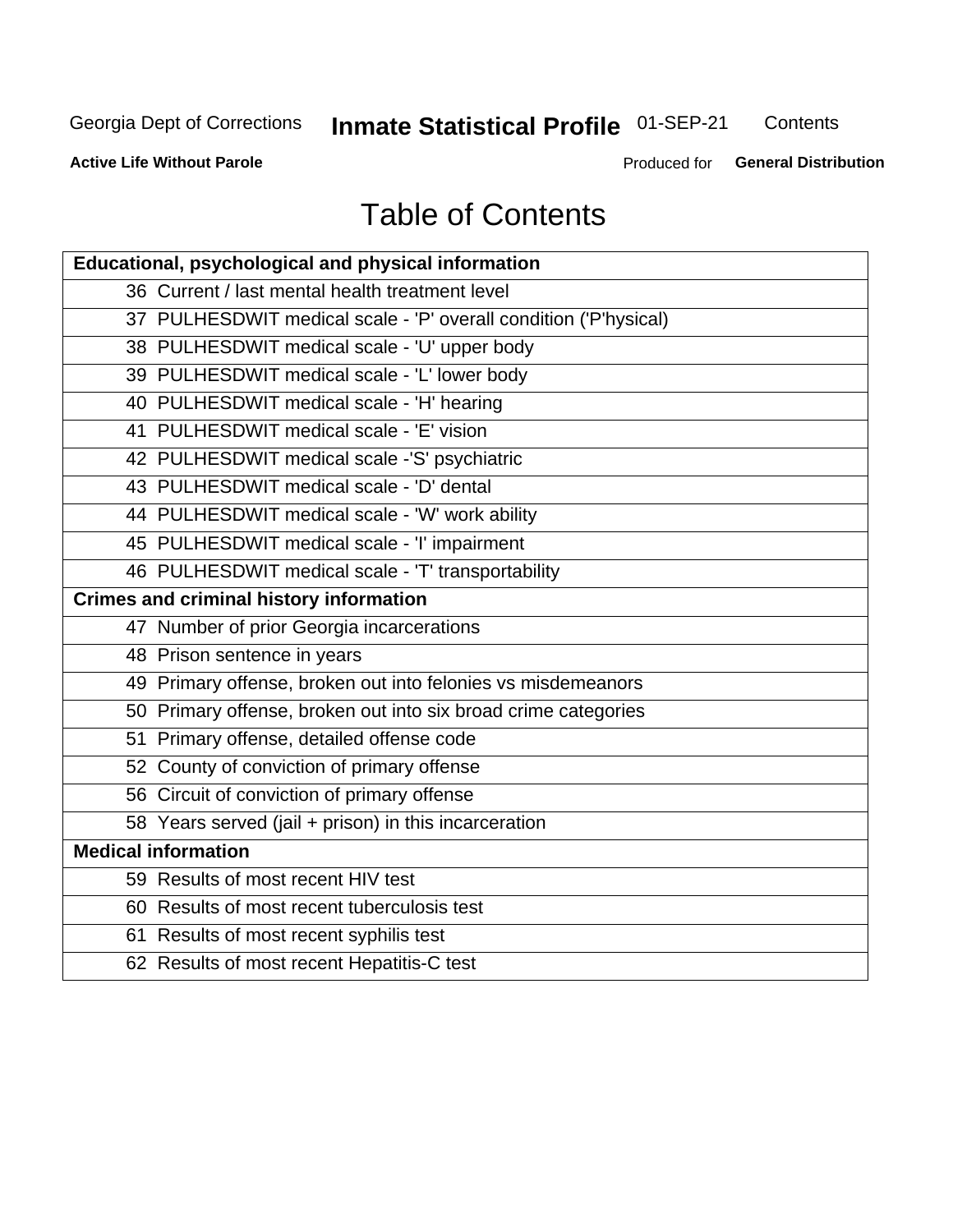### **Active Life Without Parole**

### Produced for General Distribution

# Current age, broken out in ten-year age groups

COL % - percent each COUNT is of its particular column

|                          |              | <b>Male</b> |         |              | <b>Female</b> |       |              | <b>Total</b> |
|--------------------------|--------------|-------------|---------|--------------|---------------|-------|--------------|--------------|
| <b>Current Age</b>       | <b>Count</b> | Col %       | Row %   | <b>Count</b> | Col %         | Row % | <b>Total</b> | Col %        |
| <b>Teens (1-19)</b>      | ◠            | 0.12%       | 100.00% |              |               |       | 2            | 0.12%        |
| <b>Twenties (20-29)</b>  | 189          | 11.73%      | 96.43%  |              | 11.67%        | 3.57% | 196          | 11.73%       |
| Thirties (30-39)         | 440          | 27.31%      | 95.44%  | 21           | 35.00%        | 4.56% | 461          | 27.59%       |
| <b>Forties (40-49)</b>   | 429          | 26.63%      | 95.76%  | 19           | 31.67%        | 4.24% | 448          | 26.81%       |
| <b>Fifties (50-59)</b>   | 344          | 21.35%      | 97.45%  | 9            | 15.00%        | 2.55% | 353          | 21.13%       |
| <b>Sixties (60-69)</b>   | 173          | 10.74%      | 97.74%  | 4            | 6.67%         | 2.26% | 177          | 10.59%       |
| Seventy + (70 and above) | 34           | 2.11%       | 100.00% |              |               |       | 34           | 2.03%        |
| <b>Total Reported</b>    | 1,611        | 100%        | 96.41%  | 60           | 100%          | 3.59% | 1,671        | 100%         |

| <b>innorted</b><br>m. |      |     |        |
|-----------------------|------|-----|--------|
| $F \circ F$           | 1011 | r r | $\sim$ |
| _____                 |      | νυ  | 1,07.  |

| Mean (average)         | 44.21 | 41.45 | 44.11 |
|------------------------|-------|-------|-------|
| <b>Median (middle)</b> |       |       | 43    |
| Mode (most frequent)   | 40    | 36    | 40    |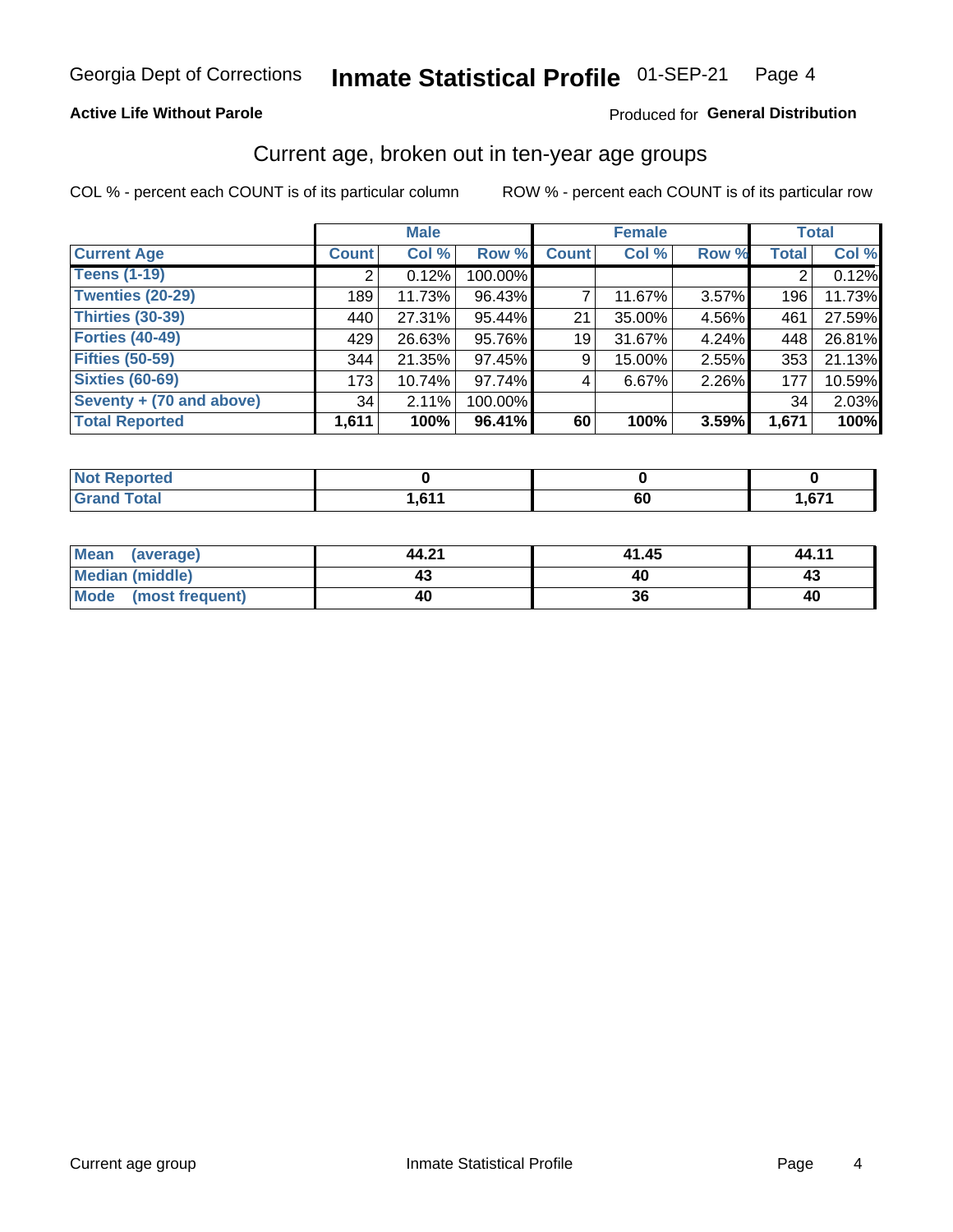#### Inmate Statistical Profile 01-SEP-21 Page 5

### **Active Life Without Parole**

Produced for General Distribution

# Race group

COL % - percent each COUNT is of its particular column

|                              | <b>Male</b>  |         |             | <b>Female</b> |        |          | <b>Total</b> |        |
|------------------------------|--------------|---------|-------------|---------------|--------|----------|--------------|--------|
| <b>Race Group</b>            | <b>Count</b> | Col %   | Row % Count |               | Col %  | Row %    | Total        | Col %  |
| <b>White</b>                 | 344          | 21.35%  | 93.73%      | 23            | 38.33% | 6.27%    | 367          | 21.96% |
| <b>Black</b><br>$\mathbf{2}$ | 1,228        | 76.23%  | $97.23\%$   | 35            | 58.33% | 2.77%    | 1,263        | 75.58% |
| <b>Other</b><br>5.           |              | $.12\%$ | 100.00%     |               |        |          | 2            | .12%   |
| <b>Asian</b><br>6            | 6            | $.37\%$ | 100.00%     |               |        |          | 6            | .36%   |
| <b>Hispanic</b><br>10        | 31           | 1.92%   | 93.94%      | 2             | 3.33%  | $6.06\%$ | 33           | 1.97%  |
| <b>Total Reported</b>        | 1,611        | 100%    | 96.41%      | 60            | 100%   | 3.59%    | 1,671        | 100%   |

| <b>Reported</b><br>NOT. |       |    |                 |
|-------------------------|-------|----|-----------------|
| <b>Total</b>            | 0.014 | 60 | C <sub>74</sub> |
| Grar                    | .ט    |    | w               |

| –•••• |  | M |  |  |  |
|-------|--|---|--|--|--|
|-------|--|---|--|--|--|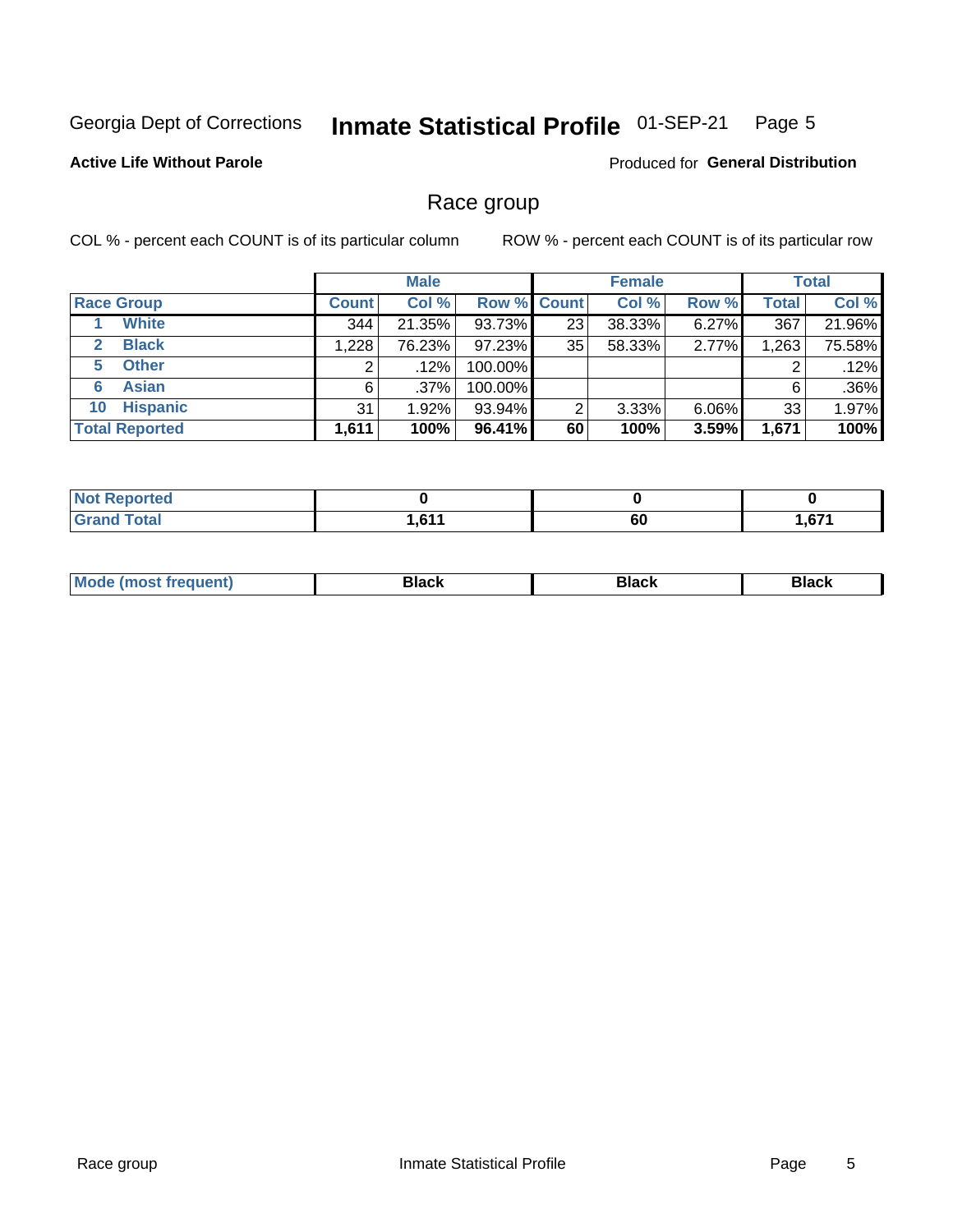#### Inmate Statistical Profile 01-SEP-21 Page 6

**Active Life Without Parole** 

Produced for General Distribution

# Marital status, self-reported at entry to prison

COL % - percent each COUNT is of its particular column

|                            |                 | <b>Male</b> |        |              | <b>Female</b> |        |              | <b>Total</b> |
|----------------------------|-----------------|-------------|--------|--------------|---------------|--------|--------------|--------------|
| <b>Marital Status</b>      | <b>Count</b>    | Col %       | Row %  | <b>Count</b> | Col %         | Row %  | <b>Total</b> | Col %        |
| <b>Unknown</b><br>$\bf{0}$ | 22 <sub>1</sub> | 1.37%       | 95.65% |              | 1.67%         | 4.35%  | 23           | 1.38%        |
| <b>Divorced</b><br>D       | 122             | 7.57%       | 96.83% | 4            | 6.67%         | 3.17%  | 126          | 7.54%        |
| <b>Married</b><br>М        | 209             | 12.97%      | 94.57% | 12           | 20.00%        | 5.43%  | 221          | 13.23%       |
| <b>Separated</b><br>S.     | 47              | 2.92%       | 88.68% | 6            | 10.00%        | 11.32% | 53           | 3.17%        |
| <b>Unmarried</b><br>U      | 1,172           | 72.75%      | 97.42% | 31           | 51.67%        | 2.58%  | 1,203        | 71.99%       |
| <b>Widow</b><br>W          | 39              | 2.42%       | 86.67% | 6            | 10.00%        | 13.33% | 45           | 2.69%        |
| <b>Total Reported</b>      | 1,611           | 100%        | 96.41% | 60           | 100%          | 3.59%  | 1,671        | 100%         |

| <b>Not Reported</b><br>$\cdots$ |                 |    |         |
|---------------------------------|-----------------|----|---------|
| <b>Total</b><br>$\sim$          | CA<br>I I V I I | 60 | $c - r$ |

| ___ | Mo | тес | Unmarried | าmarried |
|-----|----|-----|-----------|----------|
|-----|----|-----|-----------|----------|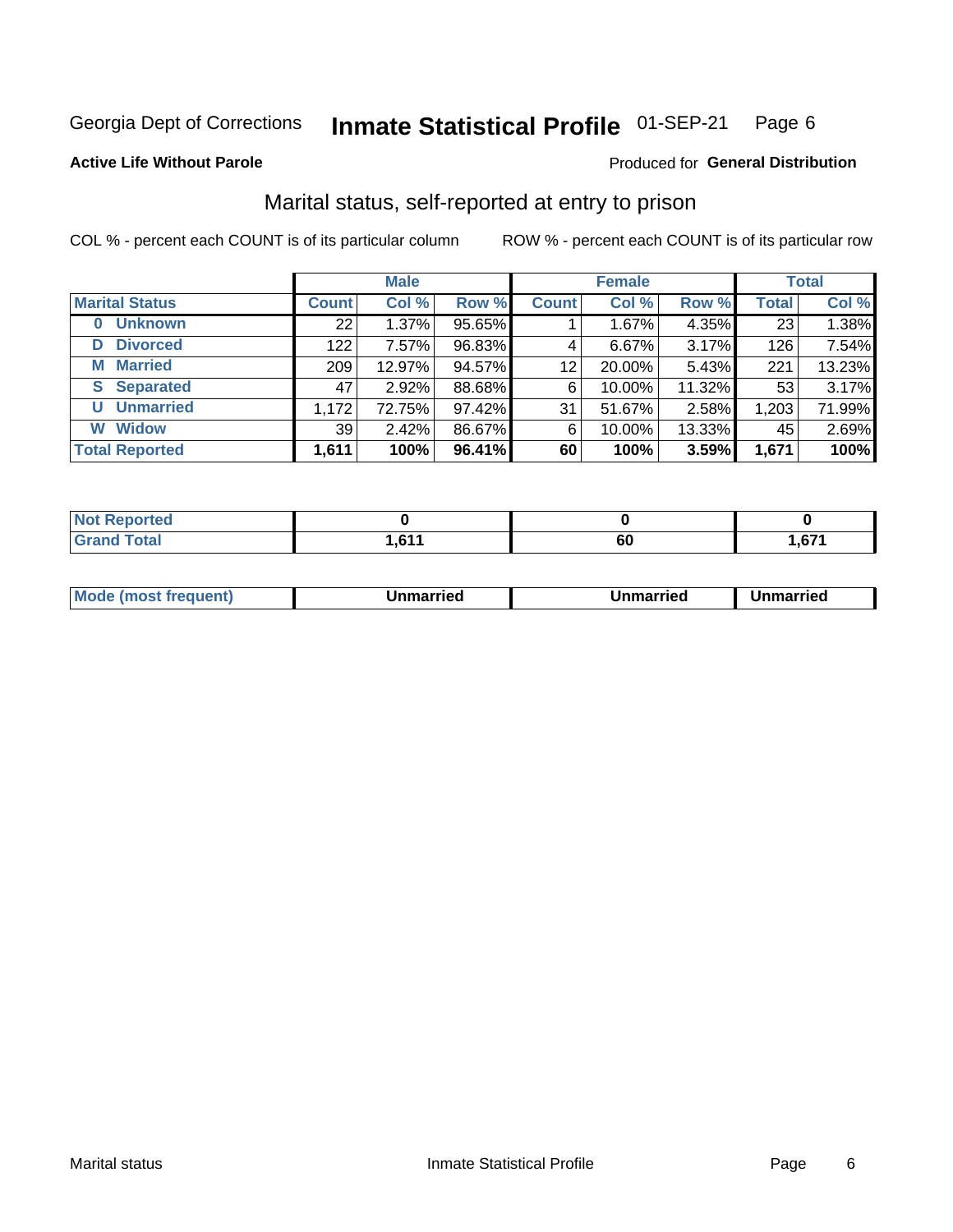#### Inmate Statistical Profile 01-SEP-21 Page 7

### **Active Life Without Parole**

### Produced for General Distribution

# Number of Inmates with Dependents, Self-Reported at Entry to Prison

COL % - percent each COUNT is of its particular column

|                             |              | <b>Male</b> |         |              | <b>Female</b> |       |              | <b>Total</b> |
|-----------------------------|--------------|-------------|---------|--------------|---------------|-------|--------------|--------------|
| <b>Number of dependents</b> | <b>Count</b> | Col %       | Row %   | <b>Count</b> | Col %         | Row % | <b>Total</b> | Col %        |
| $\bf{0}$                    | 394          | 31.93%      | 95.17%  | 20           | 37.04%        | 4.83% | 414          | 32.14%       |
|                             | 288          | 23.34%      | 96.97%  | 9            | 16.67%        | 3.03% | 297          | 23.06%       |
| $\overline{2}$              | 224          | 18.15%      | 96.97%  |              | 12.96%        | 3.03% | 231          | 17.93%       |
| 3                           | 139          | 11.26%      | 93.29%  | 10           | 18.52%        | 6.71% | 149          | 11.57%       |
| 4                           | 93           | 7.54%       | 96.88%  | 3            | 5.56%         | 3.13% | 96           | 7.45%        |
| 5                           | 41           | 3.32%       | 91.11%  | 4            | 7.41%         | 8.89% | 45           | 3.49%        |
| $6\phantom{1}6$             | 25           | 2.03%       | 96.15%  |              | 1.85%         | 3.85% | 26           | 2.02%        |
| 7                           | 13           | 1.05%       | 100.00% |              |               |       | 13           | 1.01%        |
| 8                           | 7            | 0.57%       | 100.00% |              |               |       | 7            | 0.54%        |
| 9                           | 3            | 0.24%       | 100.00% |              |               |       | 3            | 0.23%        |
| Over 10                     | 7            | 0.57%       | 100.00% |              |               |       | 7            | 0.54%        |
| <b>Total Reported</b>       | 1,234        | 100%        | 95.81%  | 54           | 100%          | 4.19% | 1,288        | 100%         |

| $\sim$<br>.<br>$\sim$ |    | 383         |
|-----------------------|----|-------------|
| C <sub>44</sub>       | υı | c74<br>ו ט. |

| <b>Mean</b><br>(average) | 1.69 | . 74 |
|--------------------------|------|------|
| Median (middle)          |      |      |
| Mode<br>(most frequent)  |      |      |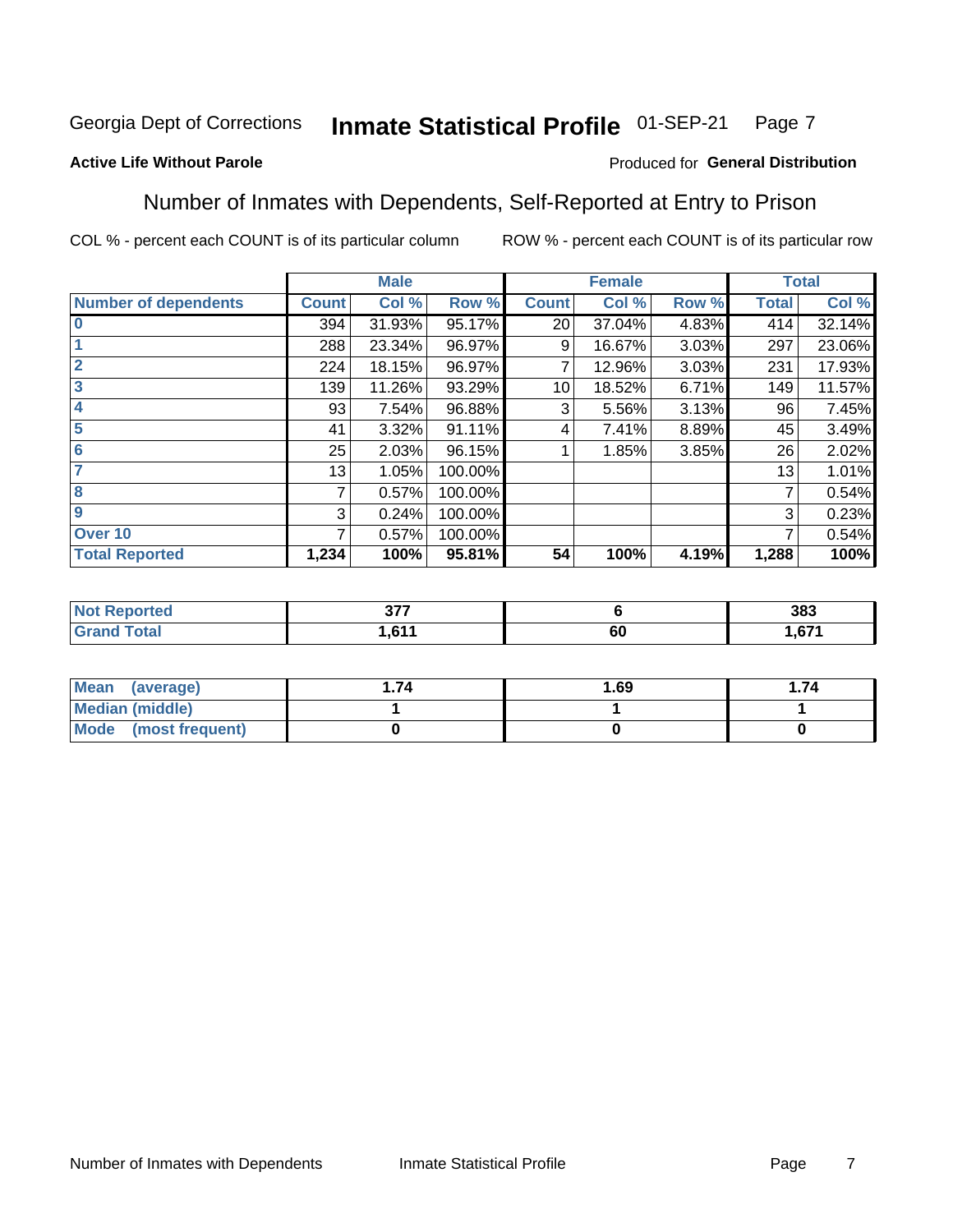#### Inmate Statistical Profile 01-SEP-21 Page 8

#### **Active Life Without Parole**

#### Produced for General Distribution

# Religious affiliation, self-reported at entry to prison

COL % - percent each COUNT is of its particular column

|                  |                              |              | <b>Male</b> |         |                | <b>Female</b> |         |                | <b>Total</b> |
|------------------|------------------------------|--------------|-------------|---------|----------------|---------------|---------|----------------|--------------|
|                  | <b>Religious Affiliation</b> | <b>Count</b> | Col %       | Row %   | <b>Count</b>   | Col %         | Row %   | <b>Total</b>   | Col %        |
| 1                | <b>Islam</b>                 | 90           | 10.75%      | 95.74%  | 4              | 8.16%         | 4.26%   | 94             | 10.61%       |
| $\overline{2}$   | <b>Catholic</b>              | 23           | 2.75%       | 85.19%  | 4              | 8.16%         | 14.81%  | 27             | 3.05%        |
| 3                | <b>Baptist</b>               | 397          | 47.43%      | 94.30%  | 24             | 48.98%        | 5.70%   | 421            | 47.52%       |
| 4                | <b>Methodist</b>             | 12           | 1.43%       | 92.31%  | 1              | 2.04%         | 7.69%   | 13             | 1.47%        |
| 6                | <b>Presbyterian</b>          | 1            | .12%        | 100.00% |                |               |         |                | .11%         |
| 7                | <b>Church Of God</b>         | 4            | .48%        | 100.00% |                |               |         | 4              | .45%         |
| 8                | <b>Holiness</b>              | 17           | 2.03%       | 89.47%  | $\overline{2}$ | 4.08%         | 10.53%  | 19             | 2.14%        |
| $\boldsymbol{9}$ | <b>Jewish</b>                | 3            | .36%        | 75.00%  | 1              | 2.04%         | 25.00%  | 4              | .45%         |
| $\overline{12}$  | <b>Hindu</b>                 | 1            | .12%        | 100.00% |                |               |         |                | .11%         |
| 13               | <b>Buddhist</b>              | 3            | .36%        | 100.00% |                |               |         | 3              | .34%         |
| 16               | <b>Seventh Day Adventist</b> | 6            | .72%        | 100.00% |                |               |         | 6              | .68%         |
| 17               | <b>Jehovah Witness</b>       | 12           | 1.43%       | 92.31%  | 1              | 2.04%         | 7.69%   | 13             | 1.47%        |
| 18               | <b>Latter Day Saints</b>     | 1            | .12%        | 100.00% |                |               |         |                | .11%         |
| $\overline{20}$  | <b>Other Prot</b>            | 73           | 8.72%       | 100.00% |                |               |         | 73             | 8.24%        |
| 21               | <b>Messianic Judaism</b>     |              |             |         | 8              | 16.33%        | 100.00% | 8              | .90%         |
| 23               | <b>Hebrew Israelite</b>      | 1            | .12%        | 100.00% |                |               |         |                | .11%         |
| 25               | <b>Native American</b>       | 1            | .12%        | 100.00% |                |               |         |                | .11%         |
| 28               | <b>Rastafari</b>             |              | .12%        | 50.00%  | 1              | 2.04%         | 50.00%  | $\overline{2}$ | .23%         |
| 30               | <b>No Religion</b>           | 29           | 3.46%       | 96.67%  | 1              | 2.04%         | 3.33%   | 30             | 3.39%        |
| 31               | <b>Christian -</b>           | 61           | 7.29%       | 96.83%  | 2              | 4.08%         | 3.17%   | 63             | 7.11%        |
|                  | <b>Unspecified</b>           |              |             |         |                |               |         |                |              |
| 96               | <b>None</b>                  | 101          | 12.07%      | 100.00% |                |               |         | 101            | 11.40%       |
|                  | <b>Total Reported</b>        | 837          | 100%        | 94.47%  | 49             | 100%          | 5.53%   | 886            | 100%         |

| <b>Not Reported</b> | --<br>. . |           | 785         |
|---------------------|-----------|-----------|-------------|
| <b>Total</b>        | 0.44<br>  | <b>60</b> | c74<br>1.OZ |

| <b>Mode (most frequent)</b><br>}aptist<br>Baptist<br>Baptist |
|--------------------------------------------------------------|
|--------------------------------------------------------------|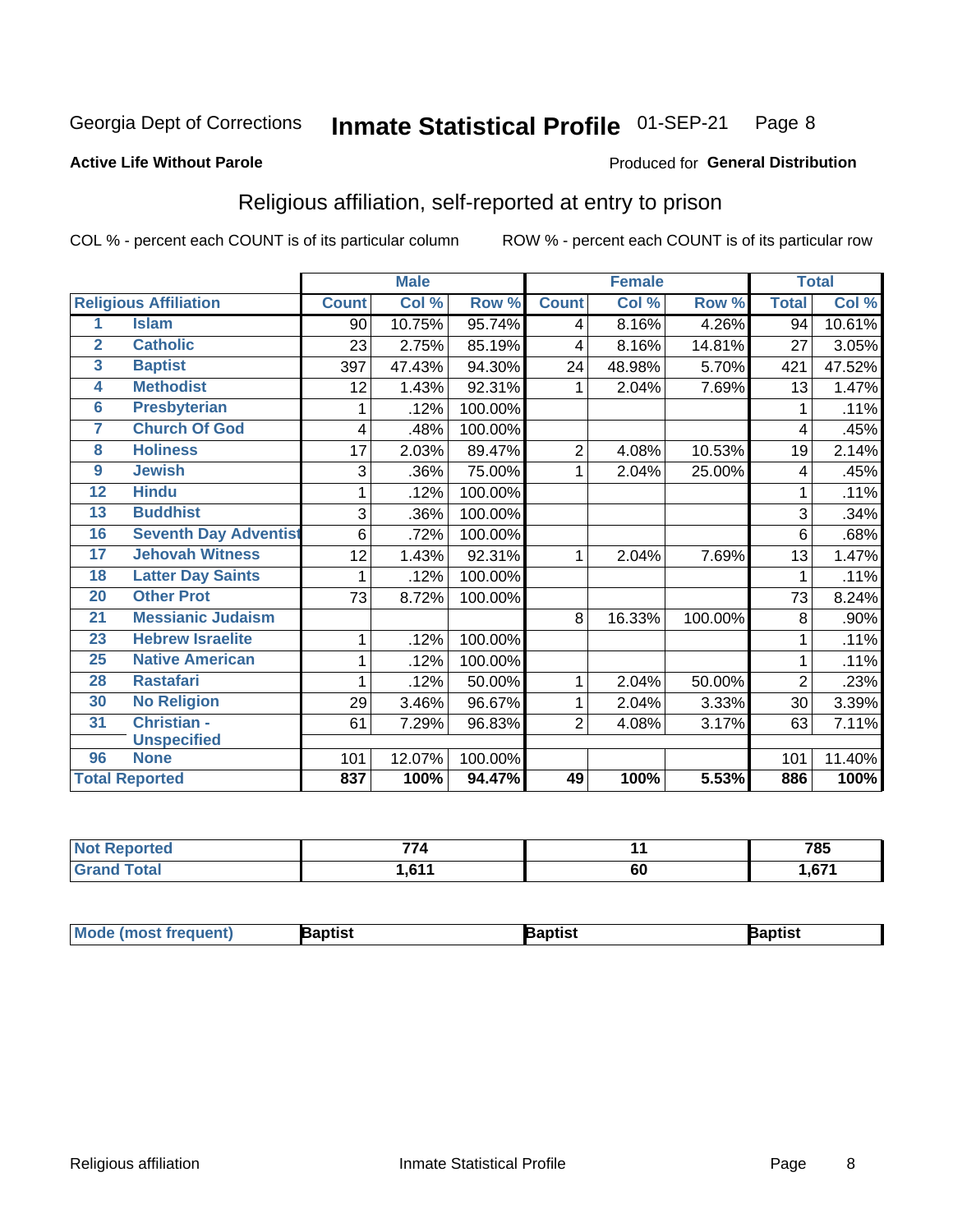#### Inmate Statistical Profile 01-SEP-21 Page 9

### **Active Life Without Parole**

# Produced for General Distribution

# Home county, self-reported at entry to prison

COL % - percent each COUNT is of its particular column

|     |                             |                  | <b>Male</b> |         |                | <b>Female</b> |        | <b>Total</b>   |        |
|-----|-----------------------------|------------------|-------------|---------|----------------|---------------|--------|----------------|--------|
|     | <b>Home County</b>          | <b>Count</b>     | Col %       | Row %   | <b>Count</b>   | Col %         | Row %  | <b>Total</b>   | Col %  |
| 000 | <b>Unknown</b>              | $\overline{313}$ | 19.43%      | 95.14%  | 16             | 26.67%        | 4.86%  | 329            | 19.69% |
| 001 | <b>Appling County</b>       | 6                | .37%        | 100.00% |                |               |        | 6              | .36%   |
| 002 | <b>Atkinson County</b>      | 2                | .12%        | 100.00% |                |               |        | $\overline{2}$ | .12%   |
| 003 | <b>Bacon County</b>         | 1                | .06%        | 100.00% |                |               |        | 1              | .06%   |
| 004 | <b>Baker County</b>         | $\overline{2}$   | .12%        | 100.00% |                |               |        | $\overline{2}$ | .12%   |
| 005 | <b>Baldwin County</b>       | 4                | .25%        | 100.00% |                |               |        | 4              | .24%   |
| 006 | <b>Banks County</b>         | $\mathbf 1$      | .06%        | 100.00% |                |               |        | 1              | .06%   |
| 007 | <b>Barrow County</b>        | 10               | .62%        | 100.00% |                |               |        | 10             | .60%   |
| 008 | <b>Bartow County</b>        | 12               | .74%        | 100.00% |                |               |        | 12             | .72%   |
| 009 | <b>Ben Hill County</b>      | 6                | .37%        | 100.00% |                |               |        | 6              | .36%   |
| 010 | <b>Berrien County</b>       | 4                | .25%        | 100.00% |                |               |        | 4              | .24%   |
| 011 | <b>Bibb County</b>          | 43               | 2.67%       | 95.56%  | $\overline{2}$ | 3.33%         | 4.44%  | 45             | 2.69%  |
| 012 | <b>Bleckley County</b>      | 1                | .06%        | 100.00% |                |               |        | $\mathbf{1}$   | .06%   |
| 013 | <b>Brantley County</b>      | $\mathbf{1}$     | .06%        | 100.00% |                |               |        | 1              | .06%   |
| 014 | <b>Brooks County</b>        | 3                | .19%        | 100.00% |                |               |        | 3              | .18%   |
| 015 | <b>Bryan County</b>         | $\overline{2}$   | .12%        | 100.00% |                |               |        | $\overline{2}$ | .12%   |
| 016 | <b>Bulloch County</b>       | 4                | .25%        | 100.00% |                |               |        | 4              | .24%   |
| 017 | <b>Burke County</b>         | 11               | .68%        | 100.00% |                |               |        | 11             | .66%   |
| 018 | <b>Butts County</b>         | 4                | .25%        | 100.00% |                |               |        | 4              | .24%   |
| 019 | <b>Calhoun County</b>       | 1                | .06%        | 100.00% |                |               |        | 1              | .06%   |
| 020 | <b>Camden County</b>        | 5                | .31%        | 100.00% |                |               |        | 5              | .30%   |
| 021 | <b>Candler County</b>       | $\,6$            | .37%        | 100.00% |                |               |        | 6              | .36%   |
| 022 | <b>Carroll County</b>       | $\,6$            | .37%        | 85.71%  | $\mathbf{1}$   | 1.67%         | 14.29% | $\overline{7}$ | .42%   |
| 023 | <b>Catoosa County</b>       | 5                | .31%        | 100.00% |                |               |        | 5              | .30%   |
| 025 | <b>Chatham County</b>       | 60               | 3.72%       | 100.00% |                |               |        | 60             | 3.59%  |
| 026 | <b>Chattahoochee County</b> | 1                | .06%        | 100.00% |                |               |        | 1              | .06%   |
| 027 | <b>Chattooga County</b>     | 1                | .06%        | 100.00% |                |               |        | 1              | .06%   |
| 028 | <b>Cherokee County</b>      | $\overline{7}$   | .43%        | 100.00% |                |               |        | $\overline{7}$ | .42%   |
| 029 | <b>Clarke County</b>        | 22               | 1.37%       | 95.65%  | $\mathbf{1}$   | 1.67%         | 4.35%  | 23             | 1.38%  |
| 030 | <b>Clay County</b>          | $\mathbf{1}$     | .06%        | 100.00% |                |               |        | 1              | .06%   |
| 031 | <b>Clayton County</b>       | 58               | 3.60%       | 95.08%  | 3              | 5.00%         | 4.92%  | 61             | 3.65%  |
| 033 | <b>Cobb County</b>          | 52               | 3.23%       | 98.11%  | 1              | 1.67%         | 1.89%  | 53             | 3.17%  |
| 034 | <b>Coffee County</b>        | 7                | .43%        | 77.78%  | $\overline{2}$ | 3.33%         | 22.22% | 9              | .54%   |
| 035 | <b>Colquitt County</b>      | 3                | .19%        | 100.00% |                |               |        | 3              | .18%   |
| 036 | <b>Columbia County</b>      | $\overline{8}$   | .50%        | 100.00% |                |               |        | 8              | .48%   |
| 037 | <b>Cook County</b>          | 4                | .25%        | 100.00% |                |               |        | 4              | .24%   |
| 038 | <b>Coweta County</b>        | 6                | .37%        | 100.00% |                |               |        | 6              | .36%   |
| 040 | <b>Crisp County</b>         | 5                | .31%        | 100.00% |                |               |        | 5              | .30%   |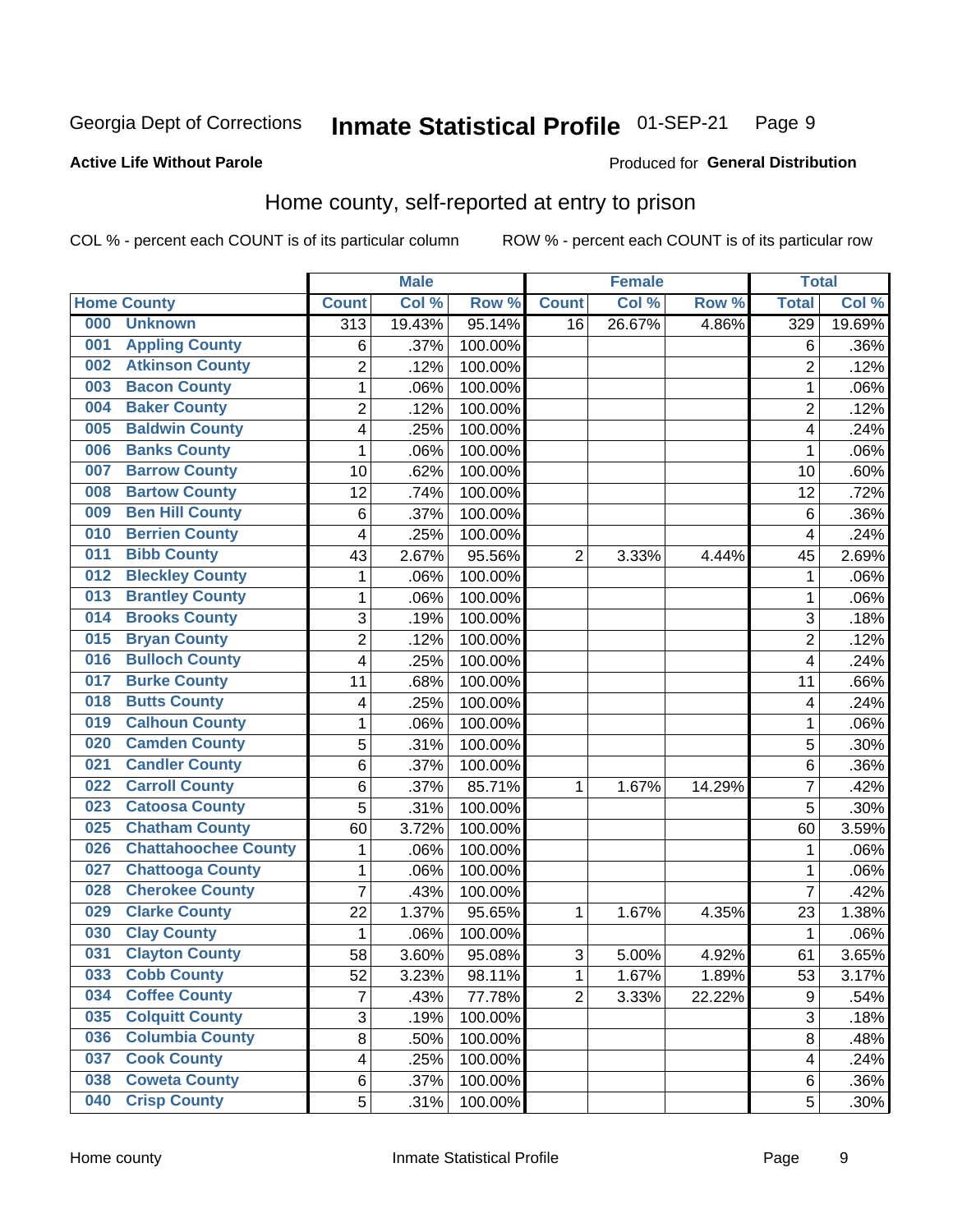#### Inmate Statistical Profile 01-SEP-21 Page 10

**Active Life Without Parole** 

### Produced for General Distribution

# Home county, self-reported at entry to prison

COL % - percent each COUNT is of its particular column

|     |                          |                | <b>Male</b> |                  |                  | <b>Female</b> |         | <b>Total</b>   |        |
|-----|--------------------------|----------------|-------------|------------------|------------------|---------------|---------|----------------|--------|
|     | <b>Home County</b>       | <b>Count</b>   | Col %       | Row <sup>%</sup> | <b>Count</b>     | Col %         | Row %   | <b>Total</b>   | Col %  |
| 043 | <b>Decatur County</b>    | 7              | .43%        | 100.00%          |                  |               |         | 7              | .42%   |
| 044 | <b>Dekalb County</b>     | 118            | 7.32%       | 99.16%           | 1                | 1.67%         | .84%    | 119            | 7.12%  |
| 045 | <b>Dodge County</b>      | 1              | .06%        | 100.00%          |                  |               |         | 1              | .06%   |
| 046 | <b>Dooly County</b>      | 1              | .06%        | 100.00%          |                  |               |         | 1              | .06%   |
| 047 | <b>Dougherty County</b>  | 24             | 1.49%       | 92.31%           | $\overline{2}$   | 3.33%         | 7.69%   | 26             | 1.56%  |
| 048 | <b>Douglas County</b>    | 18             | 1.12%       | 100.00%          |                  |               |         | 18             | 1.08%  |
| 049 | <b>Early County</b>      | 3              | .19%        | 100.00%          |                  |               |         | 3              | .18%   |
| 051 | <b>Effingham County</b>  | 6              | .37%        | 85.71%           | 1                | 1.67%         | 14.29%  | 7              | .42%   |
| 052 | <b>Elbert County</b>     | 3              | .19%        | 100.00%          |                  |               |         | 3              | .18%   |
| 053 | <b>Emanuel County</b>    | 6              | .37%        | 100.00%          |                  |               |         | 6              | .36%   |
| 054 | <b>Evans County</b>      |                |             |                  | 1                | 1.67%         | 100.00% | 1              | .06%   |
| 056 | <b>Fayette County</b>    | 7              | .43%        | 100.00%          |                  |               |         | $\overline{7}$ | .42%   |
| 057 | <b>Floyd County</b>      | 21             | 1.30%       | 91.30%           | $\boldsymbol{2}$ | 3.33%         | 8.70%   | 23             | 1.38%  |
| 058 | <b>Forsyth County</b>    | 3              | .19%        | 60.00%           | 2                | 3.33%         | 40.00%  | 5              | .30%   |
| 059 | <b>Franklin County</b>   | 4              | .25%        | 100.00%          |                  |               |         | $\overline{4}$ | .24%   |
| 060 | <b>Fulton County</b>     | 184            | 11.42%      | 97.87%           | 4                | 6.67%         | 2.13%   | 188            | 11.25% |
| 061 | <b>Gilmer County</b>     | $\overline{2}$ | .12%        | 100.00%          |                  |               |         | $\overline{2}$ | .12%   |
| 063 | <b>Glynn County</b>      | 13             | .81%        | 100.00%          |                  |               |         | 13             | .78%   |
| 064 | <b>Gordon County</b>     | 8              | .50%        | 100.00%          |                  |               |         | 8              | .48%   |
| 066 | <b>Greene County</b>     | 3              | .19%        | 100.00%          |                  |               |         | 3              | .18%   |
| 067 | <b>Gwinnett County</b>   | 47             | 2.92%       | 94.00%           | 3                | 5.00%         | 6.00%   | 50             | 2.99%  |
| 068 | <b>Habersham County</b>  | $\overline{2}$ | .12%        | 100.00%          |                  |               |         | $\overline{2}$ | .12%   |
| 069 | <b>Hall County</b>       | 14             | .87%        | 87.50%           | $\overline{2}$   | 3.33%         | 12.50%  | 16             | .96%   |
| 070 | <b>Hancock County</b>    | 2              | .12%        | 100.00%          |                  |               |         | $\overline{2}$ | .12%   |
| 071 | <b>Haralson County</b>   | $\overline{c}$ | .12%        | 100.00%          |                  |               |         | $\overline{2}$ | .12%   |
| 072 | <b>Harris County</b>     | 5              | .31%        | 100.00%          |                  |               |         | 5              | .30%   |
| 073 | <b>Hart County</b>       | 3              | .19%        | 100.00%          |                  |               |         | 3              | .18%   |
| 074 | <b>Heard County</b>      | 1              | .06%        | 100.00%          |                  |               |         | 1              | .06%   |
| 075 | <b>Henry County</b>      | 16             | .99%        | 94.12%           | 1                | 1.67%         | 5.88%   | 17             | 1.02%  |
| 076 | <b>Houston County</b>    | 22             | 1.37%       | 95.65%           | 1                | 1.67%         | 4.35%   | 23             | 1.38%  |
| 078 | <b>Jackson County</b>    | 11             | .68%        | 100.00%          |                  |               |         | 11             | .66%   |
| 080 | <b>Jeff Davis County</b> | $\mathbf 1$    | .06%        | 100.00%          |                  |               |         | 1              | .06%   |
| 081 | <b>Jefferson County</b>  | $\overline{7}$ | .43%        | 87.50%           | 1                | 1.67%         | 12.50%  | 8              | .48%   |
| 082 | <b>Jenkins County</b>    | 3              | .19%        | 100.00%          |                  |               |         | 3              | .18%   |
| 083 | <b>Johnson County</b>    | $\mathbf 1$    | .06%        | 100.00%          |                  |               |         | 1              | .06%   |
| 084 | <b>Jones County</b>      | 1              | .06%        | 100.00%          |                  |               |         | 1              | .06%   |
| 087 | <b>Laurens County</b>    | 4              | .25%        | 100.00%          |                  |               |         | 4              | .24%   |
| 088 | <b>Lee County</b>        | 3              | .19%        | 100.00%          |                  |               |         | 3              | .18%   |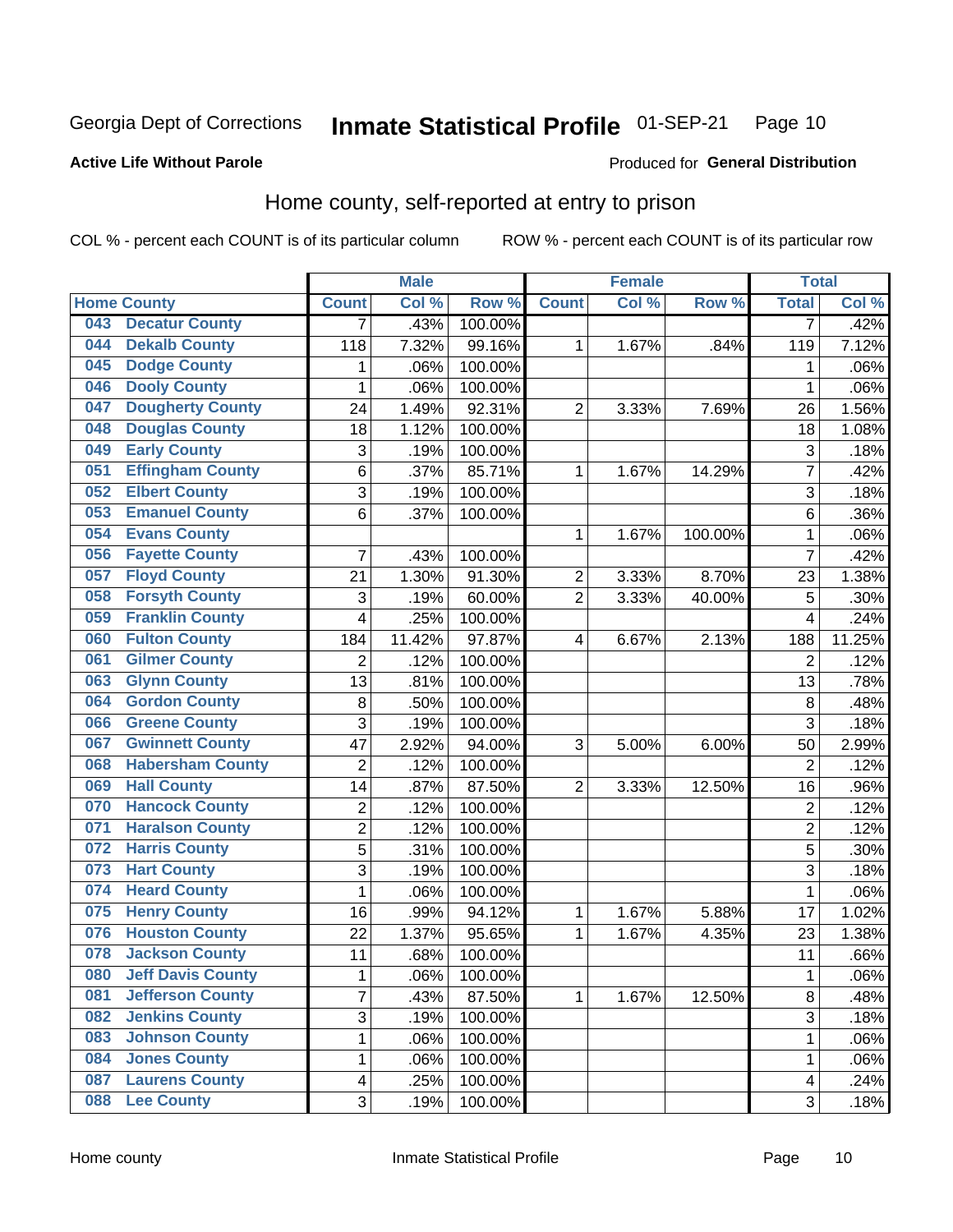#### Inmate Statistical Profile 01-SEP-21 Page 11

### **Active Life Without Parole**

# Produced for General Distribution

# Home county, self-reported at entry to prison

COL % - percent each COUNT is of its particular column

|                  |                          |                         | <b>Male</b> |         |              | <b>Female</b> |         | <b>Total</b>   |         |
|------------------|--------------------------|-------------------------|-------------|---------|--------------|---------------|---------|----------------|---------|
|                  | <b>Home County</b>       | <b>Count</b>            | Col %       | Row %   | <b>Count</b> | Col %         | Row %   | <b>Total</b>   | Col %   |
| 089              | <b>Liberty County</b>    | 10                      | .62%        | 90.91%  | 1            | 1.67%         | 9.09%   | 11             | .66%    |
| 090              | <b>Lincoln County</b>    | $\overline{2}$          | .12%        | 100.00% |              |               |         | $\overline{2}$ | .12%    |
| 091              | <b>Long County</b>       | $\mathbf 1$             | .06%        | 100.00% |              |               |         | 1              | .06%    |
| 092              | <b>Lowndes County</b>    | 12                      | .74%        | 100.00% |              |               |         | 12             | .72%    |
| 093              | <b>Lumpkin County</b>    | $\overline{c}$          | .12%        | 100.00% |              |               |         | $\overline{2}$ | .12%    |
| 094              | <b>Macon County</b>      | $\mathbf 1$             | .06%        | 100.00% |              |               |         | 1              | .06%    |
| 095              | <b>Madison County</b>    | $\mathbf 1$             | .06%        | 100.00% |              |               |         | 1              | .06%    |
| 096              | <b>Marion County</b>     | $\mathbf{1}$            | .06%        | 50.00%  | 1            | 1.67%         | 50.00%  | $\overline{2}$ | .12%    |
| 097              | <b>Mcduffie County</b>   | 3                       | .19%        | 100.00% |              |               |         | 3              | .18%    |
| 098              | <b>Mcintosh County</b>   | $\mathbf 1$             | .06%        | 100.00% |              |               |         | 1              | .06%    |
| 099              | <b>Meriwether County</b> | 3                       | .19%        | 100.00% |              |               |         | 3              | .18%    |
| 100              | <b>Miller County</b>     | $\overline{c}$          | .12%        | 100.00% |              |               |         | $\overline{2}$ | .12%    |
| 101              | <b>Mitchell County</b>   | 3                       | .19%        | 100.00% |              |               |         | 3              | .18%    |
| 102              | <b>Monroe County</b>     | 6                       | .37%        | 100.00% |              |               |         | 6              | .36%    |
| 103              | <b>Montgomery County</b> | $\mathbf 1$             | .06%        | 100.00% |              |               |         | 1              | .06%    |
| 104              | <b>Morgan County</b>     | $\overline{2}$          | .12%        | 100.00% |              |               |         | $\overline{2}$ | .12%    |
| 106              | <b>Muscogee County</b>   | 34                      | 2.11%       | 100.00% |              |               |         | 34             | 2.03%   |
| 107              | <b>Newton County</b>     | 8                       | .50%        | 80.00%  | 2            | 3.33%         | 20.00%  | 10             | .60%    |
| 108              | <b>Oconee County</b>     |                         |             |         | 1            | 1.67%         | 100.00% | 1              | .06%    |
| 109              | <b>Oglethorpe County</b> | 4                       | .25%        | 100.00% |              |               |         | $\overline{4}$ | .24%    |
| 110              | <b>Paulding County</b>   | 11                      | .68%        | 100.00% |              |               |         | 11             | .66%    |
| $\overline{111}$ | <b>Peach County</b>      | $\mathbf 1$             | .06%        | 100.00% |              |               |         | 1              | .06%    |
| $\overline{112}$ | <b>Pickens County</b>    | $\mathbf 1$             | .06%        | 100.00% |              |               |         | 1              | .06%    |
| 113              | <b>Pierce County</b>     | 6                       | .37%        | 100.00% |              |               |         | 6              | .36%    |
| 114              | <b>Pike County</b>       | $\overline{2}$          | .12%        | 100.00% |              |               |         | $\overline{2}$ | .12%    |
| $\overline{115}$ | <b>Polk County</b>       | 5                       | .31%        | 100.00% |              |               |         | 5              | .30%    |
| 117              | <b>Putnam County</b>     | $\overline{5}$          | .31%        | 83.33%  | 1            | 1.67%         | 16.67%  | 6              | .36%    |
| 119              | <b>Rabun County</b>      | $\overline{c}$          | .12%        | 100.00% |              |               |         | $\overline{2}$ | .12%    |
| 120              | <b>Randolph County</b>   | $\overline{2}$          | .12%        | 100.00% |              |               |         | $\overline{2}$ | .12%    |
| 121              | <b>Richmond County</b>   | 56                      | 3.48%       | 94.92%  | 3            | 5.00%         | 5.08%   | 59             | 3.53%   |
| 122              | <b>Rockdale County</b>   | 8                       | .50%        | 100.00% |              |               |         | 8              | .48%    |
| 124              | <b>Screven County</b>    | 1                       | .06%        | 100.00% |              |               |         | 1              | $.06\%$ |
| 125              | <b>Seminole County</b>   | $\overline{2}$          | .12%        | 100.00% |              |               |         | $\overline{2}$ | .12%    |
| 126              | <b>Spalding County</b>   | 14                      | .87%        | 100.00% |              |               |         | 14             | .84%    |
| 127              | <b>Stephens County</b>   | $\overline{\mathbf{c}}$ | .12%        | 66.67%  | 1            | 1.67%         | 33.33%  | $\sqrt{3}$     | .18%    |
| 128              | <b>Stewart County</b>    | $\mathbf{1}$            | .06%        | 100.00% |              |               |         | 1              | .06%    |
| 129              | <b>Sumter County</b>     | 5                       | .31%        | 100.00% |              |               |         | 5              | .30%    |
| $\overline{132}$ | <b>Tattnall County</b>   | 6                       | .37%        | 100.00% |              |               |         | $\,6$          | .36%    |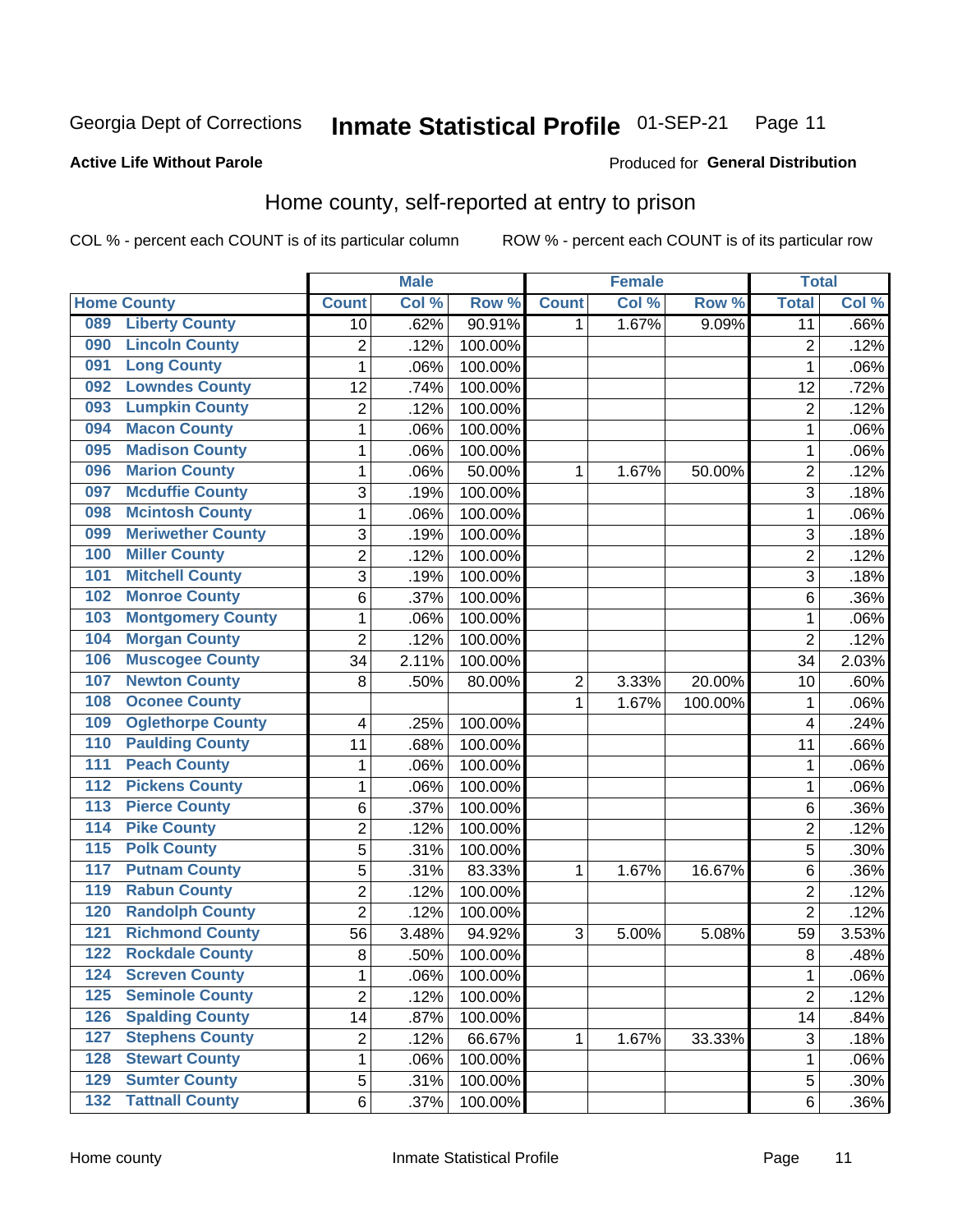#### Inmate Statistical Profile 01-SEP-21 Page 12

#### **Active Life Without Parole**

#### Produced for General Distribution

# Home county, self-reported at entry to prison

COL % - percent each COUNT is of its particular column

|                                    |                | <b>Male</b> |         |              | <b>Female</b> |        | <b>Total</b>   |         |
|------------------------------------|----------------|-------------|---------|--------------|---------------|--------|----------------|---------|
| <b>Home County</b>                 | <b>Count</b>   | Col %       | Row %   | <b>Count</b> | Col %         | Row %  | <b>Total</b>   | Col %   |
| <b>Taylor County</b><br>133        | 1              | .06%        | 100.00% |              |               |        | 1              | $.06\%$ |
| <b>Telfair County</b><br>134       | $\overline{2}$ | .12%        | 100.00% |              |               |        | $\overline{2}$ | .12%    |
| <b>Thomas County</b><br>136        | 5              | .31%        | 100.00% |              |               |        | 5              | .30%    |
| <b>Tift County</b><br>137          | $\overline{7}$ | .43%        | 100.00% |              |               |        | 7              | .42%    |
| <b>Toombs County</b><br>138        | 10             | .62%        | 100.00% |              |               |        | 10             | .60%    |
| <b>Treutlen County</b><br>140      | 5              | .31%        | 100.00% |              |               |        | 5              | .30%    |
| <b>Troup County</b><br>141         | 6              | .37%        | 100.00% |              |               |        | 6              | .36%    |
| <b>Twiggs County</b><br>143        | 2              | .12%        | 100.00% |              |               |        | $\overline{2}$ | .12%    |
| <b>Union County</b><br>144         | 1              | .06%        | 100.00% |              |               |        | 1              | .06%    |
| <b>Upson County</b><br>145         | 5              | .31%        | 100.00% |              |               |        | 5              | .30%    |
| <b>Walker County</b><br>146        | 4              | .25%        | 80.00%  | 1            | 1.67%         | 20.00% | 5              | .30%    |
| <b>Walton County</b><br>147        | 15             | .93%        | 100.00% |              |               |        | 15             | .90%    |
| <b>Ware County</b><br>148          | 12             | .74%        | 100.00% |              |               |        | 12             | .72%    |
| <b>Warren County</b><br>149        | 2              | .12%        | 66.67%  | 1            | 1.67%         | 33.33% | $\overline{3}$ | .18%    |
| <b>Washington County</b><br>150    | 6              | .37%        | 100.00% |              |               |        | 6              | .36%    |
| <b>Wayne County</b><br>151         | 9              | .56%        | 100.00% |              |               |        | 9              | .54%    |
| <b>Wheeler County</b><br>153       | 1              | .06%        | 100.00% |              |               |        | 1              | .06%    |
| <b>White County</b><br>154         | 1              | .06%        | 50.00%  | 1            | 1.67%         | 50.00% | $\overline{2}$ | .12%    |
| <b>Whitfield County</b><br>155     | 14             | .87%        | 100.00% |              |               |        | 14             | .84%    |
| <b>Wilcox County</b><br>156        | 1              | .06%        | 100.00% |              |               |        | 1              | .06%    |
| <b>Wilkes County</b><br>157        | 4              | .25%        | 100.00% |              |               |        | 4              | .24%    |
| <b>Wilkinson County</b><br>158     | $\overline{2}$ | .12%        | 100.00% |              |               |        | $\overline{2}$ | .12%    |
| <b>Worth County</b><br>159         | $\mathbf{1}$   | .06%        | 100.00% |              |               |        | 1              | .06%    |
| <b>Other Custody/Out Of</b><br>999 | 3              | .19%        | 100.00% |              |               |        | 3              | .18%    |
| <b>State</b>                       |                |             |         |              |               |        |                |         |
| <b>Total Rported</b>               | 1,611          | 100%        | 96.41%  | 60           | 100%          | 3.59%  | 1,671          | 100%    |

| ortea<br>N<br>and the same of the same of the |       |           |      |
|-----------------------------------------------|-------|-----------|------|
| <b>otal</b>                                   | 0.017 | . .<br>υυ | .671 |

| Mode (most frequent) | <b>Fulton County</b> | <b>Fulton County</b> | <b>Fulton County</b> |
|----------------------|----------------------|----------------------|----------------------|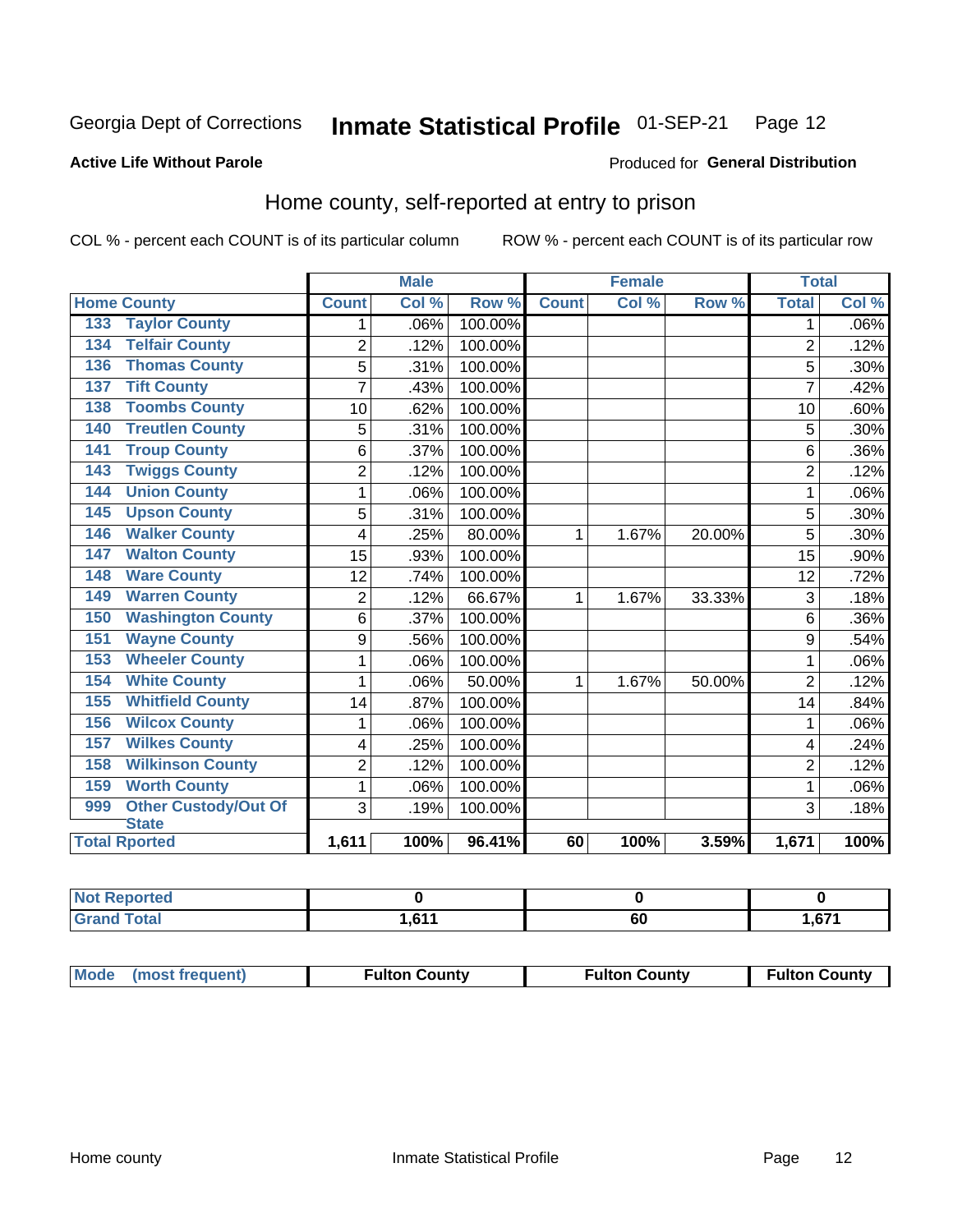#### Inmate Statistical Profile 01-SEP-21 Page 13

### **Active Life Without Parole**

### Produced for General Distribution

# Employment status before prison, self-reported at entry to prison

COL % - percent each COUNT is of its particular column

|                           |              | <b>Male</b> |         |              | <b>Female</b> |        |       | <b>Total</b> |
|---------------------------|--------------|-------------|---------|--------------|---------------|--------|-------|--------------|
| <b>Employment Status</b>  | <b>Count</b> | Col %       | Row %   | <b>Count</b> | Col %         | Row %  | Total | Col %        |
| <b>Full Time</b><br>01    | 516          | 45.22%      | 96.09%  | 21           | 47.73%        | 3.91%  | 537   | 45.32%       |
| <b>Part Time</b><br>02    | 78           | 6.84%       | 100.00% |              |               |        | 78    | 6.58%        |
| Unempl $<$ 6M<br>03       | 69           | 6.05%       | 98.57%  |              | 2.27%         | 1.43%  | 70    | 5.91%        |
| Unempl > 6M<br>04         | 288          | 25.24%      | 94.74%  | 16           | 36.36%        | 5.26%  | 304   | 25.65%       |
| <b>Never Worked</b><br>05 | 106          | 9.29%       | 100.00% |              |               |        | 106   | 8.95%        |
| <b>Student</b><br>06      | 34           | 2.98%       | 100.00% |              |               |        | 34    | 2.87%        |
| <b>Incapable</b><br>07    | 50           | 4.38%       | 89.29%  | 6            | 13.64%        | 10.71% | 56    | 4.73%        |
| <b>Total Reported</b>     | 1,141        | 100%        | 96.29%  | 44           | 100%          | 3.71%  | 1,185 | 100%         |

| יי<br>47 U<br>$\sim$ | 10<br>__ | 10C<br>400        |
|----------------------|----------|-------------------|
| C <sub>44</sub>      | 60       | $\sim$<br>. . v . |

| Mc | ∙u∥<br>----<br>ıme | ίuΙ<br>Πmε |
|----|--------------------|------------|
|    |                    |            |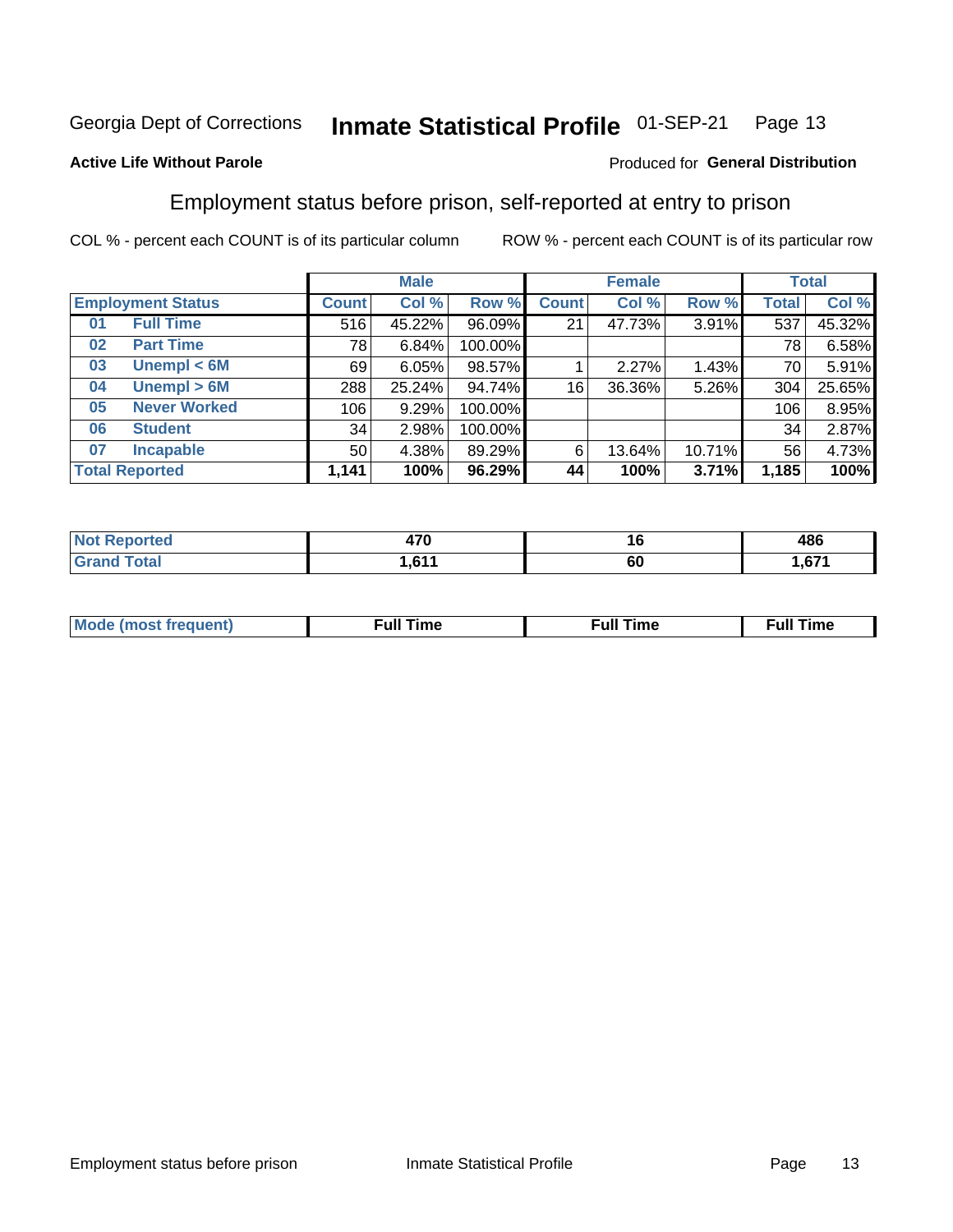### **Active Life Without Parole**

Produced for General Distribution

# Age at admission

COL % - percent each COUNT is of its particular column

|                         | <b>Male</b>  |       | <b>Female</b> |                |        | <b>Total</b> |              |       |
|-------------------------|--------------|-------|---------------|----------------|--------|--------------|--------------|-------|
| <b>Age At Admission</b> | <b>Count</b> | Col % | Row %         | <b>Count</b>   | Col %  | Row %        | <b>Total</b> | Col % |
| 15                      | 2            | 0.12% | 100.00%       |                |        |              | 2            | 0.12% |
| 16                      | 1            | 0.06% | 100.00%       |                |        |              | 1            | 0.06% |
| $\overline{17}$         | 8            | 0.50% | 100.00%       |                |        |              | 8            | 0.48% |
| 18                      | 8            | 0.50% | 100.00%       |                |        |              | 8            | 0.48% |
| 19                      | 24           | 1.49% | 100.00%       |                |        |              | 24           | 1.44% |
| $\overline{20}$         | 42           | 2.61% | 97.67%        | 1              | 1.67%  | 2.33%        | 43           | 2.57% |
| $\overline{21}$         | 37           | 2.30% | 94.87%        | $\overline{2}$ | 3.33%  | 5.13%        | 39           | 2.33% |
| 22                      | 63           | 3.91% | 96.92%        | $\overline{2}$ | 3.33%  | 3.08%        | 65           | 3.89% |
| 23                      | 54           | 3.35% | 98.18%        | 1              | 1.67%  | 1.82%        | 55           | 3.29% |
| 24                      | 57           | 3.54% | 95.00%        | 3              | 5.00%  | 5.00%        | 60           | 3.59% |
| $\overline{25}$         | 71           | 4.41% | 94.67%        | 4              | 6.67%  | 5.33%        | 75           | 4.49% |
| 26                      | 74           | 4.59% | 96.10%        | 3              | 5.00%  | 3.90%        | 77           | 4.61% |
| $\overline{27}$         | 61           | 3.79% | 93.85%        | 4              | 6.67%  | 6.15%        | 65           | 3.89% |
| 28                      | 69           | 4.28% | $97.18\%$     | $\overline{2}$ | 3.33%  | 2.82%        | 71           | 4.25% |
| 29                      | 71           | 4.41% | 98.61%        | 1              | 1.67%  | 1.39%        | 72           | 4.31% |
| 30                      | 57           | 3.54% | 100.00%       |                |        |              | 57           | 3.41% |
| 31                      | 70           | 4.35% | 98.59%        | 1              | 1.67%  | 1.41%        | 71           | 4.25% |
| 32                      | 67           | 4.16% | 95.71%        | 3              | 5.00%  | 4.29%        | 70           | 4.19% |
| 33                      | 54           | 3.35% | 94.74%        | 3              | 5.00%  | 5.26%        | 57           | 3.41% |
| 34                      | 37           | 2.30% | 92.50%        | 3              | 5.00%  | 7.50%        | 40           | 2.39% |
| 35                      | 45           | 2.79% | 95.74%        | $\overline{2}$ | 3.33%  | 4.26%        | 47           | 2.81% |
| 36                      | 54           | 3.35% | 96.43%        | $\overline{2}$ | 3.33%  | 3.57%        | 56           | 3.35% |
| $\overline{37}$         | 44           | 2.73% | 97.78%        | 1              | 1.67%  | 2.22%        | 45           | 2.69% |
| 38                      | 52           | 3.23% | 100.00%       |                |        |              | 52           | 3.11% |
| 39                      | 40           | 2.48% | 86.96%        | 6              | 10.00% | 13.04%       | 46           | 2.75% |
| 40                      | 35           | 2.17% | 94.59%        | $\overline{2}$ | 3.33%  | 5.41%        | 37           | 2.21% |
| 41                      | 44           | 2.73% | 95.65%        | $\overline{2}$ | 3.33%  | 4.35%        | 46           | 2.75% |
| 42                      | 36           | 2.23% | 100.00%       |                |        |              | 36           | 2.15% |
| 43                      | 31           | 1.92% | 93.94%        | $\overline{2}$ | 3.33%  | 6.06%        | 33           | 1.97% |
| 44                      | 24           | 1.49% | 92.31%        | $\overline{2}$ | 3.33%  | 7.69%        | 26           | 1.56% |
| 45                      | 33           | 2.05% | 97.06%        | 1              | 1.67%  | 2.94%        | 34           | 2.03% |
| 46                      | 26           | 1.61% | 89.66%        | 3              | 5.00%  | 10.34%       | 29           | 1.74% |
| 47                      | 29           | 1.80% | 100.00%       |                |        |              | 29           | 1.74% |
| 48                      | 25           | 1.55% | 89.29%        | 3              | 5.00%  | 10.71%       | 28           | 1.68% |
| 49                      | 25           | 1.55% | 100.00%       |                |        |              | 25           | 1.50% |
| 50                      | 27           | 1.68% | 100.00%       |                |        |              | 27           | 1.62% |
| $\overline{51}$         | 12           | 0.74% | 100.00%       |                |        |              | 12           | 0.72% |
| 52                      | 13           | 0.81% | 100.00%       |                |        |              | 13           | 0.78% |
| 53                      | 16           | 0.99% | 100.00%       |                |        |              | 16           | 0.96% |
| 54                      | 12           | 0.74% | 100.00%       |                |        |              | 12           | 0.72% |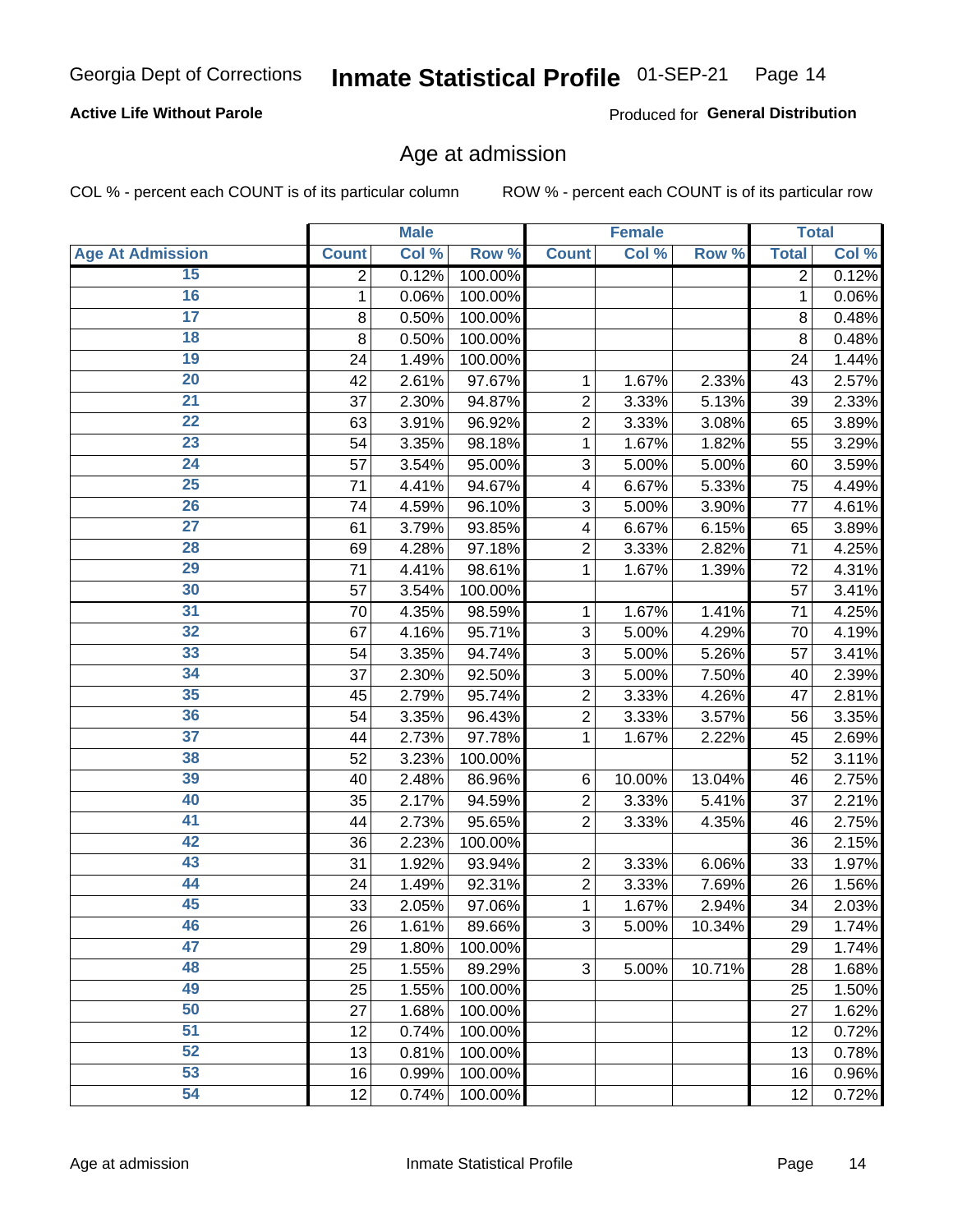#### Inmate Statistical Profile 01-SEP-21 Page 15

### **Active Life Without Parole**

Produced for General Distribution

# Age at admission

COL % - percent each COUNT is of its particular column

|                         |              | <b>Male</b> |         |              | <b>Female</b> |       |       | <b>Total</b> |
|-------------------------|--------------|-------------|---------|--------------|---------------|-------|-------|--------------|
| <b>Age At Admission</b> | <b>Count</b> | Col %       | Row %   | <b>Count</b> | Col %         | Row % | Total | Col %        |
| 55                      | 13           | 0.81%       | 92.86%  |              | 1.67%         | 7.14% | 14    | 0.84%        |
| 56                      |              | 0.43%       | 100.00% |              |               |       |       | 0.42%        |
| 57                      | 10           | 0.62%       | 100.00% |              |               |       | 10    | 0.60%        |
| 58                      | 5            | 0.31%       | 100.00% |              |               |       | 5     | 0.30%        |
| 59                      | 5            | 0.31%       | 100.00% |              |               |       | 5     | 0.30%        |
| 60                      | 5            | 0.31%       | 100.00% |              |               |       | 5     | 0.30%        |
| 61                      | 3            | 0.19%       | 100.00% |              |               |       | 3     | 0.18%        |
| 62                      | 2            | 0.12%       | 100.00% |              |               |       | 2     | 0.12%        |
| 63                      |              | 0.06%       | 100.00% |              |               |       |       | 0.06%        |
| 64                      | 2            | 0.12%       | 100.00% |              |               |       | 2     | 0.12%        |
| 65                      |              | 0.06%       | 100.00% |              |               |       |       | 0.06%        |
| 66                      | 2            | 0.12%       | 100.00% |              |               |       | 2     | 0.12%        |
| 67                      | 2            | 0.12%       | 100.00% |              |               |       | 2     | 0.12%        |
| 69                      | 2            | 0.12%       | 100.00% |              |               |       | 2     | 0.12%        |
| 74                      |              | 0.06%       | 100.00% |              |               |       |       | 0.06%        |
| <b>Total Reported</b>   | 1,611        | 100%        | 96.41%  | 60           | 100%          | 3.59% | 1,671 | 100%         |

| eported<br>N |     |    |           |
|--------------|-----|----|-----------|
| .'otal       | c44 | 60 | c74<br>.o |

| Mean<br>(average)       | 34.01   | 33.85 | 34.00   |
|-------------------------|---------|-------|---------|
| <b>Median (middle)</b>  | ົ<br>JZ | 33.5  | ົ<br>∠ت |
| Mode<br>(most frequent) | 26      | 39    | 26      |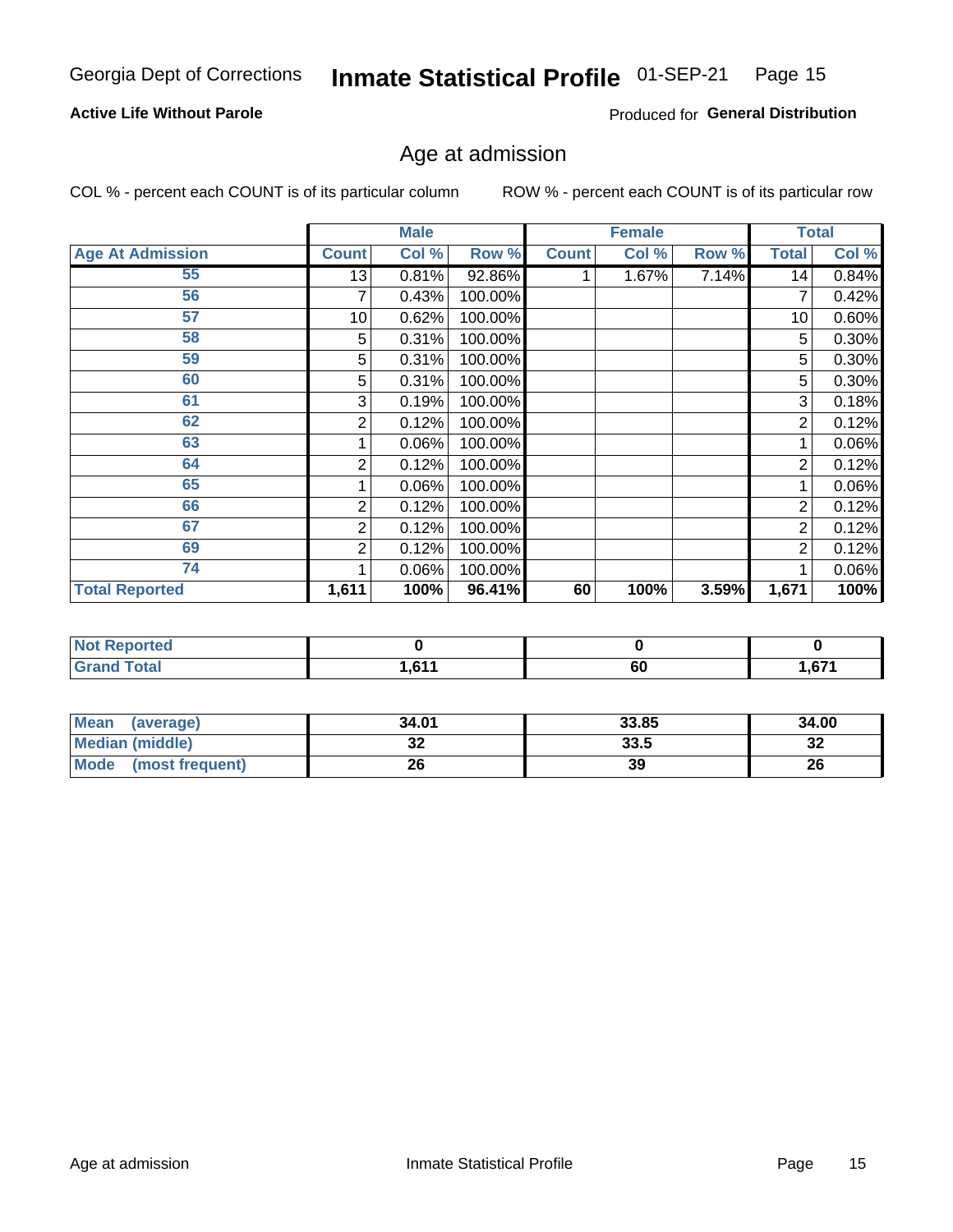### **Active Life Without Parole**

### Produced for General Distribution

# Height, measured at entry to prison

COL % - percent each COUNT is of its particular column

|                       |                | <b>Male</b> |         |                | <b>Female</b> |         |                | <b>Total</b> |
|-----------------------|----------------|-------------|---------|----------------|---------------|---------|----------------|--------------|
| <b>Height</b>         | <b>Count</b>   | Col %       | Row %   | <b>Count</b>   | Col %         | Row %   | <b>Total</b>   | Col %        |
| $\bf{0}$              | 5              | 0.31%       | 100.00% |                |               |         | 5              | 0.30%        |
| 4'10"                 |                |             |         | 1              | 1.67%         | 100.00% | 1              | 0.06%        |
| 4'11"                 |                |             |         | $\mathbf{1}$   | 1.67%         | 100.00% | 1              | 0.06%        |
| 5'00''                | 4              | 0.25%       | 100.00% |                |               |         | 4              | 0.24%        |
| 5'01"                 | 4              | 0.25%       | 80.00%  | 1              | 1.67%         | 20.00%  | 5              | 0.30%        |
| 5'02"                 | 8              | 0.50%       | 72.73%  | 3              | 5.00%         | 27.27%  | 11             | 0.66%        |
| 5'03''                | 15             | 0.93%       | 55.56%  | 12             | 20.00%        | 44.44%  | 27             | 1.62%        |
| 5'04"                 | 20             | 1.24%       | 64.52%  | 11             | 18.33%        | 35.48%  | 31             | 1.86%        |
| 5'05"                 | 43             | 2.67%       | 79.63%  | 11             | 18.33%        | 20.37%  | 54             | 3.23%        |
| 5'06''                | 103            | 6.39%       | 95.37%  | 5              | 8.33%         | 4.63%   | 108            | 6.46%        |
| 5'07''                | 112            | 6.95%       | 94.12%  | $\overline{7}$ | 11.67%        | 5.88%   | 119            | 7.12%        |
| 5'08''                | 161            | 9.99%       | 98.77%  | $\overline{2}$ | 3.33%         | 1.23%   | 163            | 9.75%        |
| 5'09''                | 208            | 12.91%      | 99.05%  | $\overline{2}$ | 3.33%         | 0.95%   | 210            | 12.57%       |
| 5'10''                | 193            | 11.98%      | 98.97%  | $\overline{2}$ | 3.33%         | 1.03%   | 195            | 11.67%       |
| 5'11''                | 197            | 12.23%      | 100.00% |                |               |         | 197            | 11.79%       |
| 6'00''                | 180            | 11.17%      | 99.45%  | $\mathbf{1}$   | 1.67%         | 0.55%   | 181            | 10.83%       |
| 6'01''                | 137            | 8.50%       | 99.28%  | 1              | 1.67%         | 0.72%   | 138            | 8.26%        |
| 6'02"                 | 106            | 6.58%       | 100.00% |                |               |         | 106            | 6.34%        |
| 6'03''                | 54             | 3.35%       | 100.00% |                |               |         | 54             | 3.23%        |
| 6'04"                 | 35             | 2.17%       | 100.00% |                |               |         | 35             | 2.09%        |
| 6'05"                 | 15             | 0.93%       | 100.00% |                |               |         | 15             | 0.90%        |
| 6'06''                | $\overline{7}$ | 0.43%       | 100.00% |                |               |         | $\overline{7}$ | 0.42%        |
| 6'07"                 | $\overline{2}$ | 0.12%       | 100.00% |                |               |         | $\overline{2}$ | 0.12%        |
| 6'08''                | $\overline{2}$ | 0.12%       | 100.00% |                |               |         | $\overline{2}$ | 0.12%        |
| <b>Total Reported</b> | 1,611          | 100%        | 96.41%  | 60             | 100%          | 3.59%   | 1,671          | 100%         |

| <b>Reported</b><br><b>NOT</b><br>. |            |    |             |
|------------------------------------|------------|----|-------------|
| iotal                              | <b>C11</b> | ~  | C74         |
| _____                              |            | σu | .o <i>i</i> |

| <b>Mean</b> | (average)       | 5'10" | 5'05"           | 5'10" |  |
|-------------|-----------------|-------|-----------------|-------|--|
|             |                 |       |                 |       |  |
| <b>Mode</b> | (most frequent) | 5'09" | EINO !!<br>ა სა | 5'09" |  |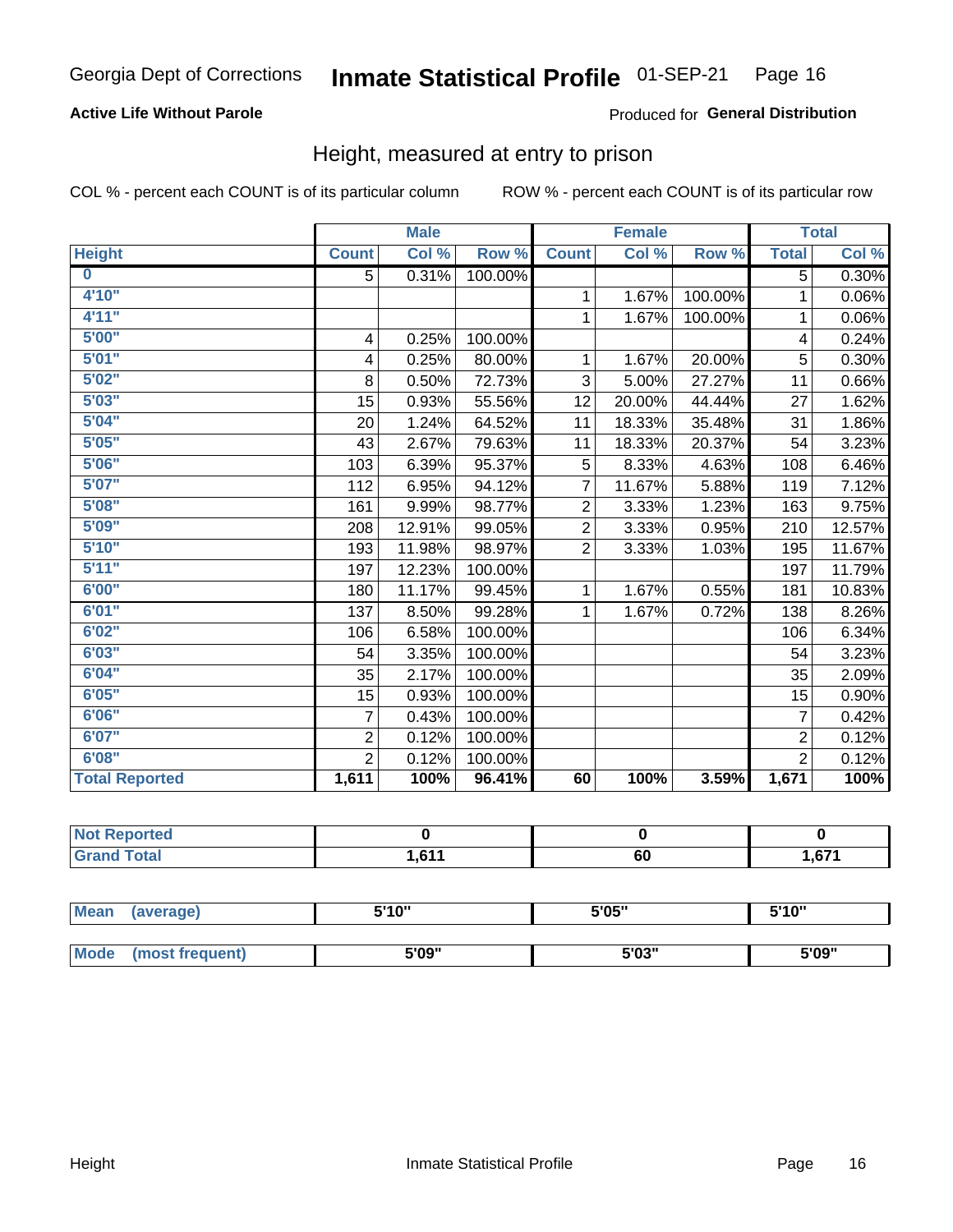**Active Life Without Parole** 

Produced for General Distribution

# Weight, measured at entry to prison

COL % - percent each COUNT is of its particular column

|                                |                | <b>Male</b> |                  |                  | <b>Female</b> |         |                | <b>Total</b> |  |
|--------------------------------|----------------|-------------|------------------|------------------|---------------|---------|----------------|--------------|--|
| <b>Weight</b>                  | <b>Count</b>   | Col %       | Row <sup>%</sup> | <b>Count</b>     | Col %         | Row %   | <b>Total</b>   | Col %        |  |
| 100 - 109 pounds               | 1              | 0.06%       | 50.00%           | 1                | 1.67%         | 50.00%  | $\overline{2}$ | 0.12%        |  |
| 110 - 119 pounds               | 4              | 0.25%       | 66.67%           | $\overline{c}$   | 3.33%         | 33.33%  | 6              | 0.36%        |  |
| 120 - 129 pounds               | 8              | 0.50%       | 72.73%           | 3                | 5.00%         | 27.27%  | 11             | 0.66%        |  |
| 130 - 139 pounds               | 46             | 2.86%       | 95.83%           | $\overline{c}$   | 3.33%         | 4.17%   | 48             | 2.88%        |  |
| 140 - 149 pounds               | 97             | 6.03%       | 96.04%           | 4                | 6.67%         | 3.96%   | 101            | 6.05%        |  |
| 150 - 159 pounds               | 143            | 8.89%       | 93.46%           | 10               | 16.67%        | 6.54%   | 153            | 9.17%        |  |
| 160 - 169 pounds               | 202            | 12.55%      | 97.58%           | 5                | 8.33%         | 2.42%   | 207            | 12.40%       |  |
| 170 - 179 pounds               | 212            | 13.18%      | 98.60%           | 3                | 5.00%         | 1.40%   | 215            | 12.88%       |  |
| 180 - 189 pounds               | 207            | 12.87%      | 98.10%           | 4                | 6.67%         | 1.90%   | 211            | 12.64%       |  |
| 190 - 199 pounds               | 135            | 8.39%       | 94.41%           | 8                | 13.33%        | 5.59%   | 143            | 8.57%        |  |
| 200 - 209 pounds               | 145            | 9.01%       | 95.39%           | 7                | 11.67%        | 4.61%   | 152            | 9.11%        |  |
| 210 - 219 pounds               | 98             | 6.09%       | 97.03%           | 3                | 5.00%         | 2.97%   | 101            | 6.05%        |  |
| 220 - 229 pounds               | 97             | 6.03%       | 100.00%          |                  |               |         | 97             | 5.81%        |  |
| 230 - 239 pounds               | 58             | 3.60%       | 96.67%           | $\overline{2}$   | 3.33%         | 3.33%   | 60             | 3.59%        |  |
| 240 - 249 pounds               | 50             | 3.11%       | 100.00%          |                  |               |         | 50             | 3.00%        |  |
| 250 - 259 pounds               | 32             | 1.99%       | 96.97%           | 1                | 1.67%         | 3.03%   | 33             | 1.98%        |  |
| 260 - 269 pounds               | 19             | 1.18%       | 100.00%          |                  |               |         | 19             | 1.14%        |  |
| 270 - 279 pounds               | 16             | 0.99%       | 94.12%           | 1                | 1.67%         | 5.88%   | 17             | 1.02%        |  |
| 280 - 289 pounds               | 15             | 0.93%       | 93.75%           | 1                | 1.67%         | 6.25%   | 16             | 0.96%        |  |
| 290 - 299 pounds               | 4              | 0.25%       | 66.67%           | $\overline{2}$   | 3.33%         | 33.33%  | 6              | 0.36%        |  |
| 300 - 309 pounds               | 5              | 0.31%       | 100.00%          |                  |               |         | 5              | 0.30%        |  |
| 310 - 319 pounds               | 1              | 0.06%       | 100.00%          |                  |               |         | $\mathbf{1}$   | 0.06%        |  |
| 320 - 329 pounds               | 3              | 0.19%       | 100.00%          |                  |               |         | 3              | 0.18%        |  |
| 330 - 339 pounds               | 5              | 0.31%       | 100.00%          |                  |               |         | 5              | 0.30%        |  |
| 350 - 359 pounds               | $\overline{2}$ | 0.12%       | 100.00%          |                  |               |         | $\overline{2}$ | 0.12%        |  |
| 360 - 369 pounds               | 1              | 0.06%       | 100.00%          |                  |               |         | $\mathbf 1$    | 0.06%        |  |
| 370 - 379 pounds               | 1              | 0.06%       | 100.00%          |                  |               |         | $\mathbf 1$    | 0.06%        |  |
| 390 - 399 pounds               |                |             |                  | 1                | 1.67%         | 100.00% | 1              | 0.06%        |  |
| 400 pounds and over            | $\overline{2}$ | 0.12%       | 100.00%          |                  |               |         | $\overline{2}$ | 0.12%        |  |
| <b>Total Reported</b>          | 1,609          | 100%        | 96.41%           | 60               | 100%          | 3.59%   | 1,669          | 100.0%       |  |
|                                |                |             |                  |                  |               |         |                |              |  |
| <b>Not Reported</b>            |                | 2           |                  |                  | 0             |         |                | 2            |  |
| <b>Grand Total</b>             | 1,611<br>60    |             |                  |                  | 1,671         |         |                |              |  |
|                                |                |             |                  |                  |               |         |                |              |  |
| <b>Mean</b><br>(average)       |                | 189         |                  |                  | 183           |         |                | 189          |  |
| <b>Median (middle)</b>         |                | 181         |                  |                  | 178.5         |         |                | 180          |  |
| <b>Mode</b><br>(most frequent) |                | 180         |                  | $\overline{200}$ |               |         | 180            |              |  |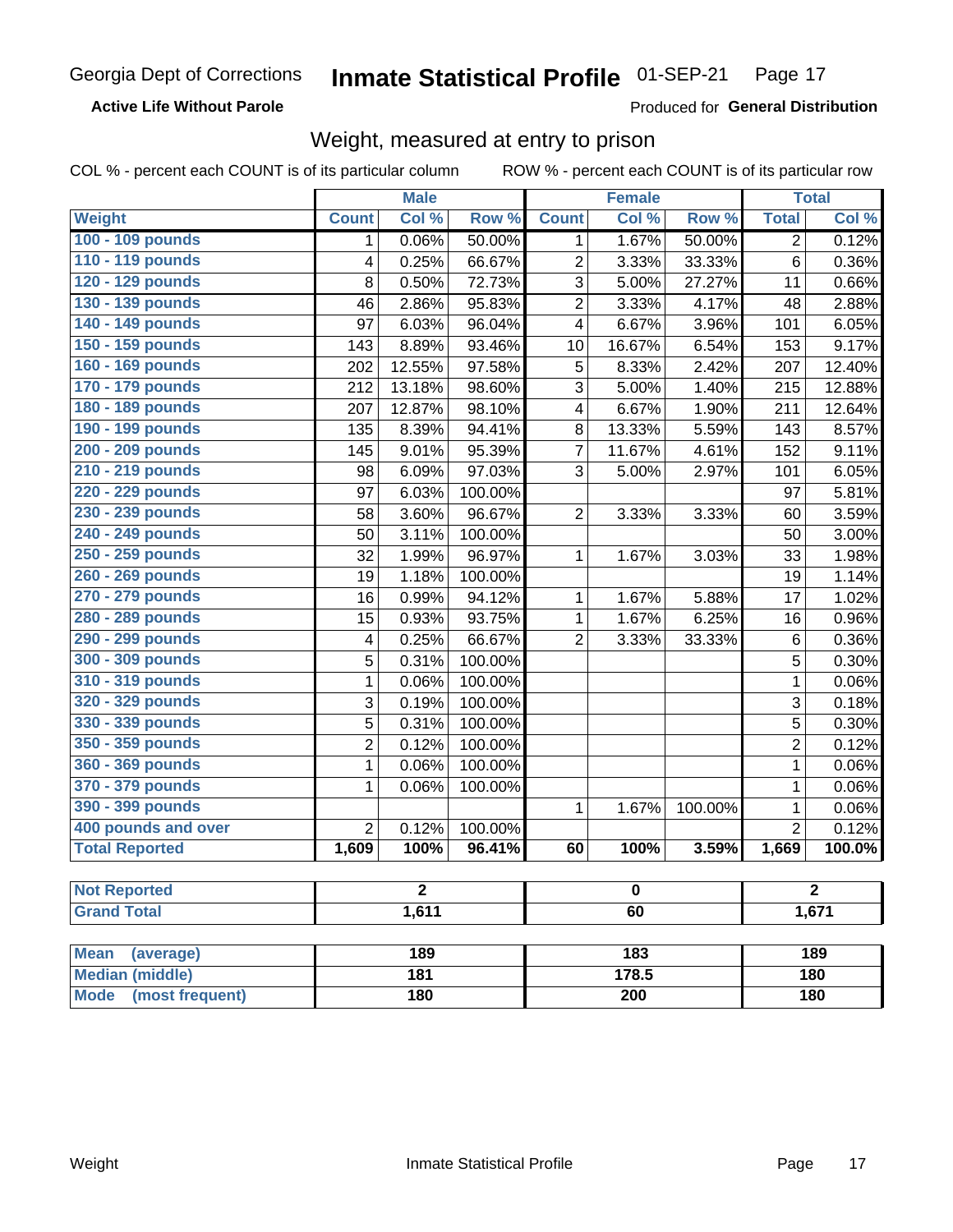#### Inmate Statistical Profile 01-SEP-21 Page 18

Produced for General Distribution

### **Active Life Without Parole**

# Veterans validated by Veteran's Administration

COL % - percent each COUNT is of its particular column

|                          |              | <b>Male</b> |                    | <b>Female</b> |       |              | <b>Total</b> |
|--------------------------|--------------|-------------|--------------------|---------------|-------|--------------|--------------|
| <b>Military service</b>  | <b>Count</b> | Col %       | <b>Row % Count</b> | Col %         | Row % | <b>Total</b> | Col %        |
| <b>Others</b><br>0       | 51           | 41.46%      | 100.00%            |               |       | 51           | 41.13%       |
| <b>Air Force</b>         | 45           | 36.59%      | 97.83%             | 100.00%       | 2.17% | 46           | 37.10%       |
| <b>Army</b>              | 6            | 4.88%       | 100.00%            |               |       | 6            | 4.84%        |
| <b>Navy</b><br>3         | 8            | $6.50\%$    | 100.00%            |               |       | 8            | 6.45%        |
| <b>Coast Guard</b><br>5. | 13           | 10.57%      | 100.00%            |               |       | 13           | 10.48%       |
| <b>Total Reported</b>    | 123          | 100%        | $99.19\%$          | 100%          | .81%  | 124          | 100%         |

| rtea : | .488       | <b>59</b> | 547           |
|--------|------------|-----------|---------------|
| Гоtal  | <b>CAA</b> | 60        | $\sim$<br>,67 |

| <b>Moo.</b> |
|-------------|
|-------------|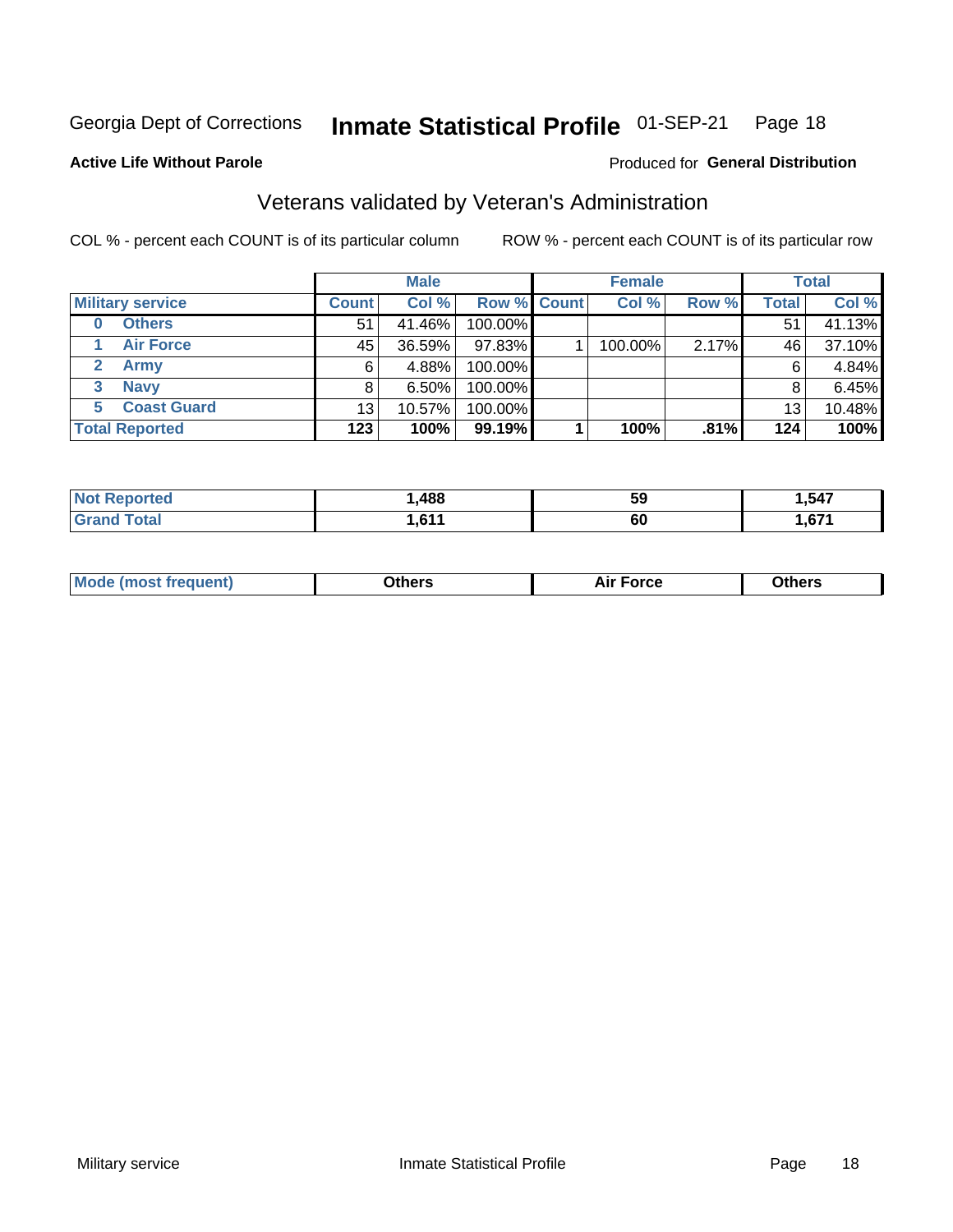#### Inmate Statistical Profile 01-SEP-21 Page 19

**Active Life Without Parole** 

Produced for General Distribution

# Type of admission to prison

COL % - percent each COUNT is of its particular column

|                                      |              | <b>Male</b> |                    |    | <b>Female</b> |       |              | <b>Total</b> |
|--------------------------------------|--------------|-------------|--------------------|----|---------------|-------|--------------|--------------|
| <b>Type of Admission</b>             | <b>Count</b> | Col %       | <b>Row % Count</b> |    | Col %         | Row % | <b>Total</b> | Col %        |
| <b>New Sentence</b><br>52            | 1,525        | 94.66%      | 96.21%             | 60 | 100.00%       | 3.79% | 1,585        | 94.85%       |
| <b>Probation Rev Partial</b><br>53   | 9            | .56%        | 100.00%            |    |               |       | 9            | .54%         |
| <b>Probation Rev Remainder</b><br>54 | 24           | 1.49%       | 100.00%            |    |               |       | 24           | 1.44%        |
| <b>Parole Rev New Sentence</b><br>55 | 22           | 1.37%       | 100.00%            |    |               |       | 22           | 1.32%        |
| <b>Parole Rev No New</b><br>56       | 19           | 1.18%       | 100.00%            |    |               |       | 19           | 1.14%        |
| <b>Sentence</b>                      |              |             |                    |    |               |       |              |              |
| <b>Life W/O Parole</b><br>70         | 11           | .68%        | 100.00%            |    |               |       | 11           | .66%         |
| <b>Unknown</b><br>82                 |              | $.06\%$     | 100.00%            |    |               |       |              | .06%         |
| <b>Total Reported</b>                | 1,611        | 100%        | 96.41%             | 60 | 100%          | 3.59% | 1,671        | 100%         |

| <b>Not Reported</b> |            |              |                     |
|---------------------|------------|--------------|---------------------|
| <b>Total</b>        | <b>CAA</b> | $\sim$<br>οu | c74<br><b>1,071</b> |

| Mode (most frequent) | <b>New Sentence</b> | <b>New Sentence</b> | <b>New Sentence</b> |
|----------------------|---------------------|---------------------|---------------------|
|                      |                     |                     |                     |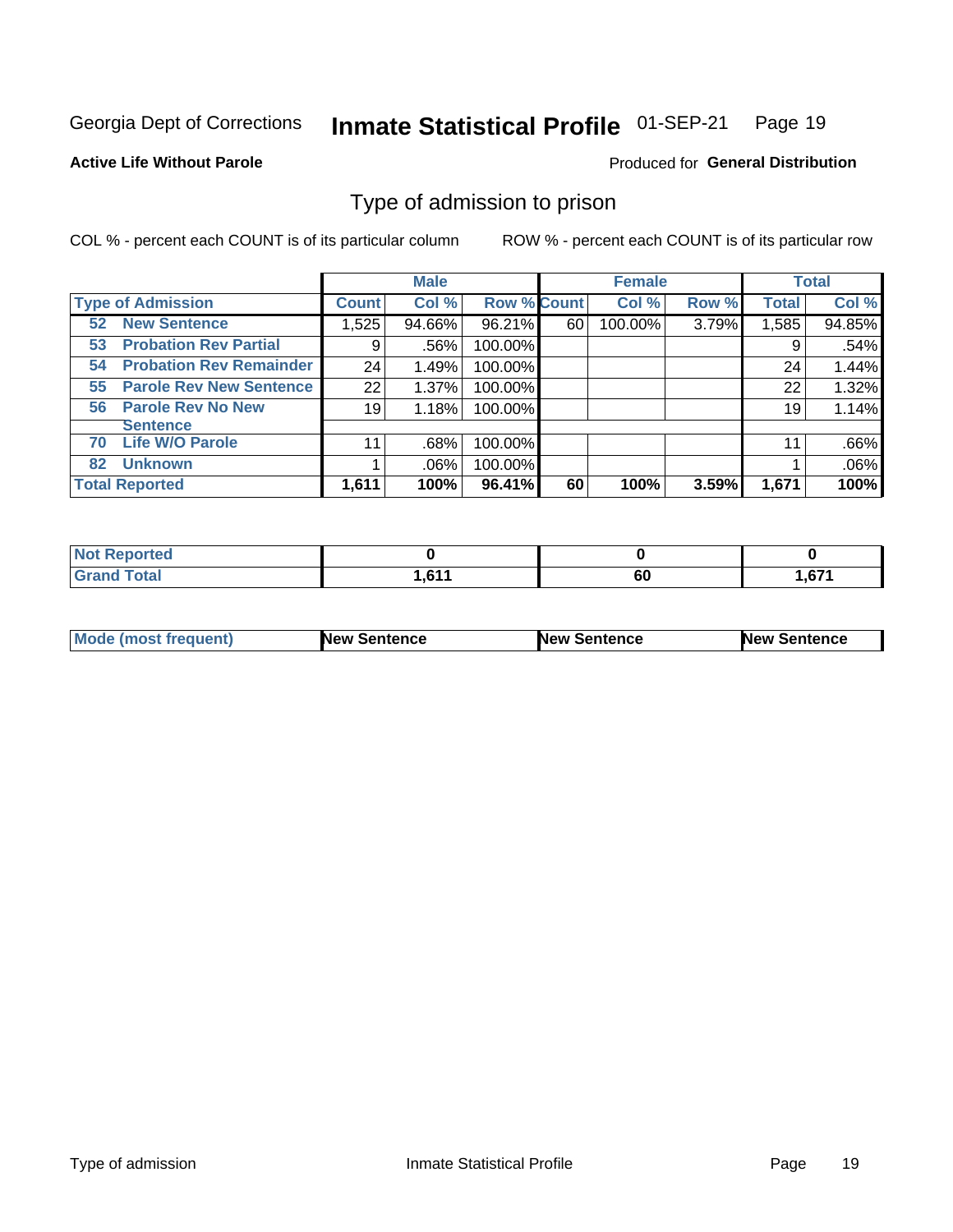#### Inmate Statistical Profile 01-SEP-21 Page 20

**Active Life Without Parole** 

Produced for General Distribution

# Current / last supervision level

COL % - percent each COUNT is of its particular column

|                        |              | <b>Male</b> |                    |    | <b>Female</b> |       |       | <b>Total</b> |
|------------------------|--------------|-------------|--------------------|----|---------------|-------|-------|--------------|
| <b>Security Status</b> | <b>Count</b> | Col%        | <b>Row % Count</b> |    | Col %         | Row % | Total | Col %        |
| 4 Medium               |              | $.31\%$     | $100.00\%$         |    | .00%          |       |       | .30%         |
| 5 Close                | .606         | 99.69%      | 96.40%             | 60 | 100.00%       | 3.60% | .666  | 99.70%       |
| <b>Total Reported</b>  | 1.611        | 100%        | $96.41\%$          | 60 | 100%          | 3.59% | 1,671 | 100%         |

| <b>Still being diagnosed</b> |       |    |       |
|------------------------------|-------|----|-------|
| <b>Not Reported</b>          |       |    |       |
| <b>Grand Total</b>           | 1,611 | 60 | 1.671 |

| <b>AhoM</b><br>rreauent) | <b>Close</b> | Close | Close |
|--------------------------|--------------|-------|-------|
|                          |              |       |       |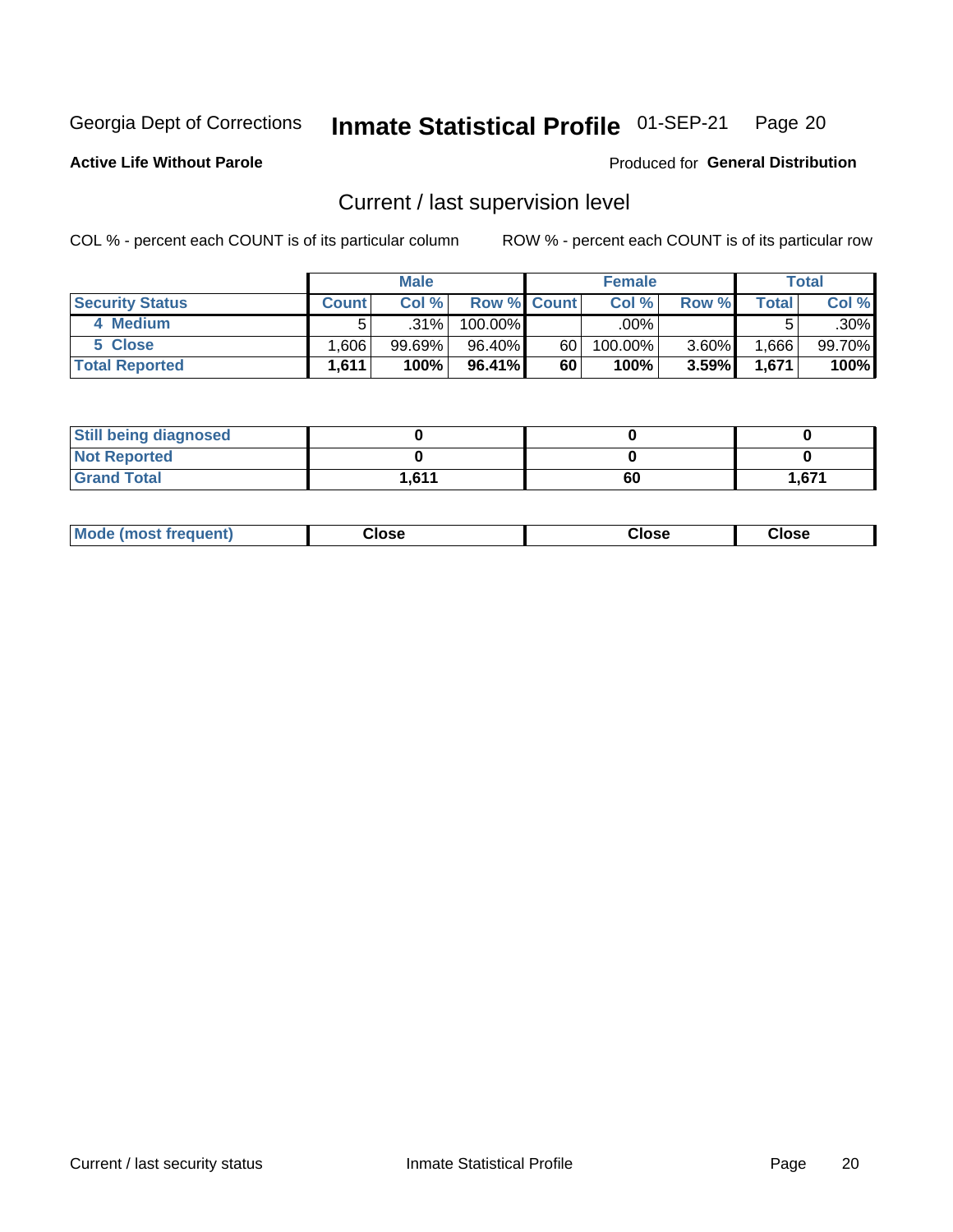#### Inmate Statistical Profile 01-SEP-21 Page 21

**Active Life Without Parole** 

Produced for General Distribution

# Current / last type of institution

COL % - percent each COUNT is of its particular column

|                            |              | <b>Male</b> |                    |      | <b>Female</b> |          |         | <b>Total</b> |
|----------------------------|--------------|-------------|--------------------|------|---------------|----------|---------|--------------|
| <b>Type of Institution</b> | <b>Count</b> | Col%        | <b>Row % Count</b> |      | Col %         | Row %    | Total I | Col %        |
| <b>State Prison</b>        | 1.611        | $100.00\%$  | 96.41%             | 60 l | 100.00%       | $3.59\%$ | 1,671   | 100.00%      |
| <b>Total Reported</b>      | 1.611        | 100%        | 96.41%             | 60   | $100\%$ .     | 3.59%    | 1.671   | 100%         |

| теа    |       |    |      |
|--------|-------|----|------|
| $\sim$ | 0.047 | 60 | .671 |

|  | Mode (most frequent) | <b>State Prison</b> | <b>State Prison</b> | <b>State Prison</b> |
|--|----------------------|---------------------|---------------------|---------------------|
|--|----------------------|---------------------|---------------------|---------------------|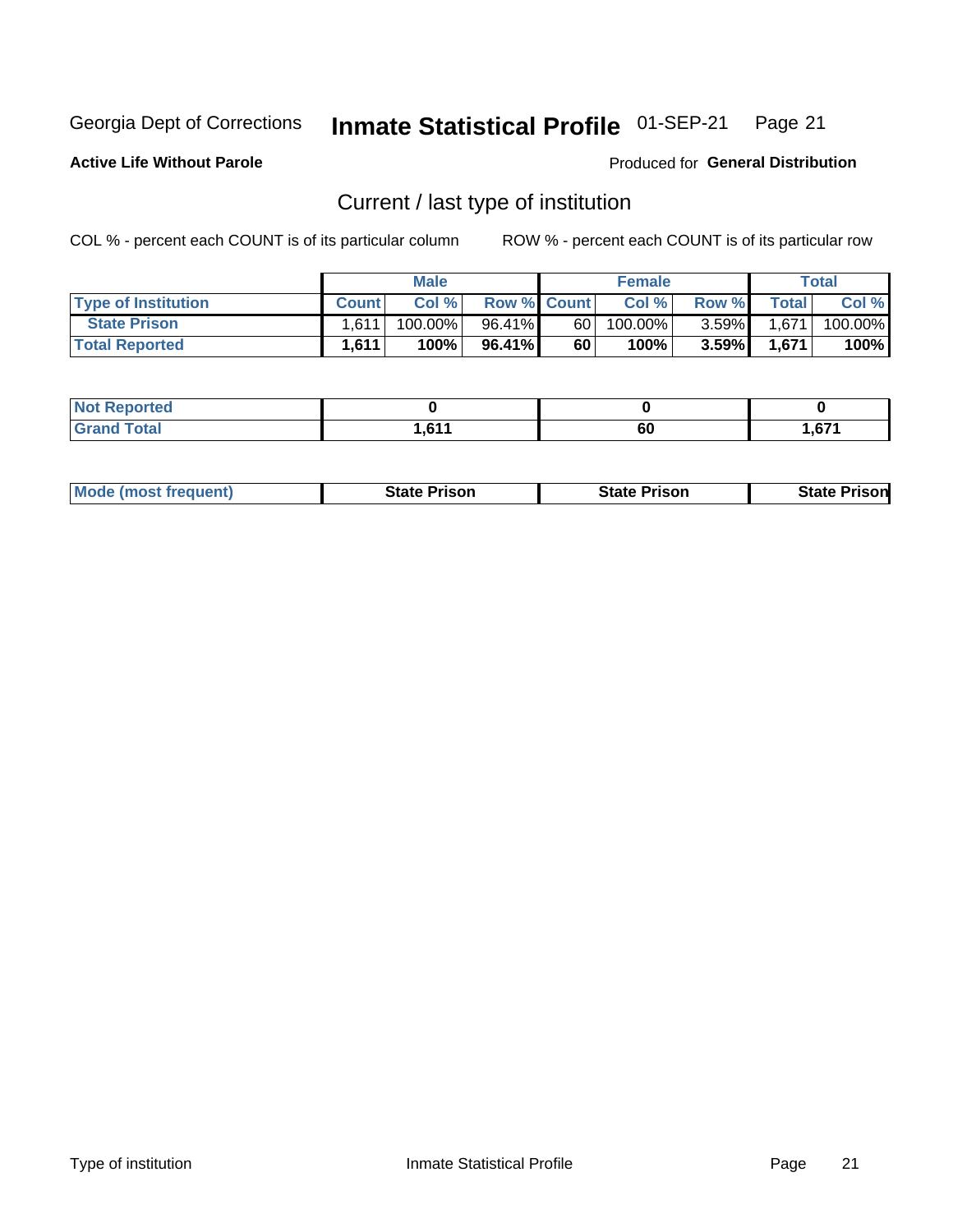#### Inmate Statistical Profile 01-SEP-21 Page 22

**Active Life Without Parole** 

### Produced for General Distribution

# Institution type - transitional centers

COL % - percent each COUNT is of its particular column

|                                                | Male  |                    | <b>Female</b> |                   | Total |
|------------------------------------------------|-------|--------------------|---------------|-------------------|-------|
| <b>Institution Type - Trans. Centers Count</b> | Col % | <b>Row % Count</b> |               | Col % Row % Total | Col % |
| <b>Total Reported</b>                          |       |                    |               |                   |       |

| <b>Reported</b><br><b>NOT</b><br>$\sim$            |  |  |
|----------------------------------------------------|--|--|
| $f$ $f \circ f \circ f$<br>$C = 1$<br><b>TULAI</b> |  |  |

| Mode (most frequent) | <b>Null</b> | <b>Null</b> | <b>Null</b> |
|----------------------|-------------|-------------|-------------|
|                      |             |             |             |
|                      |             |             |             |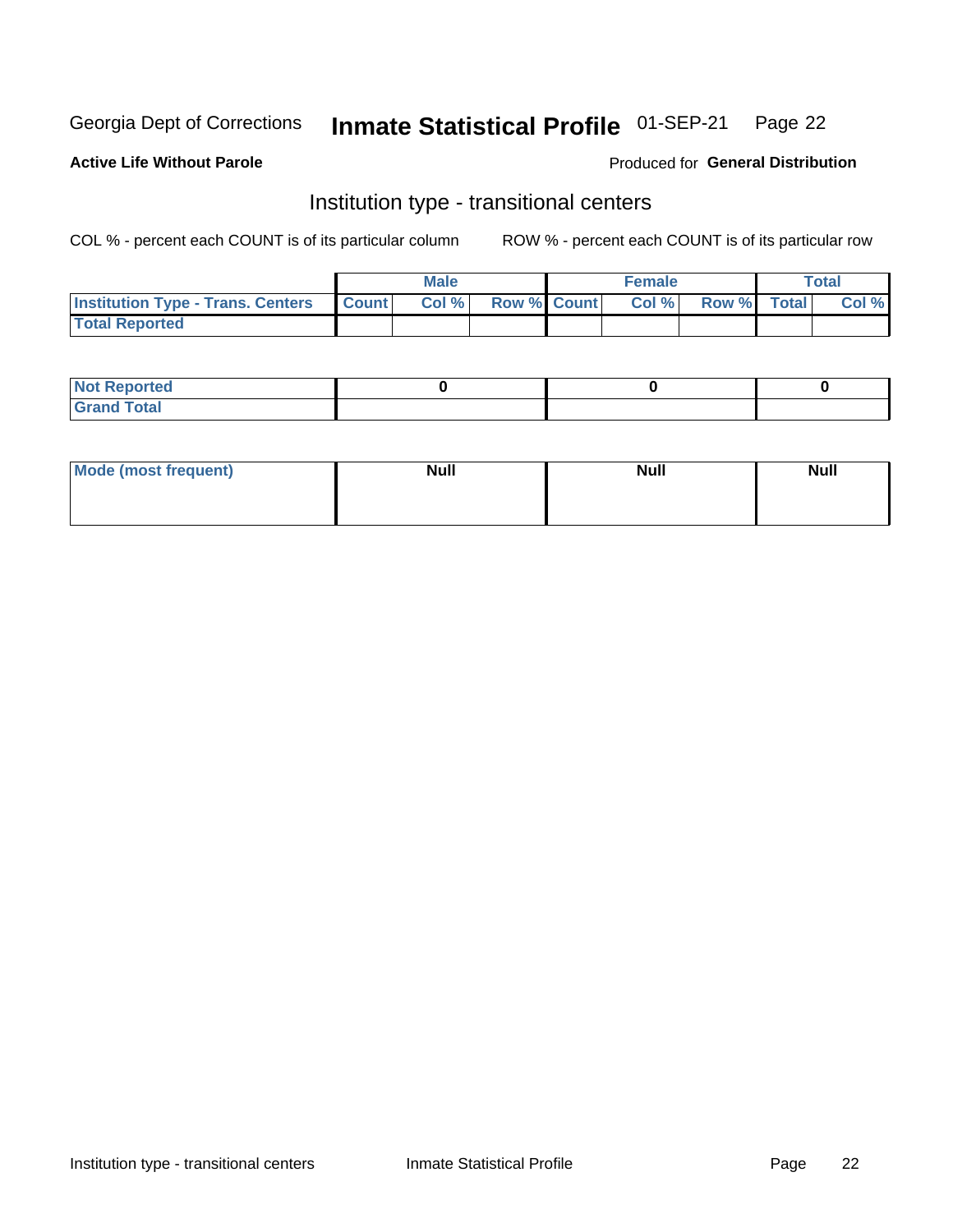#### Inmate Statistical Profile 01-SEP-21 Page 23

**Active Life Without Parole** 

Produced for General Distribution

## Institution type - county prisons

COL % - percent each COUNT is of its particular column

|                                                    | <b>Male</b> |  | <b>Female</b>            |             | <b>Total</b> |
|----------------------------------------------------|-------------|--|--------------------------|-------------|--------------|
| <b>Institution Type - County Prisons   Count  </b> | Col %       |  | <b>Row % Count Col %</b> | Row % Total | Col %        |
| <b>Total Reported</b>                              |             |  |                          |             |              |

| <b>Not Reported</b>   |  |  |
|-----------------------|--|--|
| <b>Total</b><br>Granc |  |  |

| Mode (most frequent) | <b>Null</b> | <b>Null</b><br><b>Null</b> |
|----------------------|-------------|----------------------------|
|                      |             |                            |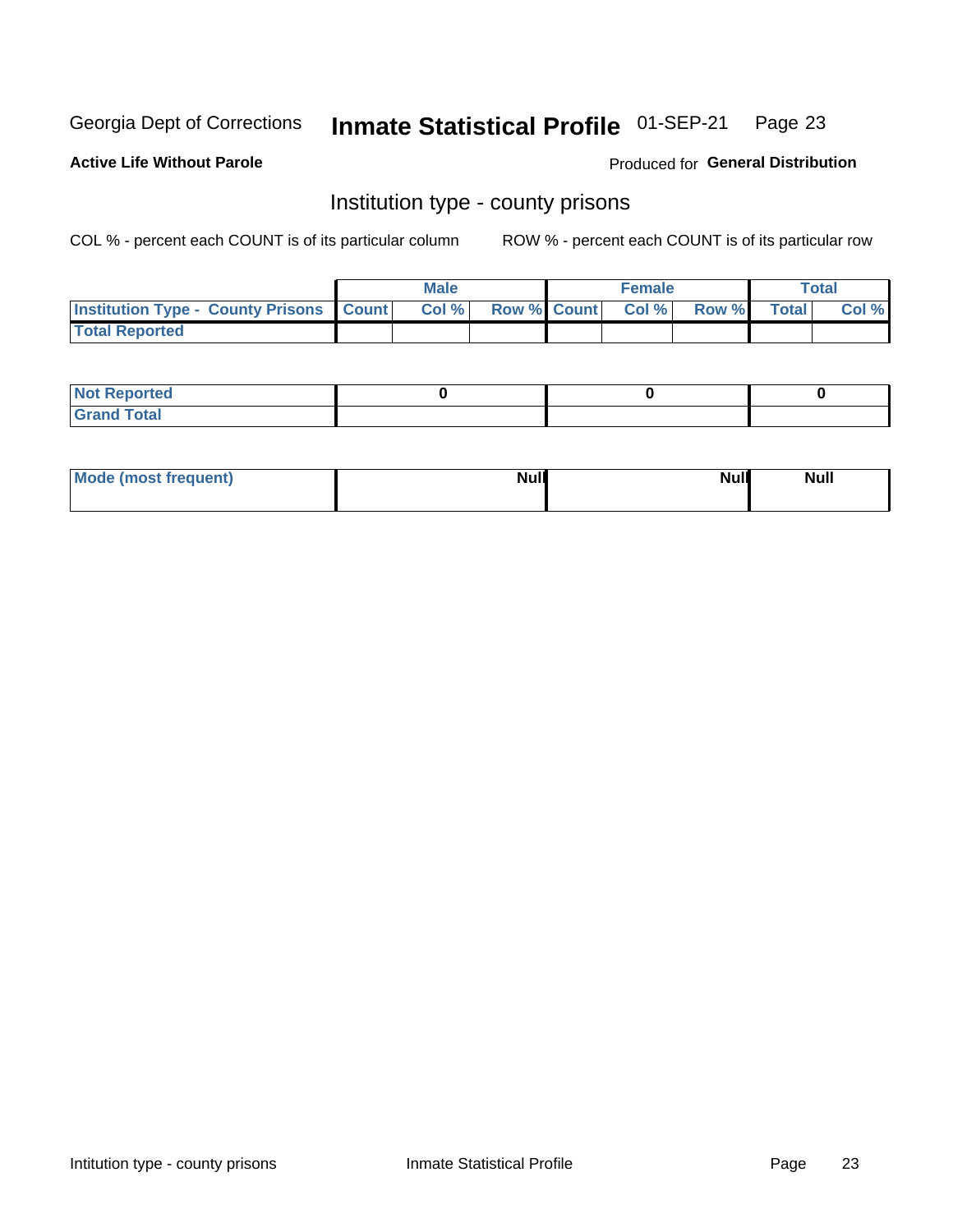#### Inmate Statistical Profile 01-SEP-21 Page 24

#### **Active Life Without Parole**

#### Produced for General Distribution

# Institution type - state prisons

COL % - percent each COUNT is of its particular column

|                                         |              | <b>Male</b> |         |              | <b>Female</b> |         | <b>Total</b>   |          |
|-----------------------------------------|--------------|-------------|---------|--------------|---------------|---------|----------------|----------|
| <b>Institution Type - State Prisons</b> | <b>Count</b> | Col %       | Row %   | <b>Count</b> | Col %         | Row %   | <b>Total</b>   | Col %    |
| <b>Arrendale State Prison</b>           |              |             |         | 30           | 50.00%        | 100.00% | 30             | 1.80%    |
| <b>Augusta State Med. Prison</b>        | 89           | 5.52%       | 100.00% |              |               |         | 89             | 5.33%    |
| <b>Autry State Prison</b>               | 1            | .06%        | 100.00% |              |               |         | 1              | .06%     |
| <b>Baldwin State Prison</b>             | 52           | 3.23%       | 100.00% |              |               |         | 52             | 3.11%    |
| <b>Calhoun State Prison</b>             | 2            | .12%        | 100.00% |              |               |         | $\overline{2}$ | .12%     |
| <b>Central State Prison</b>             | 4            | .25%        | 100.00% |              |               |         | 4              | .24%     |
| <b>Coastal State Prison</b>             | 4            | .25%        | 100.00% |              |               |         | 4              | .24%     |
| <b>Dooly State Prison</b>               | 1            | .06%        | 100.00% |              |               |         | 1              | .06%     |
| <b>Ga Diag Class Prison</b>             | 34           | 2.11%       | 100.00% |              |               |         | 34             | 2.03%    |
| <b>Ga State Prison</b>                  | 38           | 2.36%       | 100.00% |              |               |         | 38             | 2.27%    |
| <b>Hancock State Prison</b>             | 159          | 9.87%       | 100.00% |              |               |         | 159            | 9.52%    |
| <b>Hays State Prison</b>                | 137          | 8.50%       | 100.00% |              |               |         | 137            | 8.20%    |
| <b>Helms Facility</b>                   |              |             |         | 1            | 1.67%         | 100.00% | 1              | .06%     |
| <b>Johnson State Prison</b>             | 1            | .06%        | 100.00% |              |               |         | 1              | .06%     |
| <b>Macon State Prison</b>               | 312          | 19.37%      | 100.00% |              |               |         | 312            | 18.67%   |
| <b>Metro Reentry Facility</b>           | 1            | .06%        | 100.00% |              |               |         | 1              | .06%     |
| <b>Phillips State Prison</b>            | 35           | 2.17%       | 100.00% |              |               |         | 35             | 2.09%    |
| <b>Pulaski State Prison</b>             |              |             |         | 29           | 48.33%        | 100.00% | 29             | 1.74%    |
| <b>Smith State Prison</b>               | 224          | 13.90%      | 100.00% |              |               |         | 224            | 13.41%   |
| <b>Special Management Unit</b>          | 27           | 1.68%       | 100.00% |              |               |         | 27             | 1.62%    |
| <b>Telfair State Prison</b>             | 234          | 14.53%      | 100.00% |              |               |         | 234            | 14.00%   |
| <b>Valdosta State Prison</b>            | 132          | 8.19%       | 100.00% |              |               |         | 132            | 7.90%    |
| <b>Ware State Prison</b>                | 124          | 7.70%       | 100.00% |              |               |         | 124            | 7.42%    |
| <b>Total Reported</b>                   | 1,611        | 100%        | 96.41%  | 60           | 100%          | 3.59%   | 1,671          | 100%     |
| <b>Not Reported</b>                     |              | 0           |         |              | 0             |         |                | $\bf{0}$ |
|                                         |              |             |         |              |               |         |                |          |

| <b>INOL REDORTEG</b> |                           |                               |                                     |
|----------------------|---------------------------|-------------------------------|-------------------------------------|
| <b>Grand Total</b>   | 1.611                     | 60                            | 1.671                               |
| Mode (most frequent) | <b>Macon State Prison</b> | <b>Arrendale State Prison</b> | <b>Macon State</b><br><b>Prison</b> |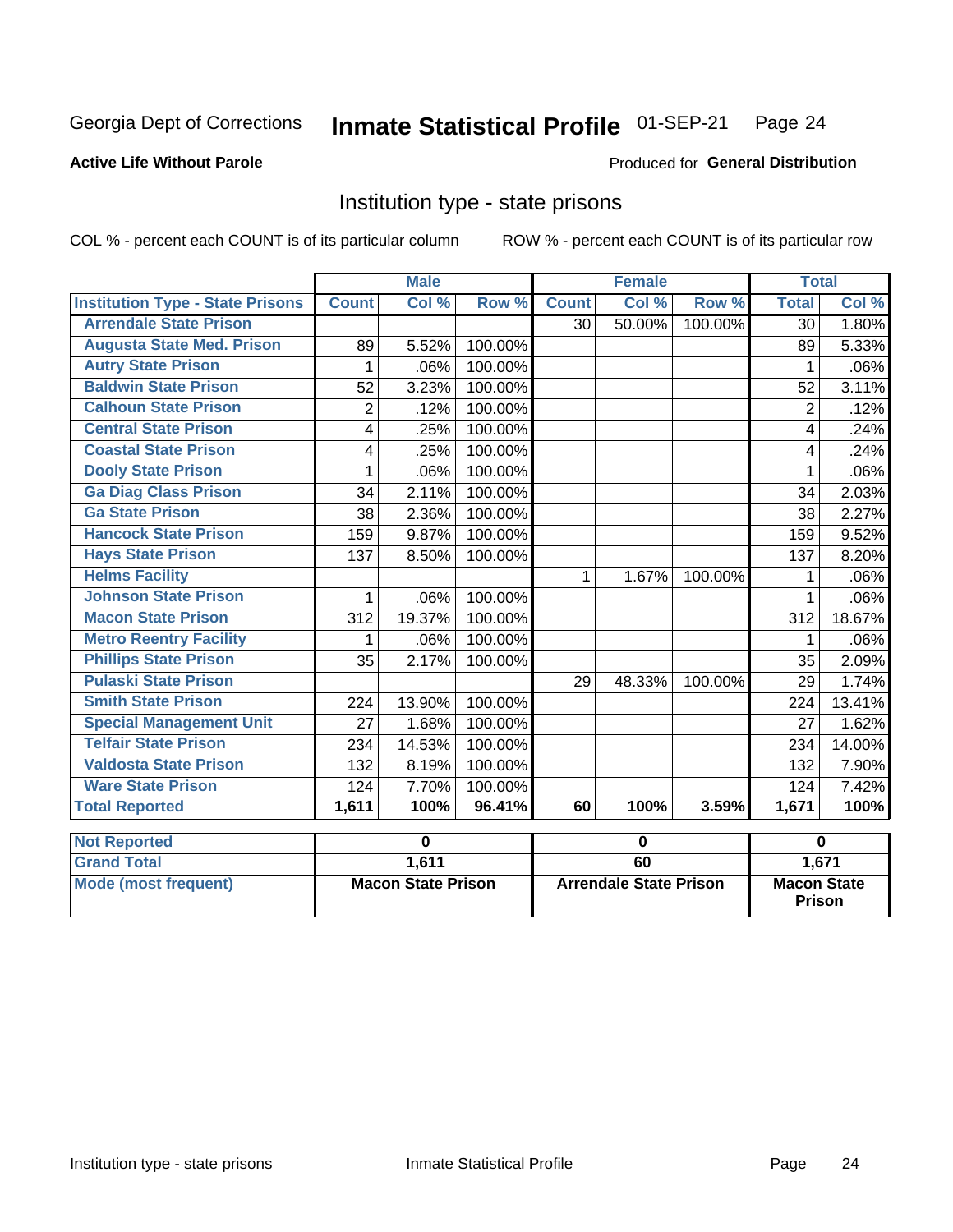#### Inmate Statistical Profile 01-SEP-21 Page 25

**Active Life Without Parole** 

Produced for General Distribution

# Institution type - private prisons

COL % - percent each COUNT is of its particular column

|                                                 | <b>Male</b> |                    | <b>Female</b> |             | Total |
|-------------------------------------------------|-------------|--------------------|---------------|-------------|-------|
| <b>Institution Type - Private Prisons Count</b> | Col%        | <b>Row % Count</b> | Col %         | Row % Total | Col % |
| <b>Total Reported</b>                           |             |                    |               |             |       |

| <b>Reported</b><br><b>NOT</b><br>$\sim$            |  |  |
|----------------------------------------------------|--|--|
| $f$ $f \circ f \circ f$<br>$C = 1$<br><b>TULAI</b> |  |  |

| <b>Mo</b><br>frequent) | <b>Null</b> | <b>Null</b> | . . I *<br><b>IVUII</b> |
|------------------------|-------------|-------------|-------------------------|
|                        |             |             |                         |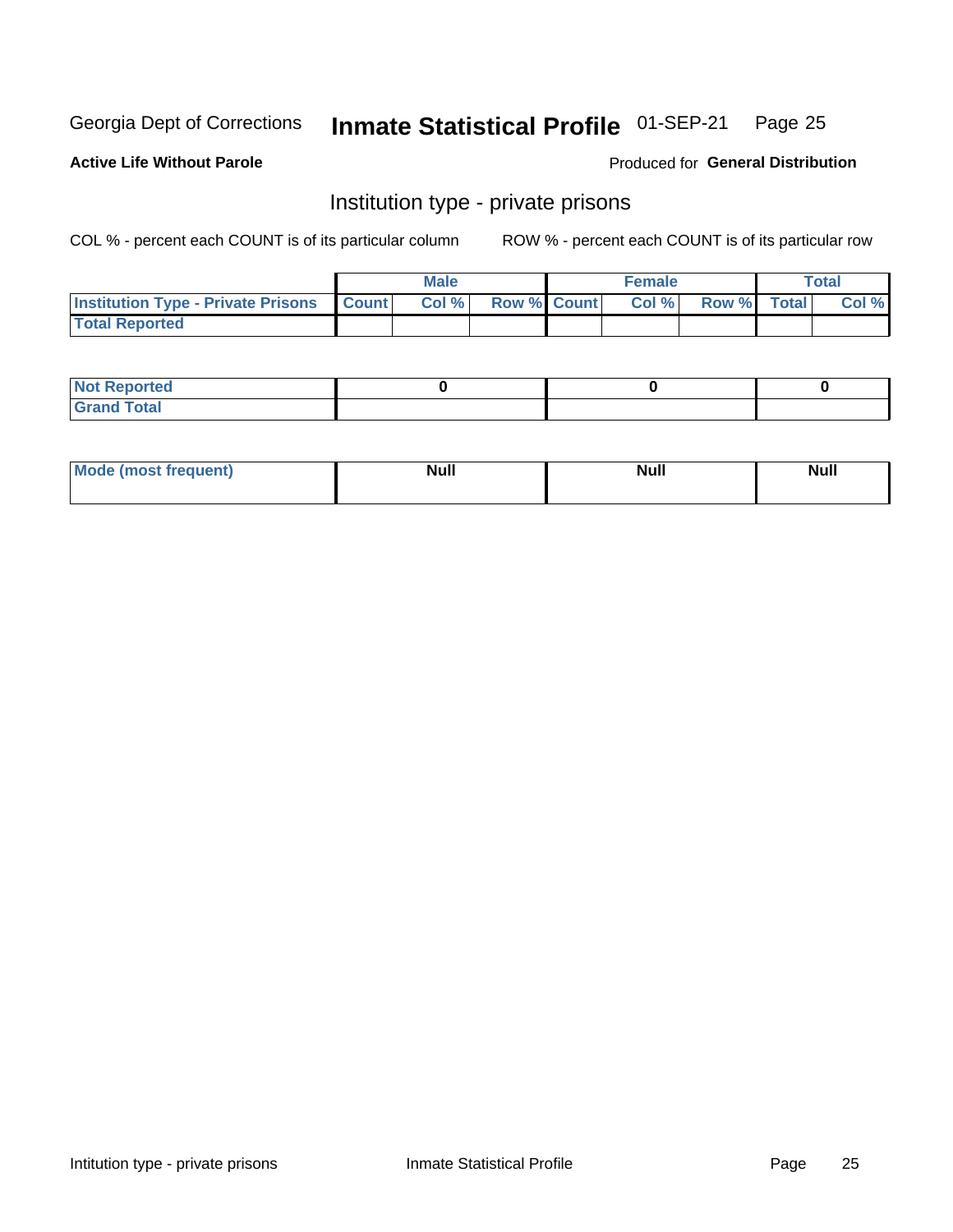#### Inmate Statistical Profile 01-SEP-21 Page 26

### **Active Life Without Parole**

### Produced for General Distribution

# Institution type - inmate boot camp

COL % - percent each COUNT is of its particular column

|                                      |                  | <b>Male</b> |              |              | <b>Female</b> |             | <b>Total</b> |
|--------------------------------------|------------------|-------------|--------------|--------------|---------------|-------------|--------------|
| <b>Institution Type - Boot Camps</b> | <b>I</b> Count I | Col %       | <b>Row %</b> | <b>Count</b> | Col %         | Row % Total | Col %        |
| <b>Total Rported</b>                 |                  |             |              |              |               |             |              |

| <b>Not Reported</b>            |  |  |
|--------------------------------|--|--|
| <b>Total</b><br>C <sub>r</sub> |  |  |

| Mod<br>uamo | Nul.<br>$- - - - - -$ | <b>Null</b> | . .<br>uu.<br>------ |
|-------------|-----------------------|-------------|----------------------|
|             |                       |             |                      |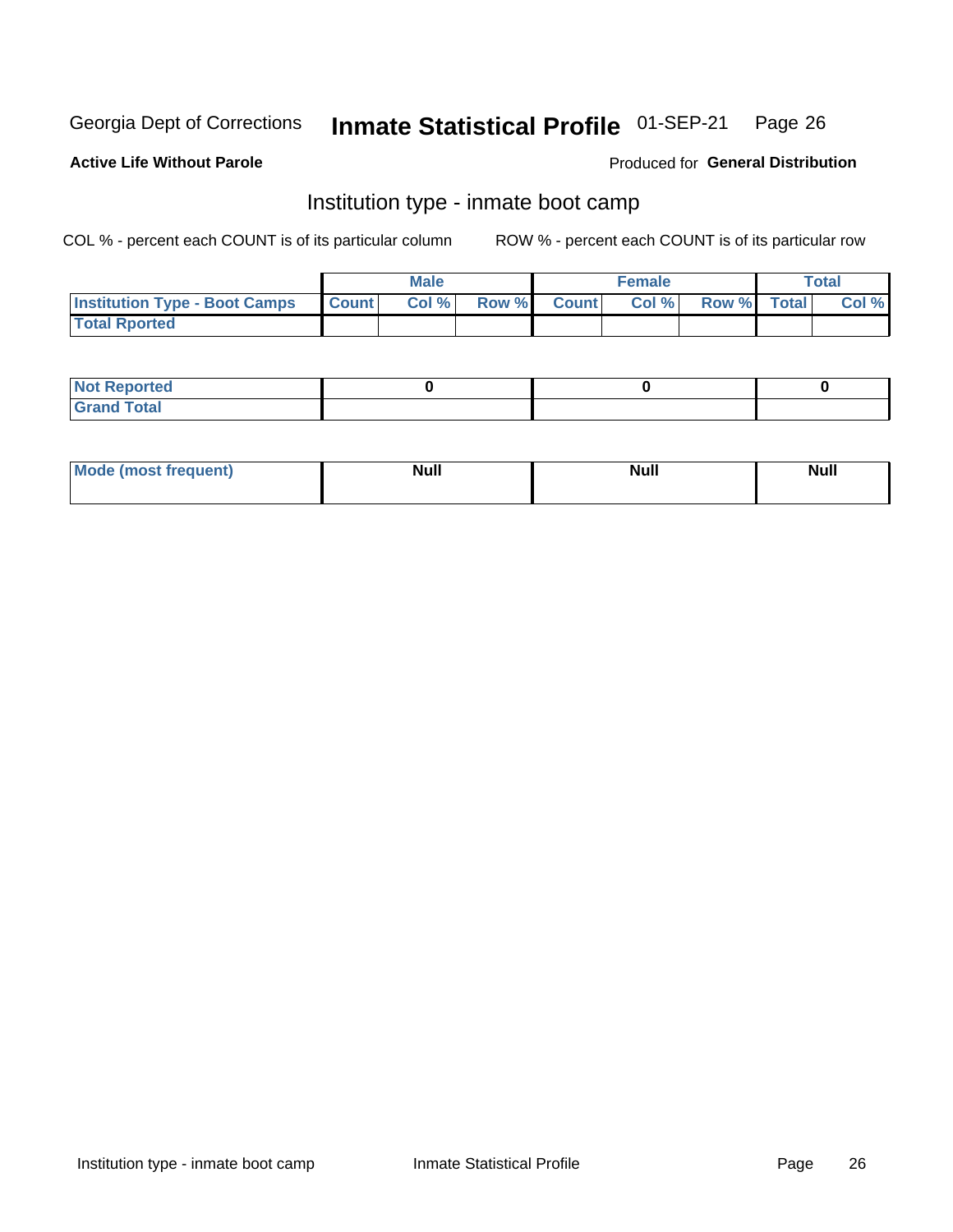#### Inmate Statistical Profile 01-SEP-21 Page 27

**Active Life Without Parole** 

**Produced for General Distribution** 

# Number of disciplinary reports

COL % - percent each COUNT is of its particular column

|                                       |              | <b>Male</b> |                    |    | <b>Female</b> |          |       | <b>Total</b> |
|---------------------------------------|--------------|-------------|--------------------|----|---------------|----------|-------|--------------|
| <b>Number of Disciplinary Reports</b> | <b>Count</b> | Col %       | <b>Row % Count</b> |    | Col %         | Row %    | Total | Col %        |
|                                       | 432          | 26.82%      | 94.95%             | 23 | 38.33%        | $5.05\%$ | 455   | 27.23%       |
|                                       | 224          | 13.90%      | 96.97%             |    | 11.67%        | 3.03%    | 231   | 13.82%       |
|                                       | 141          | 8.75%       | 93.38%             | 10 | 16.67%        | 6.62%    | 151   | 9.04%        |
| 3                                     | 130          | 8.07%       | 96.30%             | 5  | 8.33%         | $3.70\%$ | 135   | 8.08%        |
|                                       | 93           | 5.77%       | 95.88%             | 4  | 6.67%         | 4.12%    | 97    | 5.80%        |
| 5                                     | 68           | 4.22%       | 98.55%             |    | 1.67%         | 1.45%    | 69    | 4.13%        |
| <b>More Than 5</b>                    | 523          | 32.46%      | 98.12%             | 10 | 16.67%        | 1.88%    | 533   | 31.90%       |
| <b>Total Reported</b>                 | 1,611        | 100%        | 96.41%             | 60 | 100.0%        | 3.59%    | 1,671 | 100%         |

| orted<br>NO  |            |         |             |
|--------------|------------|---------|-------------|
| <b>Total</b> | <b>C44</b> | ~<br>σu | c74<br>1.01 |

| Mean (average)         | 6.66 | 3.98 | 6.56 |
|------------------------|------|------|------|
| <b>Median (middle)</b> |      |      |      |
| Mode (most frequent)   |      |      |      |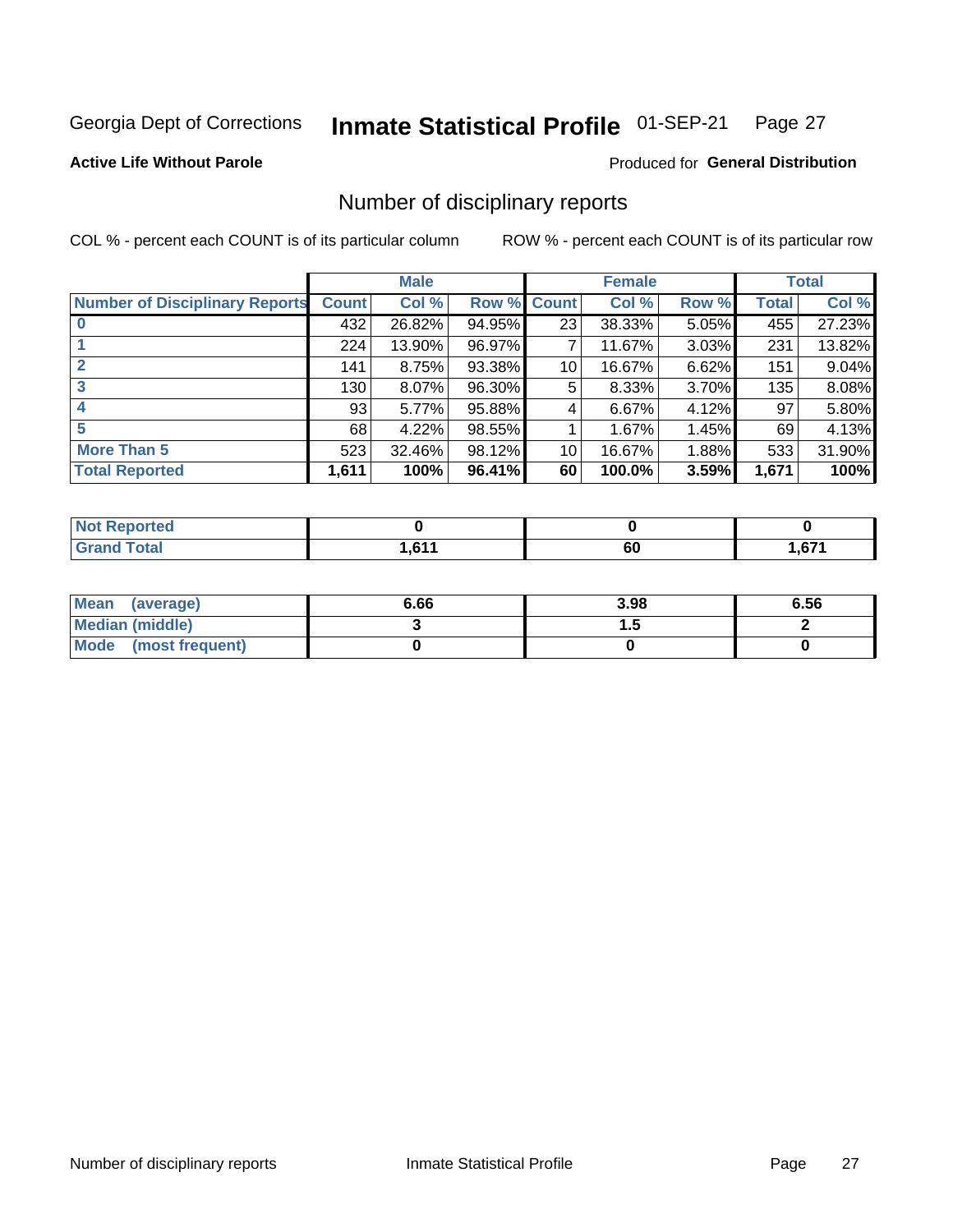#### Inmate Statistical Profile 01-SEP-21 Page 28

### **Active Life Without Parole**

### **Produced for General Distribution**

# Number of transfers

COL % - percent each COUNT is of its particular column

|                            |         | <b>Male</b> |        |              | <b>Female</b> |          |              | <b>Total</b> |
|----------------------------|---------|-------------|--------|--------------|---------------|----------|--------------|--------------|
| <b>Number of Transfers</b> | Count l | Col %       | Row %  | <b>Count</b> | Col %         | Row %    | <b>Total</b> | Col %        |
|                            | 29      | $1.80\%$    | 76.32% | 9            | 15.00%        | 23.68%   | 38           | 2.27%        |
|                            | 411     | 25.51%      | 94.70% | 23           | 38.33%        | $5.30\%$ | 434          | 25.97%       |
| $\mathbf{2}$               | 216     | 13.41%      | 93.91% | 14           | 23.33%        | 6.09%    | 230          | 13.76%       |
| 3                          | 180     | 11.17%      | 96.26% | 7            | 11.67%        | $3.74\%$ | 187          | 11.19%       |
|                            | 134     | $8.32\%$    | 99.26% |              | 1.67%         | 0.74%    | 135          | 8.08%        |
| 5                          | 100     | 6.21%       | 98.04% | 2            | 3.33%         | 1.96%    | 102          | 6.10%        |
| <b>More Than 5</b>         | 541     | 33.58%      | 99.27% | 4            | 6.67%         | 0.73%    | 545          | 32.62%       |
| <b>Total Reported</b>      | 1,611   | 100%        | 96.41% | 60           | 100%          | 3.59%    | 1,671        | 100%         |

| prted<br>NOT F |      |    |                 |
|----------------|------|----|-----------------|
| 「otal          | 0.44 | 60 | c74<br>ا / ס, ו |

| Mean (average)       | 6.01 | 5.87 |
|----------------------|------|------|
| Median (middle)      |      |      |
| Mode (most frequent) |      |      |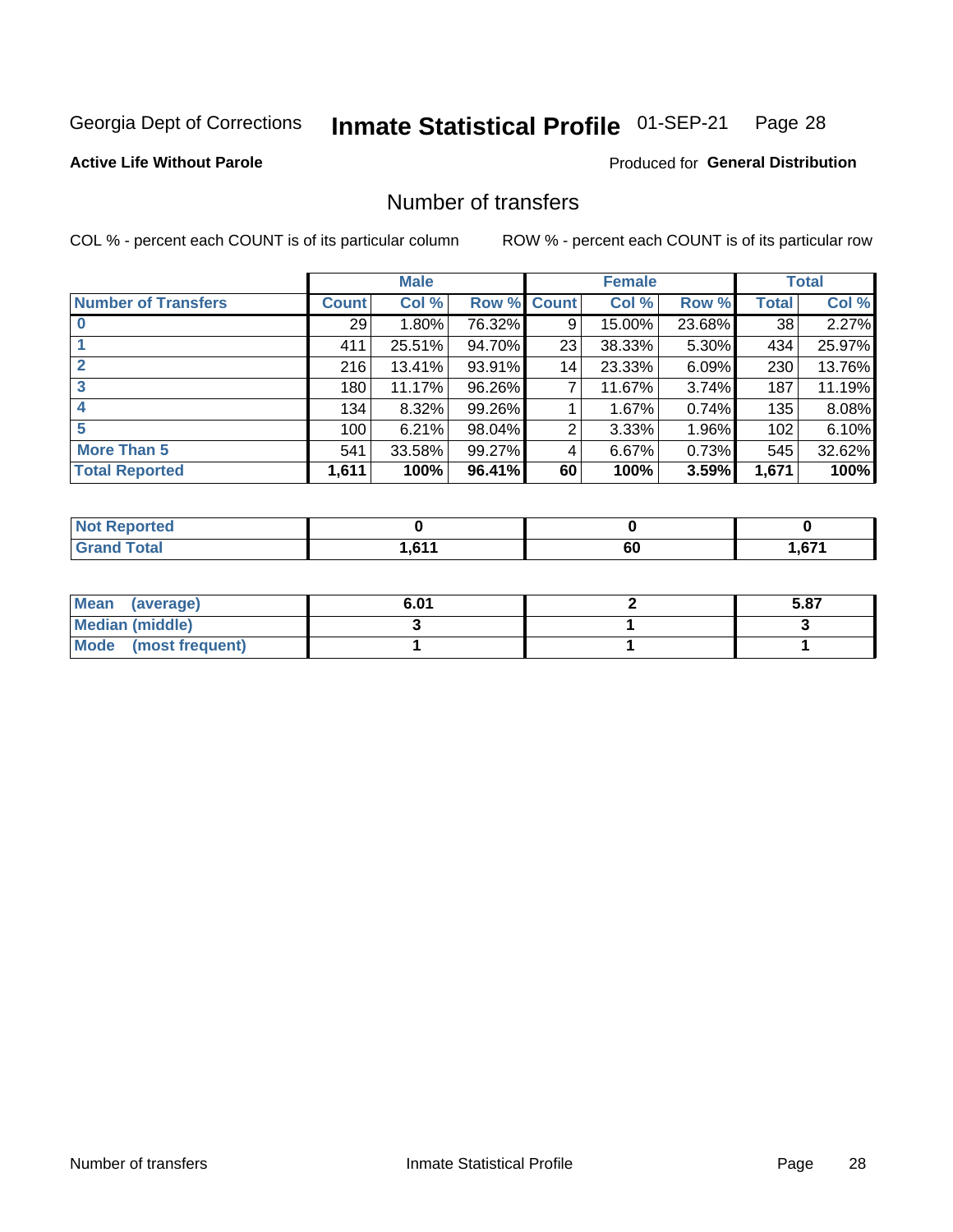#### Inmate Statistical Profile 01-SEP-21 Page 29

**Active Life Without Parole** 

Produced for General Distribution

# Number of escapes

COL % - percent each COUNT is of its particular column

|                          |              | <b>Male</b> |                    |    | <b>Female</b> |          |       | <b>Total</b> |
|--------------------------|--------------|-------------|--------------------|----|---------------|----------|-------|--------------|
| <b>Number of Escapes</b> | <b>Count</b> | Col %       | <b>Row % Count</b> |    | Col %         | Row %    | Total | Col %        |
|                          | .,607'       | 99.75%      | $96.40\%$          | 60 | 100.00%       | $3.60\%$ | .667  | 99.76%       |
|                          |              | 0.12%       | 100.00%            |    |               |          |       | 0.12%        |
|                          |              | 0.12%       | $100.00\%$         |    |               |          |       | 0.12%        |
| <b>Total Reported</b>    | 1,611        | 100%        | $96.41\%$          | 60 | 100%          | 3.59%    | 1,671 | 100%         |

| <b>orted</b><br><b>ANDITION</b> |            |         |        |
|---------------------------------|------------|---------|--------|
| <b>f</b> otal<br>' Grand        | <b>CAA</b> | ~<br>οu | 671. ا |

| Mean (average)         |  |  |
|------------------------|--|--|
| <b>Median (middle)</b> |  |  |
| Mode (most frequent)   |  |  |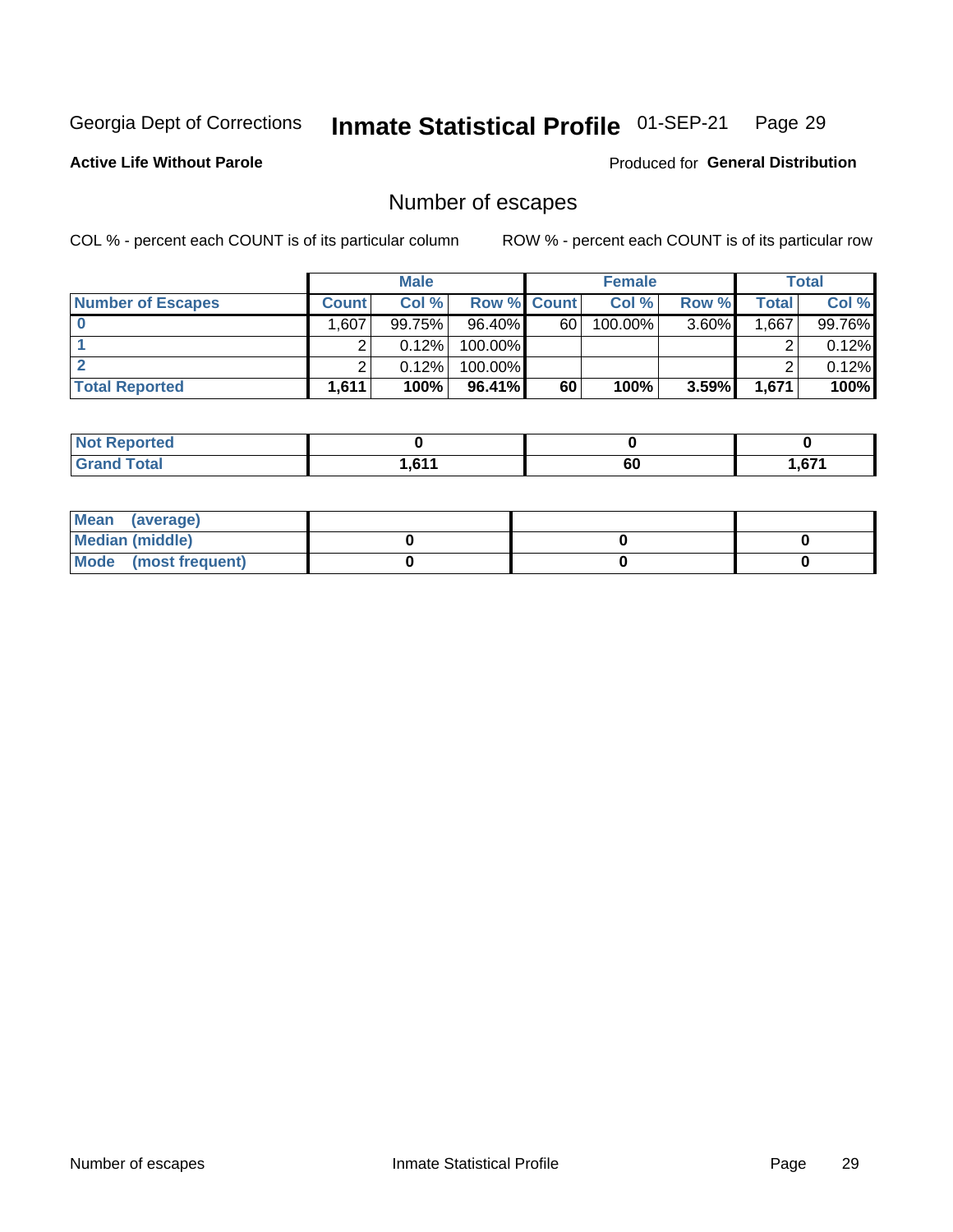### **Active Life Without Parole**

### Produced for General Distribution

# Time served in current (or last) institution

COL % - percent each COUNT is of its particular column

|                            |              | <b>Male</b> |         |                 | <b>Female</b> |       |              | <b>Total</b> |
|----------------------------|--------------|-------------|---------|-----------------|---------------|-------|--------------|--------------|
| <b>Time In Institution</b> | <b>Count</b> | Col %       | Row %   | <b>Count</b>    | Col %         | Row % | <b>Total</b> | Col %        |
| 0 to 3 months              | 112          | 6.95%       | 94.12%  | 7               | 11.67%        | 5.88% | 119          | 7.12%        |
| 3.01 to 6 months           | 45           | 2.79%       | 100.00% |                 |               |       | 45           | 2.69%        |
| $6.01$ to 9 months         | 60           | 3.72%       | 98.36%  | 1               | 1.67%         | 1.64% | 61           | 3.65%        |
| 9.01 to 12 months          | 37           | 2.30%       | 100.00% |                 |               |       | 37           | 2.21%        |
| 12.01 to 18 months         | 121          | 7.51%       | 100.00% |                 |               |       | 121          | 7.24%        |
| 18.01 to 24 months         | 158          | 9.81%       | 98.75%  | $\overline{2}$  | 3.33%         | 1.25% | 160          | 9.58%        |
| $2.01$ to 3 years          | 310          | 19.24%      | 95.38%  | 15 <sub>2</sub> | 25.00%        | 4.62% | 325          | 19.45%       |
| 3.01 to 4 years            | 239          | 14.84%      | 97.95%  | 5               | 8.33%         | 2.05% | 244          | 14.60%       |
| 4.01 to 5 years            | 152          | 9.44%       | 98.06%  | 3               | 5.00%         | 1.94% | 155          | 9.28%        |
| 5.01 to 6 years            | 104          | 6.46%       | 91.23%  | 10 <sup>°</sup> | 16.67%        | 8.77% | 114          | 6.82%        |
| 6.01 to 7 years            | 59           | 3.66%       | 92.19%  | 5               | 8.33%         | 7.81% | 64           | 3.83%        |
| 7.01 to 8 years            | 47           | 2.92%       | 94.00%  | 3               | 5.00%         | 6.00% | 50           | 2.99%        |
| 8.01 to 9 years            | 47           | 2.92%       | 92.16%  | 4               | 6.67%         | 7.84% | 51           | 3.05%        |
| 9.01 to 10 years           | 26           | 1.61%       | 100.00% |                 |               |       | 26           | 1.56%        |
| Over 10 years              | 94           | 5.83%       | 94.95%  | 5               | 8.33%         | 5.05% | 99           | 5.92%        |
| <b>Total Reported</b>      | 1,611        | 100%        | 96.41%  | 60              | 100%          | 3.59% | 1,671        | 100%         |

| <b>Not Reported</b> |       |    |      |
|---------------------|-------|----|------|
| <b>Total</b>        | . 011 | ου | ,671 |

| <b>Mean</b><br>(average) | 45 months | 53 months | 45 months |  |
|--------------------------|-----------|-----------|-----------|--|
| Median (middle)          | 34 months | 48 months | 34 months |  |
| Mode (most frequent)     | 13 months | 5 months  | l months  |  |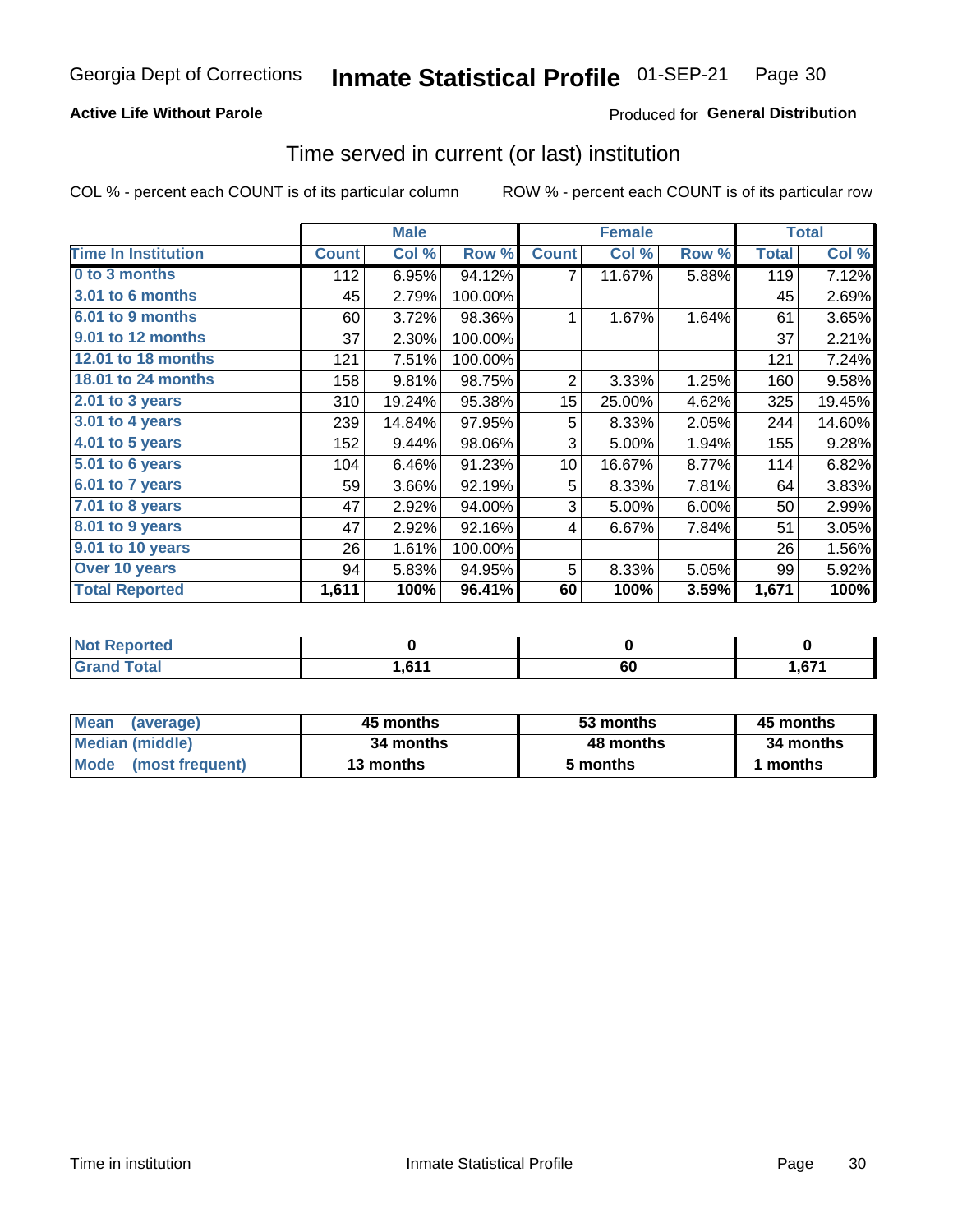#### Inmate Statistical Profile 01-SEP-21 Page 31

#### **Active Life Without Parole**

#### Produced for General Distribution

# Highest grade level attained

COL % - percent each COUNT is of its particular column

|                              |                | <b>Male</b> |         |                 | <b>Female</b> |        |                | <b>Total</b> |
|------------------------------|----------------|-------------|---------|-----------------|---------------|--------|----------------|--------------|
| <b>Grade Level</b>           | <b>Count</b>   | Col %       | Row %   | <b>Count</b>    | Col %         | Row %  | <b>Total</b>   | Col %        |
| No school at all             | 2              | 0.17%       | 100.00% |                 |               |        | $\overline{2}$ | 0.16%        |
| <b>Grade 1</b>               | 1              | 0.08%       | 100.00% |                 |               |        | 1              | 0.08%        |
| <b>Grade 2</b>               | 1              | 0.08%       | 100.00% |                 |               |        | 1              | 0.08%        |
| <b>Grade 3</b>               | $\overline{2}$ | 0.17%       | 100.00% |                 |               |        | $\overline{2}$ | 0.16%        |
| <b>Grade 4</b>               | 4              | 0.34%       | 100.00% |                 |               |        | 4              | 0.33%        |
| Grade 5                      | 1              | 0.08%       | 100.00% |                 |               |        | 1              | 0.08%        |
| Grade 6                      | 9              | 0.75%       | 100.00% |                 |               |        | 9              | 0.74%        |
| Grade 7                      | 33             | 2.76%       | 100.00% |                 |               |        | 33             | 2.70%        |
| <b>Grade 8</b>               | 80             | 6.70%       | 98.77%  | 1               | 3.70%         | 1.23%  | 81             | 6.63%        |
| Grade 9                      | 142            | 11.89%      | 97.93%  | 3               | 11.11%        | 2.07%  | 145            | 11.88%       |
| Grade 10                     | 230            | 19.26%      | 97.46%  | 6               | 22.22%        | 2.54%  | 236            | 19.33%       |
| Grade 11                     | 219            | 18.34%      | 98.65%  | 3               | 11.11%        | 1.35%  | 222            | 18.18%       |
| <b>Grade 12 or GED</b>       | 315            | 26.38%      | 97.22%  | 9               | 33.33%        | 2.78%  | 324            | 26.54%       |
| Some tech school             | 14             | 1.17%       | 93.33%  | 1               | 3.70%         | 6.67%  | 15             | 1.23%        |
| <b>Completed tech school</b> | 17             | 1.42%       | 100.00% |                 |               |        | 17             | 1.39%        |
| College, 1 year              | 38             | 3.18%       | 97.44%  | 1               | 3.70%         | 2.56%  | 39             | 3.19%        |
| College, 2 year              | 41             | 3.43%       | 97.62%  | 1               | 3.70%         | 2.38%  | 42             | 3.44%        |
| College, 3 year              | 18             | 1.51%       | 100.00% |                 |               |        | 18             | 1.47%        |
| <b>Bachelor's degree</b>     | 21             | 1.76%       | 100.00% |                 |               |        | 21             | 1.72%        |
| <b>Master's degree</b>       | 4              | 0.34%       | 80.00%  | 1               | 3.70%         | 20.00% | 5              | 0.41%        |
| Ph.D. degree                 | 1              | 0.08%       | 50.00%  | 1               | 3.70%         | 50.00% | $\overline{2}$ | 0.16%        |
| Law degree                   | 1              | 0.08%       | 100.00% |                 |               |        | 1              | 0.08%        |
| <b>Total Reported</b>        | 1,194          | 100%        | 97.79%  | $\overline{27}$ | 100%          | 2.21%  | 1,221          | 100%         |

| rted | 11 T                    | $\ddot{\phantom{0}}$ | 1 P A        |
|------|-------------------------|----------------------|--------------|
| NO   |                         | vu                   | 40C          |
| υιαι | <b>C44</b><br>I I O . I | 60                   | c74<br>ו וס, |

| <b>Mean</b><br>(average) | 10.83           | 11.63           | 10.85             |
|--------------------------|-----------------|-----------------|-------------------|
| Median (middle)          | Grade 11        | Grade 12 or GED | Grade 11          |
| Mode<br>(most frequent)  | Grade 12 or GED | Grade 12 or GED | I Grade 12 or GED |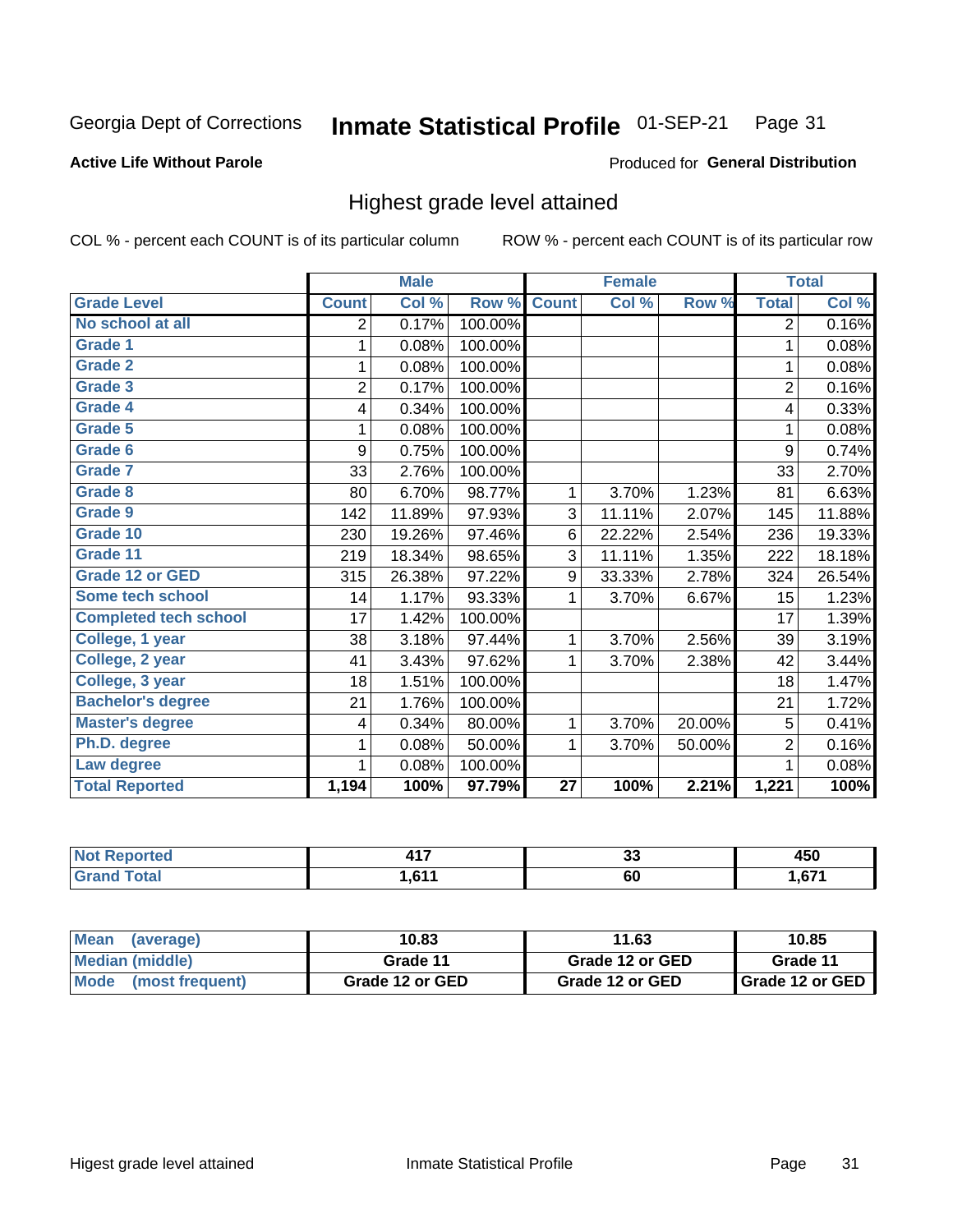#### Inmate Statistical Profile 01-SEP-21 Page 32

#### **Active Life Without Parole**

### **Produced for General Distribution**

# Culture fair IQ scores

COL % - percent each COUNT is of its particular column

|                       |              | <b>Male</b> |                    |                | <b>Female</b> |          |              | <b>Total</b> |
|-----------------------|--------------|-------------|--------------------|----------------|---------------|----------|--------------|--------------|
| <b>IQ Scores</b>      | <b>Count</b> | Col %       | <b>Row % Count</b> |                | Col %         | Row %    | <b>Total</b> | Col %        |
| $60 - 69$             | 44           | 3.17%       | 97.78%             |                | 2.08%         | 2.22%    | 45           | 3.14%        |
| $70 - 79$             | 104          | 7.50%       | 97.20%             | 3              | 6.25%         | 2.80%    | 107          | 7.46%        |
| $80 - 89$             | 192          | 13.85%      | 96.48%             | 7              | 14.58%        | $3.52\%$ | 199          | 13.88%       |
| $90 - 99$             | 359          | 25.90%      | 94.72%             | 20             | 41.67%        | 5.28%    | 379          | 26.43%       |
| $100 - 109$           | 382          | 27.56%      | 97.70%             | 9              | 18.75%        | 2.30%    | 391          | 27.27%       |
| $110 - 119$           | 256          | 18.47%      | 98.08%             | 5              | 10.42%        | 1.92%    | 261          | 18.20%       |
| $120 - 129$           | 47           | 3.39%       | 95.92%             | $\overline{2}$ | 4.17%         | $4.08\%$ | 49           | 3.42%        |
| $130 - 139$           | 2            | 0.14%       | 66.67%             | 1              | 2.08%         | 33.33%   | 3            | 0.21%        |
| <b>Total Reported</b> | 1,386        | 100%        | 96.65%             | 48             | 100%          | 3.35%    | 1,434        | 100.0%       |

| <b>Not Reported</b>  | 208   |    | 24F<br>2 I J |
|----------------------|-------|----|--------------|
| Not Valid (under 60) |       |    | ົ<br>LL      |
| <b>Grand Total</b>   | 1,611 | 60 | 1,671        |

| <b>Mean</b><br>(average) | 98 | 98  | 98 |
|--------------------------|----|-----|----|
| Median (middle)          | 99 | 96  | 99 |
| Mode (most frequent)     | 99 | 102 | 99 |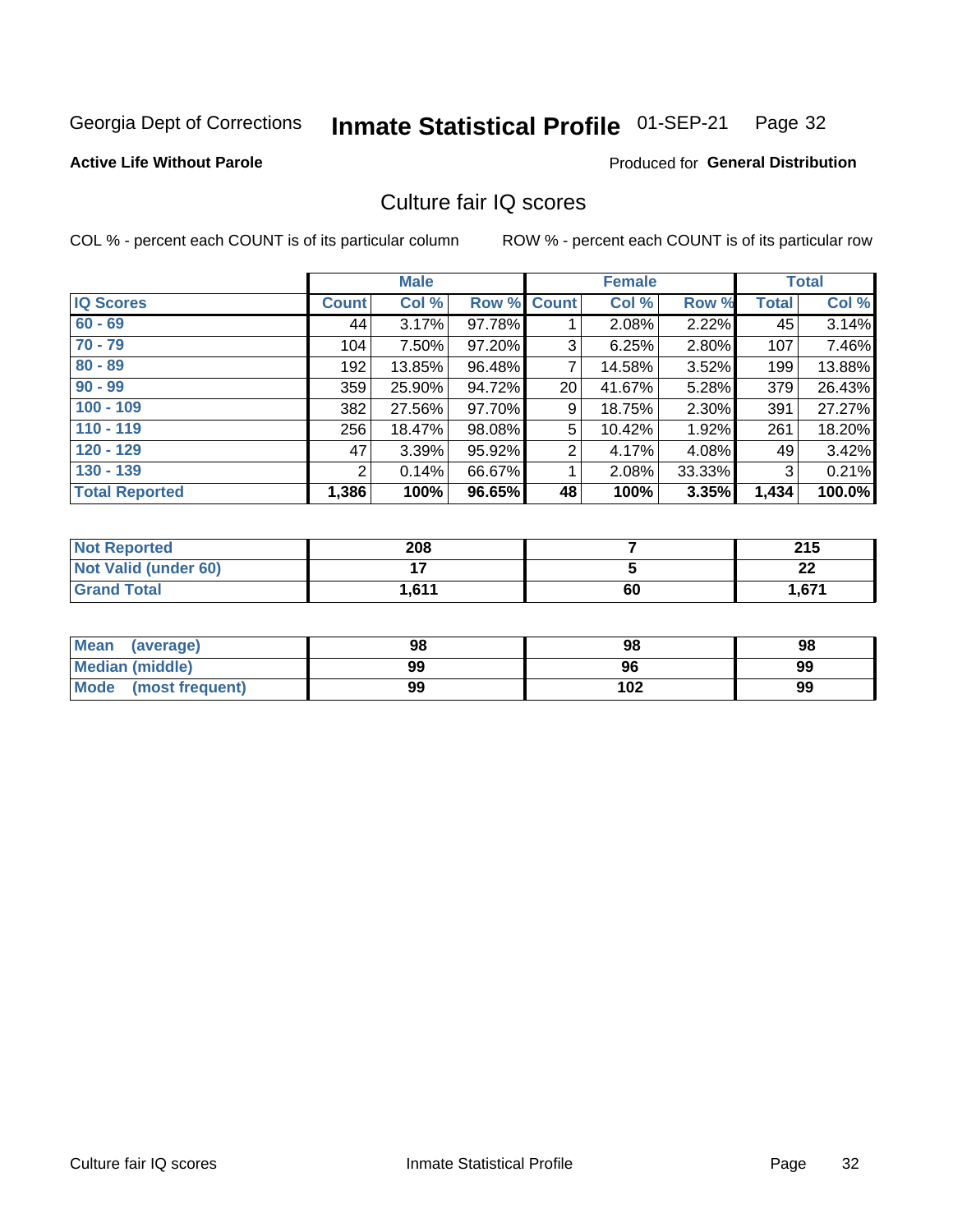#### Inmate Statistical Profile 01-SEP-21 Page 33

#### **Active Life Without Parole**

# Produced for General Distribution

# Wide Range Achievement Test (WRAT) reading score

COL % - percent each COUNT is of its particular column

|                           |              | <b>Male</b> |         |                | <b>Female</b> |       |              | <b>Total</b> |
|---------------------------|--------------|-------------|---------|----------------|---------------|-------|--------------|--------------|
| <b>WRAT Reading Score</b> | <b>Count</b> | Col %       | Row %   | <b>Count</b>   | Col %         | Row % | <b>Total</b> | Col %        |
| 0.1 to 0.9                | 28           | 1.89%       | 96.55%  | 1              | 1.89%         | 3.45% | 29           | 1.89%        |
| 1.0 to 1.9                | 23           | 1.55%       | 100.00% |                |               |       | 23           | 1.50%        |
| 2.0 to 2.9                | 50           | 3.37%       | 96.15%  | $\overline{2}$ | 3.77%         | 3.85% | 52           | 3.39%        |
| 3.0 to 3.9                | 88           | 5.93%       | 95.65%  | 4              | 7.55%         | 4.35% | 92           | 5.99%        |
| 4.0 to 4.9                | 108          | 7.28%       | 96.43%  | 4              | 7.55%         | 3.57% | 112          | 7.29%        |
| 5.0 to 5.9                | 144          | 9.71%       | 98.63%  | $\overline{c}$ | 3.77%         | 1.37% | 146          | 9.51%        |
| 6.0 to 6.9                | 122          | 8.23%       | 98.39%  | $\overline{2}$ | 3.77%         | 1.61% | 124          | 8.07%        |
| 7.0 to 7.9                | 49           | 3.30%       | 100.00% |                |               |       | 49           | 3.19%        |
| 8.0 to 8.9                | 128          | 8.63%       | 97.71%  | 3              | 5.66%         | 2.29% | 131          | 8.53%        |
| 9.0 to 9.9                | 71           | 4.79%       | 97.26%  | 2              | 3.77%         | 2.74% | 73           | 4.75%        |
| 10.0 to 10.9              | 87           | 5.87%       | 98.86%  | 1              | 1.89%         | 1.14% | 88           | 5.73%        |
| 11.0 to 11.9              | 143          | 9.64%       | 95.97%  | 6              | 11.32%        | 4.03% | 149          | 9.70%        |
| 12.0 to 12.9              | 390          | 26.30%      | 94.43%  | 23             | 43.40%        | 5.57% | 413          | 26.89%       |
| 13                        | 52           | 3.51%       | 94.55%  | 3              | 5.66%         | 5.45% | 55           | 3.58%        |
| <b>Total Reported</b>     | 1,483        | 100%        | 96.55%  | 53             | 100%          | 3.45% | 1,536        | 100.0%       |
|                           |              |             |         |                |               |       |              |              |
|                           |              |             |         |                |               |       |              |              |

| <b>Not</b>      | 0 הו   |    | 4 A F |
|-----------------|--------|----|-------|
| <b>Reported</b> | 140    |    | ייי   |
| <b>c</b> otal   | . 0.44 | 60 | .67'  |

| <b>Mean</b><br>(average)       | 8.68       | 9.75 | 8.72 |
|--------------------------------|------------|------|------|
| <b>Median (middle)</b>         | י ה<br>9.Z | 11.9 | 9.2  |
| <b>Mode</b><br>(most frequent) | 12.9       | 12.9 | 12.9 |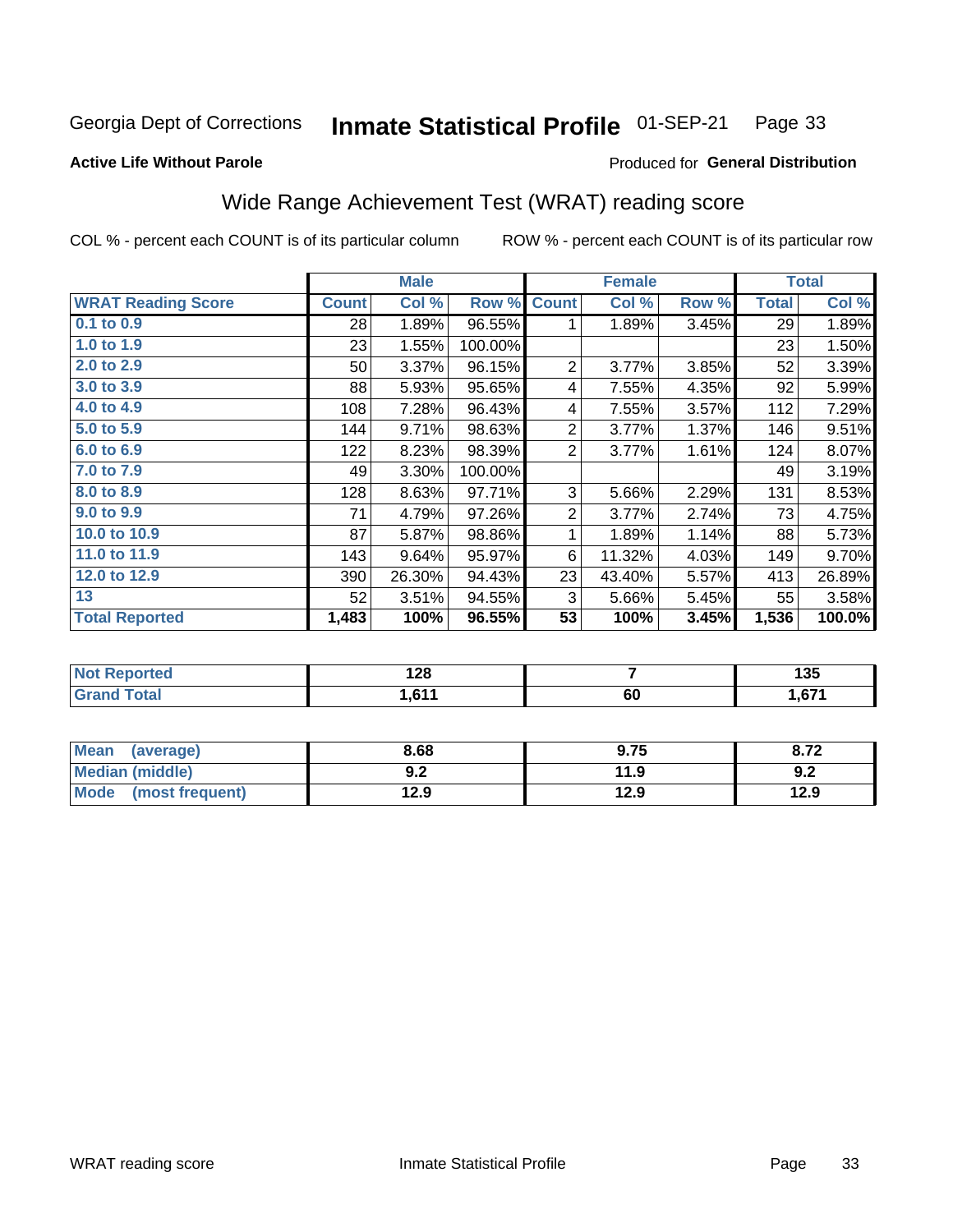#### Inmate Statistical Profile 01-SEP-21 Page 34

### **Active Life Without Parole**

### Produced for General Distribution

# Wide Range Achievement Test (WRAT) math score

COL % - percent each COUNT is of its particular column

|                              |                 | <b>Male</b> |         |              | <b>Female</b> |        |              | <b>Total</b> |
|------------------------------|-----------------|-------------|---------|--------------|---------------|--------|--------------|--------------|
| <b>WRAT Mathematic Score</b> | <b>Count</b>    | Col %       | Row %   | <b>Count</b> | Col %         | Row %  | <b>Total</b> | Col %        |
| 0.1 to 0.9                   | 5               | 0.34%       | 100.00% |              |               |        | 5            | 0.33%        |
| 1.0 to 1.9                   | 12 <sub>2</sub> | 0.81%       | 100.00% |              |               |        | 12           | 0.78%        |
| 2.0 to 2.9                   | 36              | 2.43%       | 97.30%  | 1            | 1.89%         | 2.70%  | 37           | 2.41%        |
| 3.0 to 3.9                   | 82              | 5.53%       | 96.47%  | 3            | 5.66%         | 3.53%  | 85           | 5.53%        |
| 4.0 to 4.9                   | 166             | 11.19%      | 97.08%  | 5            | 9.43%         | 2.92%  | 171          | 11.13%       |
| 5.0 to 5.9                   | 220             | 14.83%      | 97.35%  | 6            | 11.32%        | 2.65%  | 226          | 14.71%       |
| 6.0 to 6.9                   | 310             | 20.90%      | 97.18%  | 9            | 16.98%        | 2.82%  | 319          | 20.77%       |
| 7.0 to 7.9                   | 138             | 9.31%       | 96.50%  | 5            | 9.43%         | 3.50%  | 143          | 9.31%        |
| 8.0 to 8.9                   | 147             | 9.91%       | 98.00%  | 3            | 5.66%         | 2.00%  | 150          | 9.77%        |
| 9.0 to 9.9                   | 109             | 7.35%       | 95.61%  | 5            | 9.43%         | 4.39%  | 114          | 7.42%        |
| 10.0 to 10.9                 | 30 <sup>°</sup> | 2.02%       | 100.00% |              |               |        | 30           | 1.95%        |
| 11.0 to 11.9                 | 47              | 3.17%       | 95.92%  | 2            | 3.77%         | 4.08%  | 49           | 3.19%        |
| 12.0 to 12.9                 | 175             | 11.80%      | 93.09%  | 13           | 24.53%        | 6.91%  | 188          | 12.24%       |
| 13                           | 6               | 0.40%       | 85.71%  | 1            | 1.89%         | 14.29% |              | 0.46%        |
| <b>Total Reported</b>        | 1,483           | 100%        | 96.55%  | 53           | 100%          | 3.45%  | 1,536        | 100%         |
|                              |                 |             |         |              |               |        |              |              |
| <del>.</del>                 |                 |             |         |              |               |        |              |              |

| <b>Not</b>      | 0 הו   |    | 4 A F |
|-----------------|--------|----|-------|
| <b>Reported</b> | 140    |    | ייי   |
| <b>c</b> otal   | . 0.44 | 60 | .67'  |

| <b>Mean</b><br>(average)       | 7.30 | 8.24 | - פר<br>دد. |
|--------------------------------|------|------|-------------|
| Median (middle)                | 6.9  |      | 6.9         |
| <b>Mode</b><br>(most frequent) | 12.9 | 12.9 | 12.9        |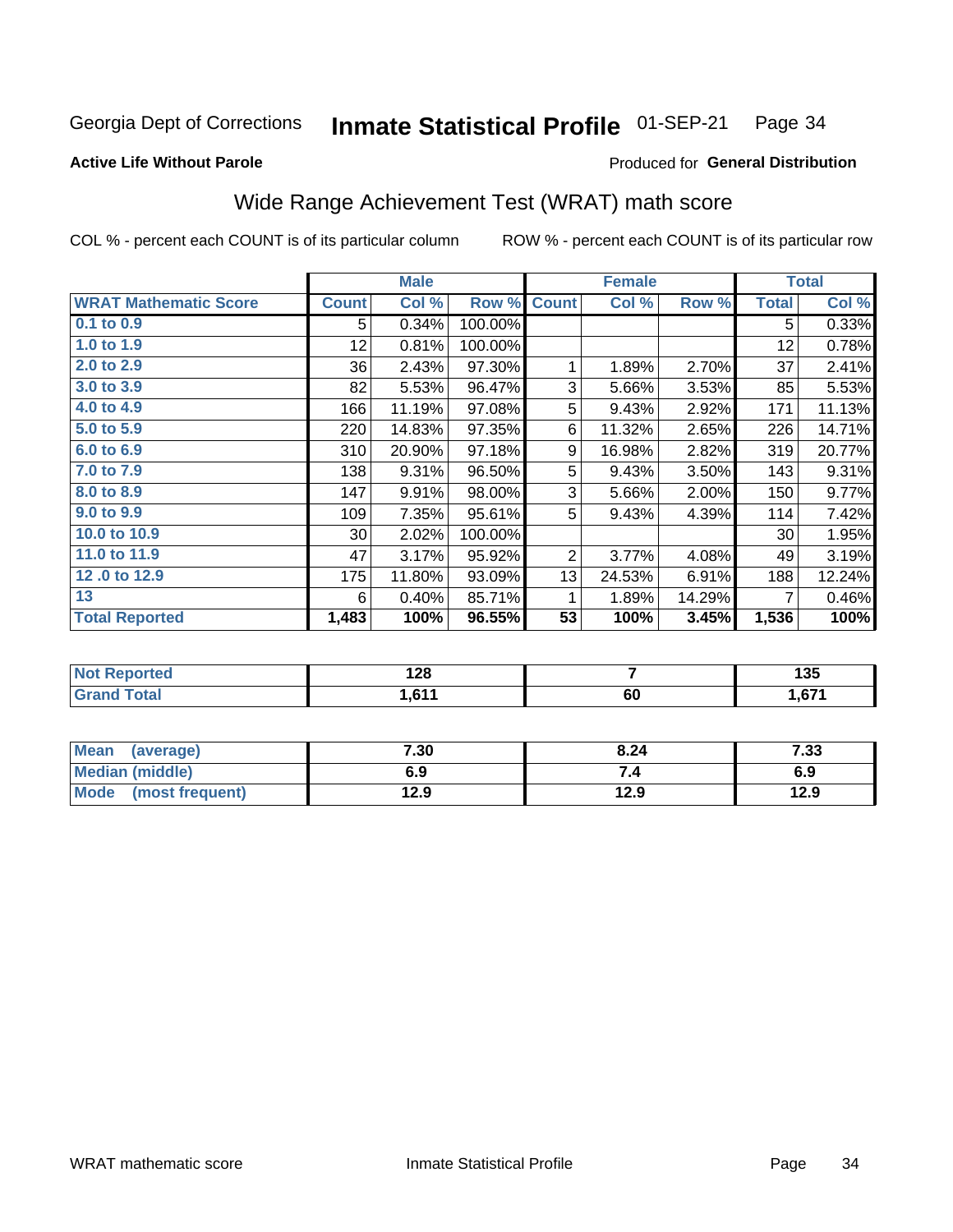#### Inmate Statistical Profile 01-SEP-21 Page 35

#### **Active Life Without Parole**

#### Produced for General Distribution

# Wide Range Achievement Test (WRAT) spelling score

COL % - percent each COUNT is of its particular column

|                            |              | <b>Male</b> |         |                | <b>Female</b> |       |              | <b>Total</b> |
|----------------------------|--------------|-------------|---------|----------------|---------------|-------|--------------|--------------|
| <b>WRAT Spelling Score</b> | <b>Count</b> | Col %       | Row %   | <b>Count</b>   | Col %         | Row % | <b>Total</b> | Col %        |
| 0.1 to 0.9                 | 26           | 1.76%       | 96.30%  | 1              | 1.89%         | 3.70% | 27           | 1.76%        |
| 1.0 to 1.9                 | 36           | 2.43%       | 100.00% |                |               |       | 36           | 2.35%        |
| 2.0 to 2.9                 | 63           | 4.25%       | 96.92%  | 2              | 3.77%         | 3.08% | 65           | 4.24%        |
| 3.0 to 3.9                 | 90           | 6.08%       | 97.83%  | $\overline{2}$ | 3.77%         | 2.17% | 92           | 6.00%        |
| 4.0 to 4.9                 | 89           | 6.01%       | 97.80%  | $\overline{2}$ | 3.77%         | 2.20% | 91           | 5.93%        |
| 5.0 to 5.9                 | 149          | 10.06%      | 99.33%  | 1              | 1.89%         | 0.67% | 150          | 9.78%        |
| 6.0 to 6.9                 | 132          | 8.91%       | 97.78%  | 3              | 5.66%         | 2.22% | 135          | 8.80%        |
| 7.0 to 7.9                 | 136          | 9.18%       | 97.84%  | 3              | 5.66%         | 2.16% | 139          | 9.06%        |
| 8.0 to 8.9                 | 131          | 8.85%       | 97.76%  | 3              | 5.66%         | 2.24% | 134          | 8.74%        |
| 9.0 to 9.9                 | 80           | 5.40%       | 100.00% |                |               |       | 80           | 5.22%        |
| 10.0 to 10.9               | 76           | 5.13%       | 100.00% |                |               |       | 76           | 4.95%        |
| 11.0 to 11.9               | 105          | 7.09%       | 93.75%  | $\overline{7}$ | 13.21%        | 6.25% | 112          | 7.30%        |
| 12.0 to 12.9               | 339          | 22.89%      | 92.37%  | 28             | 52.83%        | 7.63% | 367          | 23.92%       |
| 13                         | 29           | 1.96%       | 96.67%  |                | 1.89%         | 3.33% | 30           | 1.96%        |
| <b>Total Reported</b>      | 1,481        | 100%        | 96.54%  | 53             | 100%          | 3.46% | 1,534        | 100.0%       |
|                            |              |             |         |                |               |       |              |              |
| <b>Not Reported</b>        |              | 130         |         |                | 7             |       |              | 137          |
| <b>Grand Total</b>         |              | 1,611       |         |                | 60            |       |              | 1,671        |

| <b>Mean</b><br>(average)       | ר ס<br>0.ZZ | 10.28       | 8.29 |
|--------------------------------|-------------|-------------|------|
| <b>Median (middle)</b>         | 8.3         | 1つ ?<br>د ع | ი.ა  |
| <b>Mode</b><br>(most frequent) | 12.9        | 12.9        | 12.9 |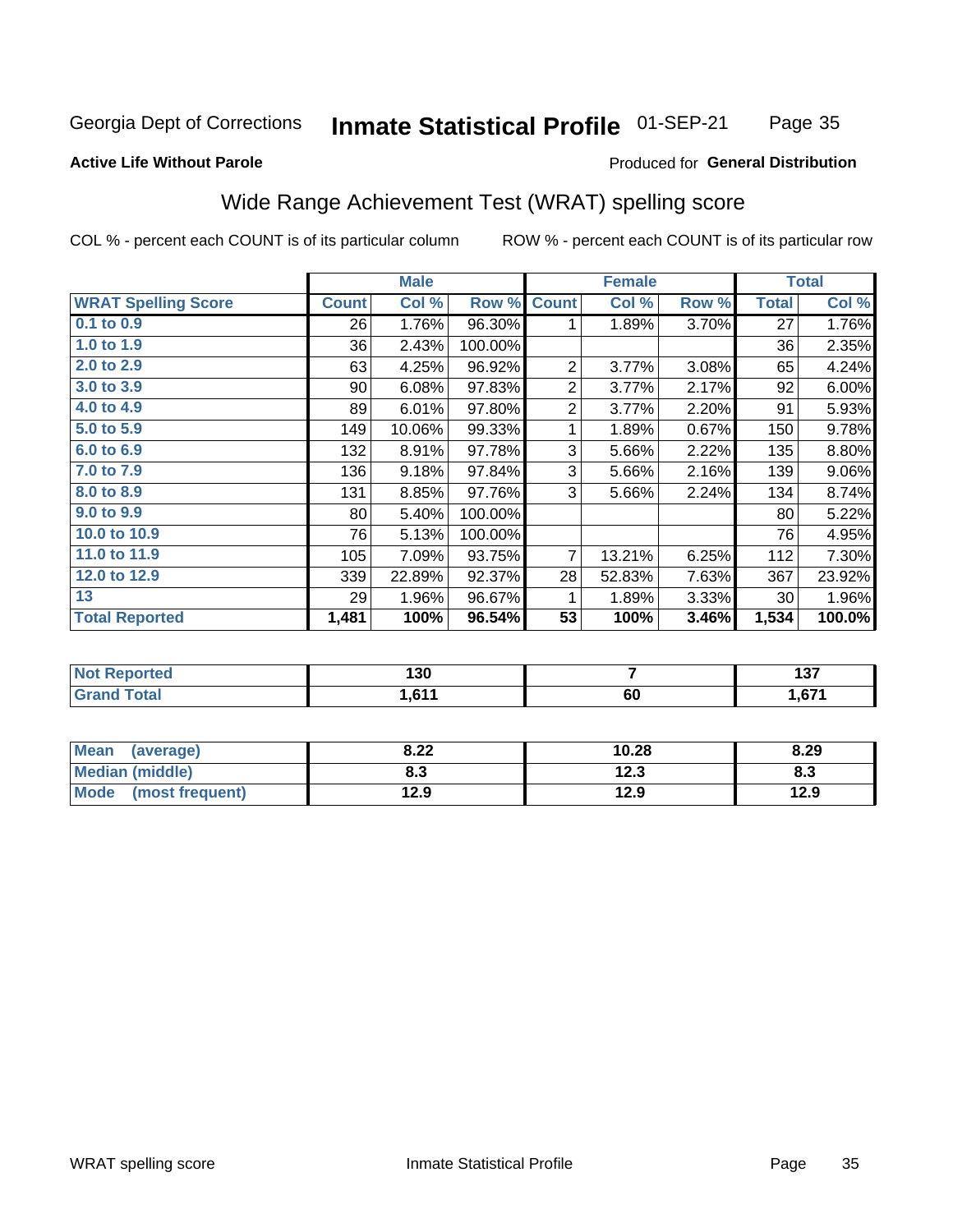#### Inmate Statistical Profile 01-SEP-21 Page 36

#### **Active Life Without Parole**

### **Produced for General Distribution**

# Current / last mental health treatment level

COL % - percent each COUNT is of its particular column

|                                    |              | <b>Male</b> |         |              | <b>Female</b> |          |       | <b>Total</b> |
|------------------------------------|--------------|-------------|---------|--------------|---------------|----------|-------|--------------|
| <b>Mental Health Treatment Lev</b> | <b>Count</b> | Col %       | Row %   | <b>Count</b> | Col %         | Row %    | Total | Col %        |
| 1 No problem at current time       | 280          | 37.84%      | 95.89%  | 12           | 22.64%        | 4.11%    | 292   | 36.82%       |
| 2 Receiving outpatient             | 373          | 50.41%      | 90.10%  | 41           | 77.36%        | $9.90\%$ | 414   | 52.21%       |
| <b>Treatment</b>                   |              |             |         |              |               |          |       |              |
| 3 Inpatient, moderate              | 68           | 9.19%       | 100.00% |              |               |          | 68    | 8.58%        |
| Treatment                          |              |             |         |              |               |          |       |              |
| 4 Inpatient, intensive             | 18           | 2.43%       | 100.00% |              |               |          | 18    | 2.27%        |
| <b>Treatment</b>                   |              |             |         |              |               |          |       |              |
| <b>5 Undergoing crisis</b>         |              | 0.14%       | 100.00% |              |               |          |       | 0.13%        |
| <b>stabilization</b>               |              |             |         |              |               |          |       |              |
| <b>Total Evaluated</b>             | 740          | 100%        | 93.32%  | 53           | 100%          | 6.68%    | 793   | 100.0%       |

| <b>evaluation</b>   | 074          |    | 070 |
|---------------------|--------------|----|-----|
| <b>Never had MH</b> | 91.          |    |     |
| $f$ atal            | 0.41<br>ט, ו | 60 | c74 |

| Median (middle)                | <b>Receiving outpatient</b><br>treatment | <b>Receiving outpatient</b><br>treatment | <b>Receiving</b><br>outpatient<br>treatment |
|--------------------------------|------------------------------------------|------------------------------------------|---------------------------------------------|
| <b>Mode</b><br>(most frequent) | <b>Receiving outpatient</b><br>treatment | <b>Receiving outpatient</b><br>treatment | <b>Receiving</b><br>outpatient<br>treatment |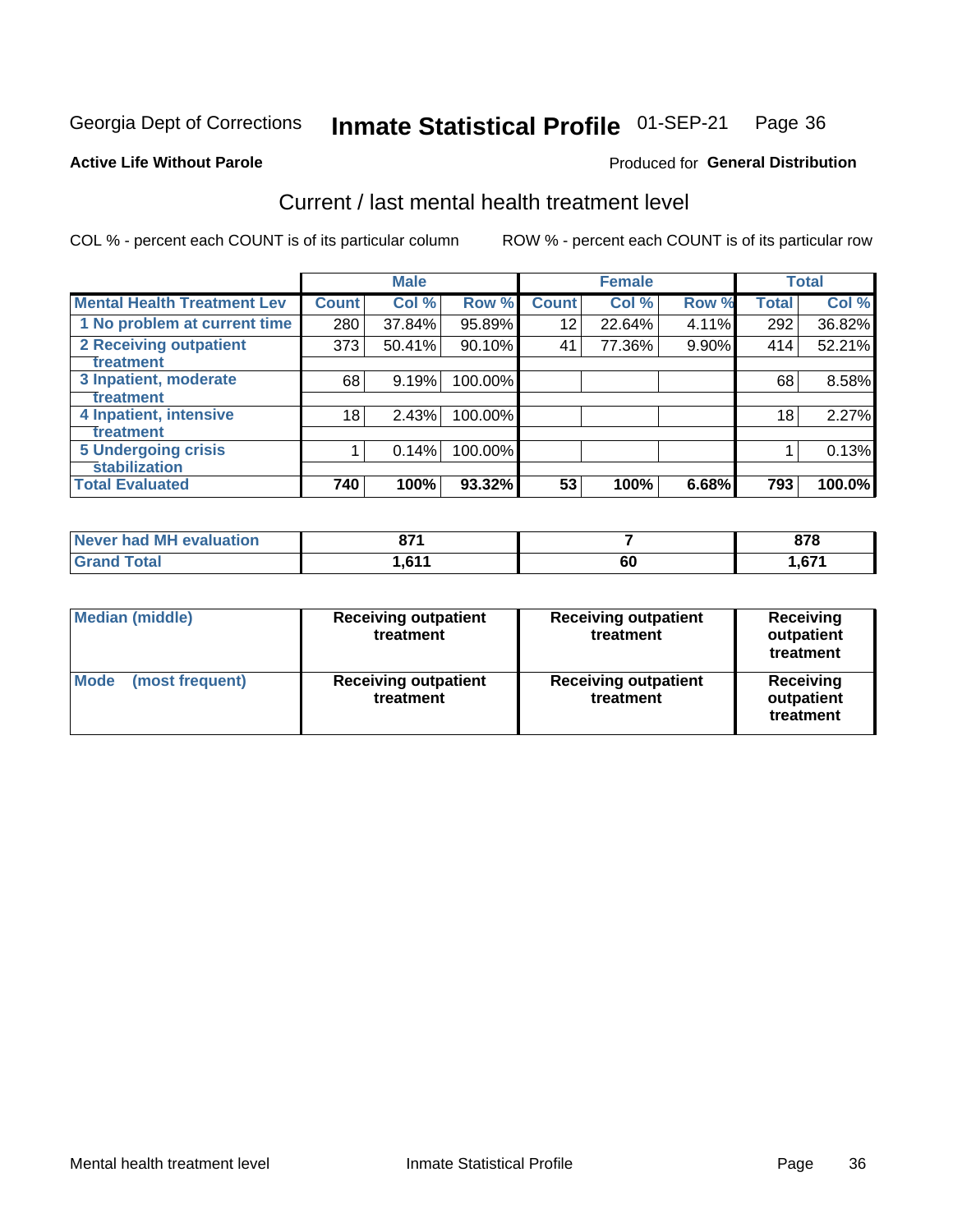#### Inmate Statistical Profile 01-SEP-21 Page 37

### **Active Life Without Parole**

### Produced for General Distribution

# PULHESDWIT medical scale - 'P' overall condition ('P'hysical)

COL % - percent each COUNT is of its particular column

|                                  |                | <b>Male</b> |                    |    | <b>Female</b> |       |              | <b>Total</b> |
|----------------------------------|----------------|-------------|--------------------|----|---------------|-------|--------------|--------------|
| 'P' Overall Condition            | <b>Count</b>   | Col %       | <b>Row % Count</b> |    | Col %         | Row % | <b>Total</b> | Col %        |
| 1 No medical illness             | 1,138          | 76.02%      | 97.35%             | 31 | 52.54%        | 2.65% | 1,169        | 75.13%       |
| 2 Well-controlled chronic        | 323            | 21.58%      | 92.29%             | 27 | 45.76%        | 7.71% | 350          | 22.49%       |
| <b>lillness</b>                  |                |             |                    |    |               |       |              |              |
| 3 Poorly-controlled chronic      | 32             | 2.14%       | 96.97%             |    | 1.69%         | 3.03% | 33           | 2.12%        |
| <b>illness</b>                   |                |             |                    |    |               |       |              |              |
| 4 Significant problems requiring | 3 <sup>1</sup> | 0.20%       | 100.00%            |    |               |       | 3            | 0.19%        |
| special housing                  |                |             |                    |    |               |       |              |              |
| 5 Terminal illness, < 6 months   |                | 0.07%       | 100.00%            |    |               |       |              | 0.06%        |
| to live                          |                |             |                    |    |               |       |              |              |
| <b>Total Reported</b>            | 1,497          | 100%        | 96.21%             | 59 | 100%          | 3.79% | 1,556        | 100%         |

| rtea<br>,<br>.    | 114        |    | 44F<br>∪ו  |
|-------------------|------------|----|------------|
| $F \cap f \cap f$ | <b>C44</b> | υu | <b>671</b> |
| _____             | ו ו ט, ו   |    |            |

|  |  | Mode (most frequent) | 1 No medical illness | 1 No medical illness | 1 No medical<br>illness |
|--|--|----------------------|----------------------|----------------------|-------------------------|
|--|--|----------------------|----------------------|----------------------|-------------------------|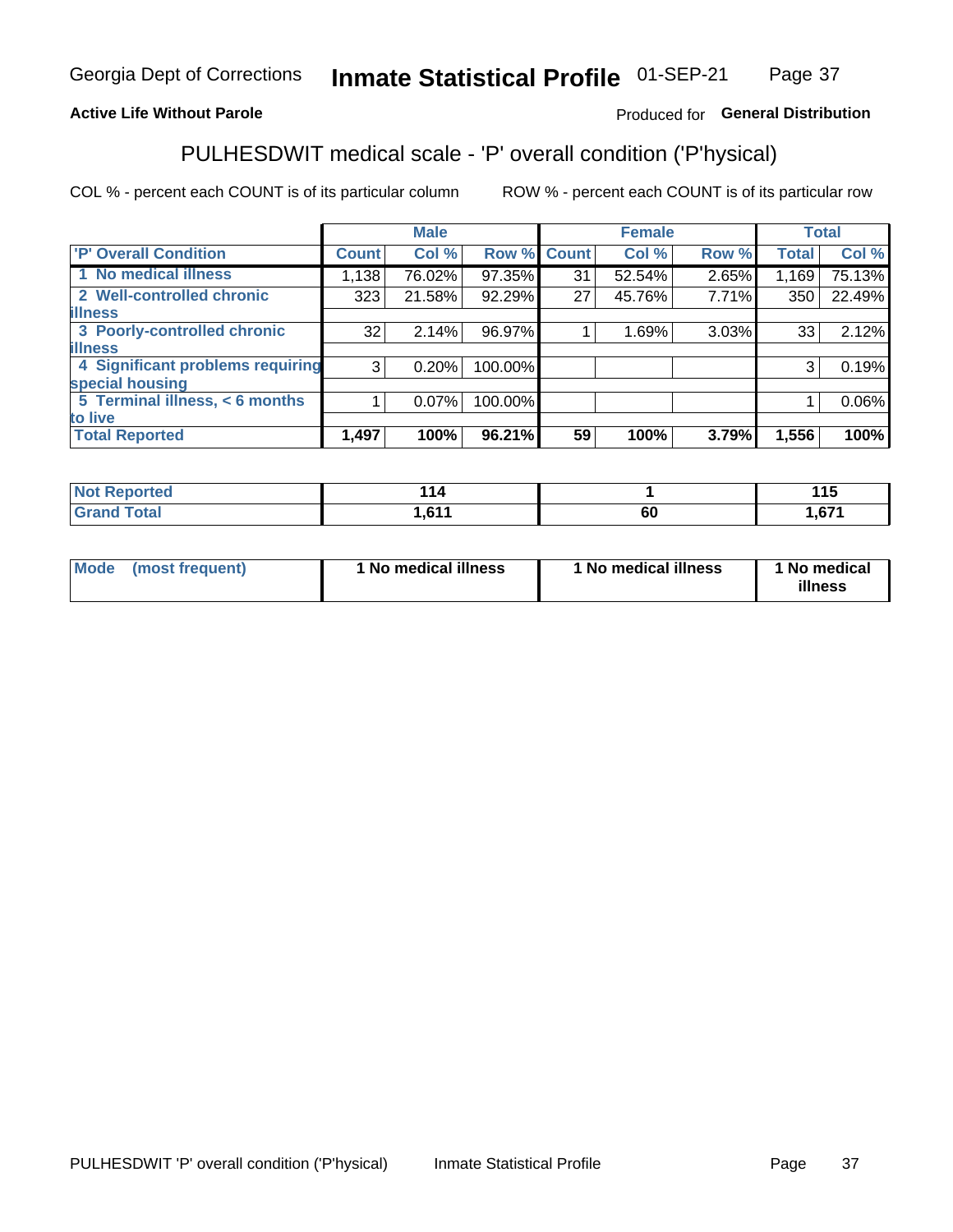### **Active Life Without Parole**

### Produced for General Distribution

# PULHESDWIT medical scale - 'U' upper body

COL % - percent each COUNT is of its particular column

|                              |              | <b>Male</b> |         |              | <b>Female</b> |       |              | <b>Total</b> |
|------------------------------|--------------|-------------|---------|--------------|---------------|-------|--------------|--------------|
| <b>U' Upper Body</b>         | <b>Count</b> | Col %       | Row %   | <b>Count</b> | Col %         | Row % | <b>Total</b> | Col %        |
| 1 Upper bones, joints,       | 1,402        | 93.97%      | 96.23%  | 55           | 93.22%        | 3.77% | 1,457        | 93.94%       |
| muscles all OK               |              |             |         |              |               |       |              |              |
| 2 One or both arms minimally | 77           | 5.16%       | 95.06%  | 4            | 6.78%         | 4.94% | 81           | 5.22%        |
| limited                      |              |             |         |              |               |       |              |              |
| 3 One or both arms           | 10           | 0.67%       | 100.00% |              |               |       | 10           | 0.64%        |
| <b>moderately limited</b>    |              |             |         |              |               |       |              |              |
| 4 One arm disabled,          | 3            | 0.20%       | 100.00% |              |               |       | 3            | 0.19%        |
| paralyzed, or amputated      |              |             |         |              |               |       |              |              |
| <b>Total Reported</b>        | 1,492        | 100%        | 96.20%  | 59           | 100%          | 3.80% | 1,551        | 100%         |

| <b>Not Reported</b>      | 1 A A<br>- 11 |    | חר ו<br>14 U           |
|--------------------------|---------------|----|------------------------|
| <b>Total</b><br>ا الله ا | 644           | ou | <b>671</b><br>I .V / I |

| Mode | (most frequent) | 1 Upper bones, joints,<br>muscles all OK | 1 Upper bones, joints,<br>muscles all OK | 1 Upper bones,<br>ljoints, muscles all<br>OK |
|------|-----------------|------------------------------------------|------------------------------------------|----------------------------------------------|
|------|-----------------|------------------------------------------|------------------------------------------|----------------------------------------------|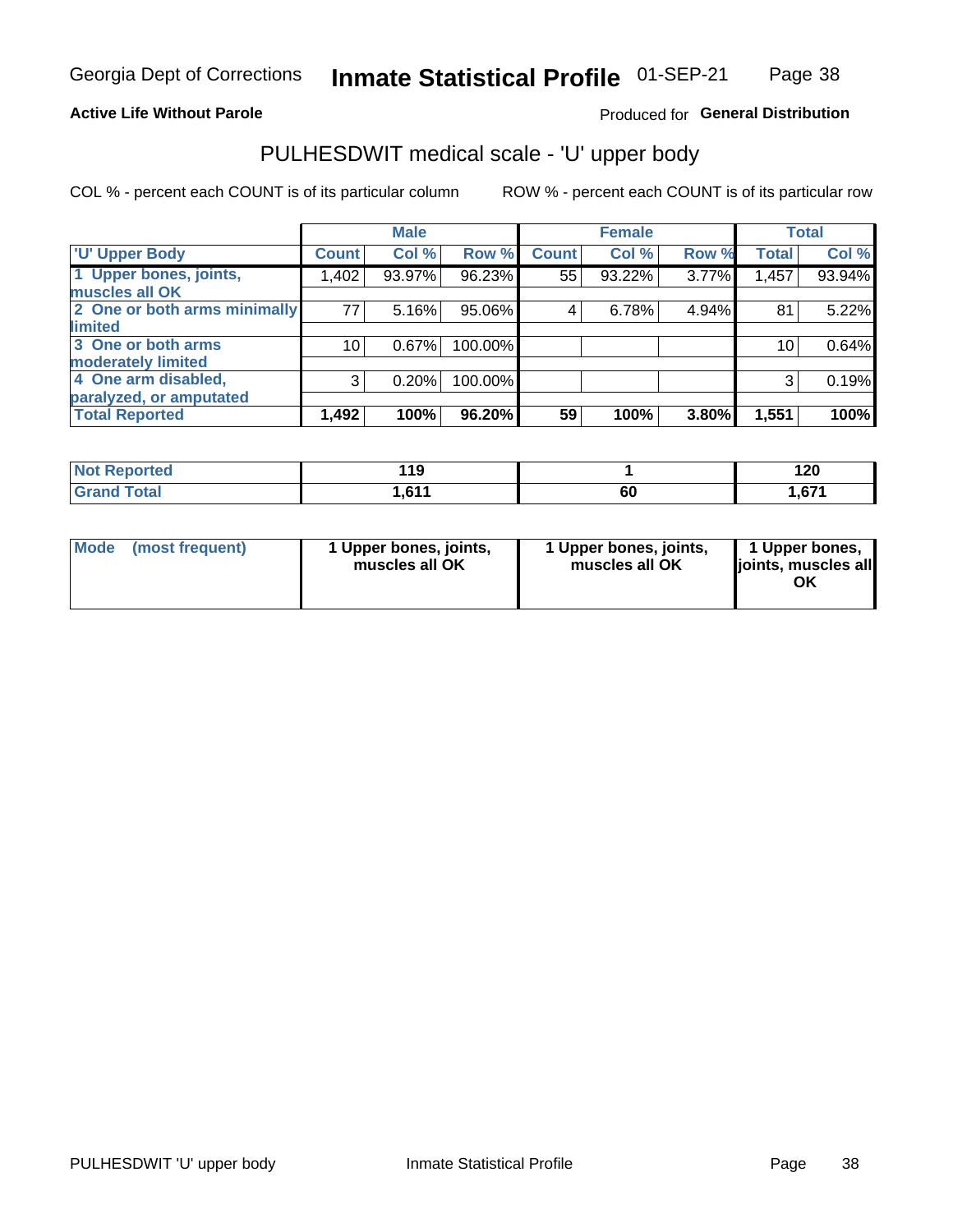### **Active Life Without Parole**

### Produced for General Distribution

# PULHESDWIT medical scale - 'L' lower body

COL % - percent each COUNT is of its particular column

|                                |              | <b>Male</b> |         |              | <b>Female</b> |       |              | <b>Total</b> |
|--------------------------------|--------------|-------------|---------|--------------|---------------|-------|--------------|--------------|
| 'L' Lower Body                 | <b>Count</b> | Col %       | Row %   | <b>Count</b> | Col %         | Row % | <b>Total</b> | Col %        |
| 1 Lower bones, joints,         | ا 296.1      | 86.86%      | 96.14%  | 52           | 88.14%        | 3.86% | 1,348        | 86.91%       |
| muscles all OK                 |              |             |         |              |               |       |              |              |
| 2 One or both legs minimally   | 167          | 11.19%      | 95.98%  |              | 11.86%        | 4.02% | 174          | 11.22%       |
| limited                        |              |             |         |              |               |       |              |              |
| 3 One or both legs             | 23           | 1.54%       | 100.00% |              |               |       | 23           | 1.48%        |
| moderately limited             |              |             |         |              |               |       |              |              |
| 4 One leg disabled, paralyzed, | 5            | 0.34%       | 100.00% |              |               |       | 5            | 0.32%        |
| or amputated                   |              |             |         |              |               |       |              |              |
| 5 Both legs disabled,          |              | 0.07%       | 100.00% |              |               |       |              | 0.06%        |
| paralyzed, or amputated        |              |             |         |              |               |       |              |              |
| <b>Total Reported</b>          | 1,492        | 100%        | 96.20%  | 59           | 100%          | 3.80% | 1,551        | 100%         |

| <b>Not Reported</b> | - 1            |    | ה ה<br>I ZU             |
|---------------------|----------------|----|-------------------------|
| <b>Grand Total</b>  | 644<br>1.V I I | 60 | C <sub>74</sub><br>.011 |

| Mode (most frequent) | I Lower bones, joints,<br>muscles all OK | 1 Lower bones, joints,<br>muscles all OK | 1 Lower bones,<br>joints, muscles all<br>ΟK |
|----------------------|------------------------------------------|------------------------------------------|---------------------------------------------|
|----------------------|------------------------------------------|------------------------------------------|---------------------------------------------|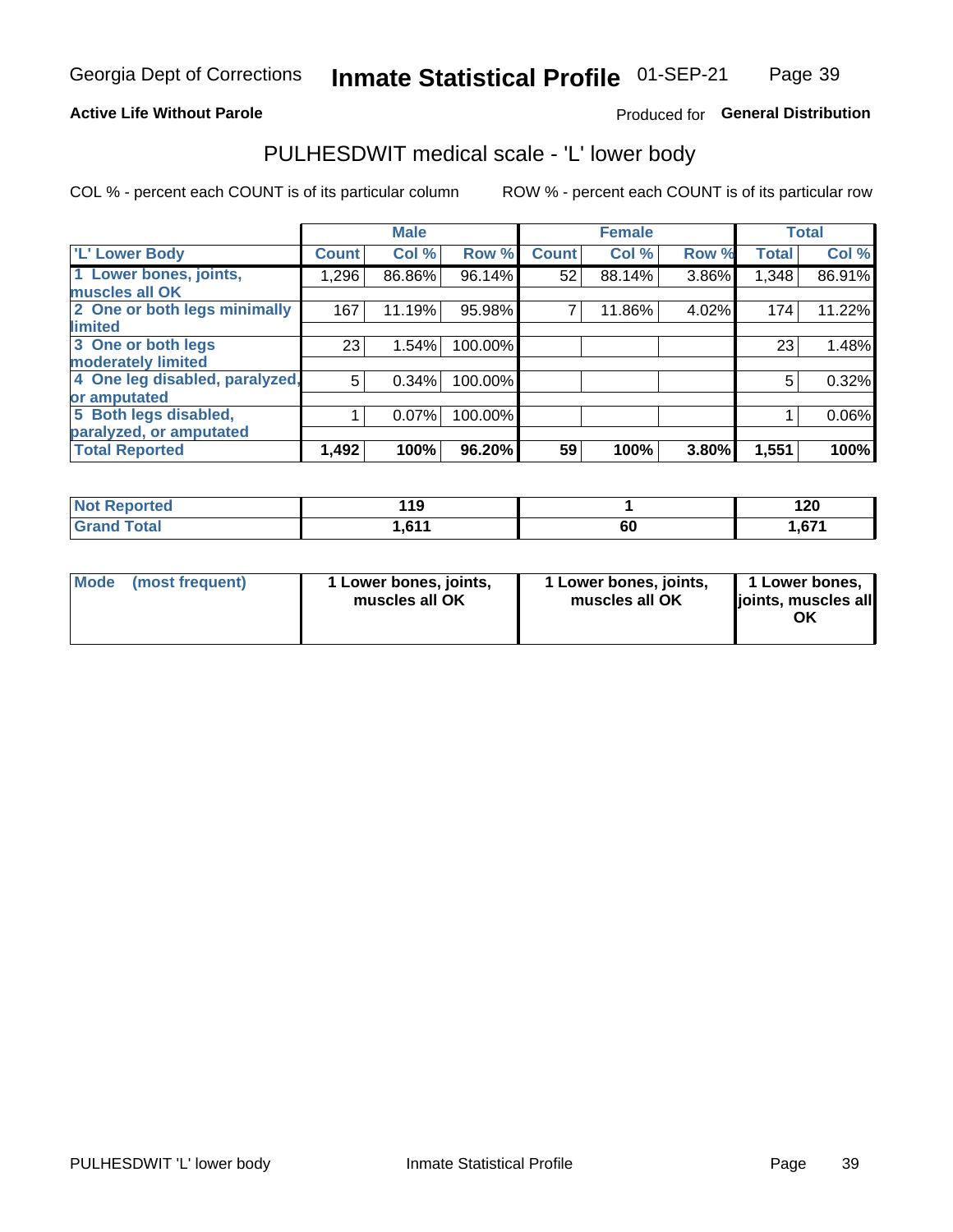#### **Active Life Without Parole**

Produced for General Distribution

# PULHESDWIT medical scale - 'H' hearing

COL % - percent each COUNT is of its particular column

|                                |              | <b>Male</b> |             |    | <b>Female</b> |       | <b>Total</b> |          |
|--------------------------------|--------------|-------------|-------------|----|---------------|-------|--------------|----------|
| <b>H' Hearing</b>              | <b>Count</b> | Col %       | Row % Count |    | Col %         | Row % | <b>Total</b> | Col %    |
| 1 Normal hearing both ears     | 1,471        | 98.86%      | 96.21%      | 58 | 100.00%       | 3.79% | 1,529        | 98.90%   |
| 2 Some loss in one ear with    | 12           | 0.81%       | 100.00%     |    |               |       | 12           | 0.78%    |
| other OK, or mild loss in both |              |             |             |    |               |       |              |          |
| 3 Total loss in one ear with   | 4            | 0.27%       | 100.00%     |    |               |       | 4            | 0.26%    |
| mild loss in other             |              |             |             |    |               |       |              |          |
| 4 Severe loss in both ears     |              | $0.07\%$    | 100.00%     |    |               |       |              | $0.06\%$ |
| <b>Total Reported</b>          | 1,488        | 100%        | 96.25%      | 58 | 100%          | 3.75% | 1,546        | 100%     |

| ported<br>NOT | ^^^<br>12J<br>--- |    | 1つに<br>12J |
|---------------|-------------------|----|------------|
| $\sim$ 10     | CA                | 60 | $\sim$     |
| _____         | . <b>,</b> .      |    |            |

| Mode (most frequent) | 1 Normal hearing both ears 1 Normal hearing both ears 1 Normal hearing | both ears |
|----------------------|------------------------------------------------------------------------|-----------|
|                      |                                                                        |           |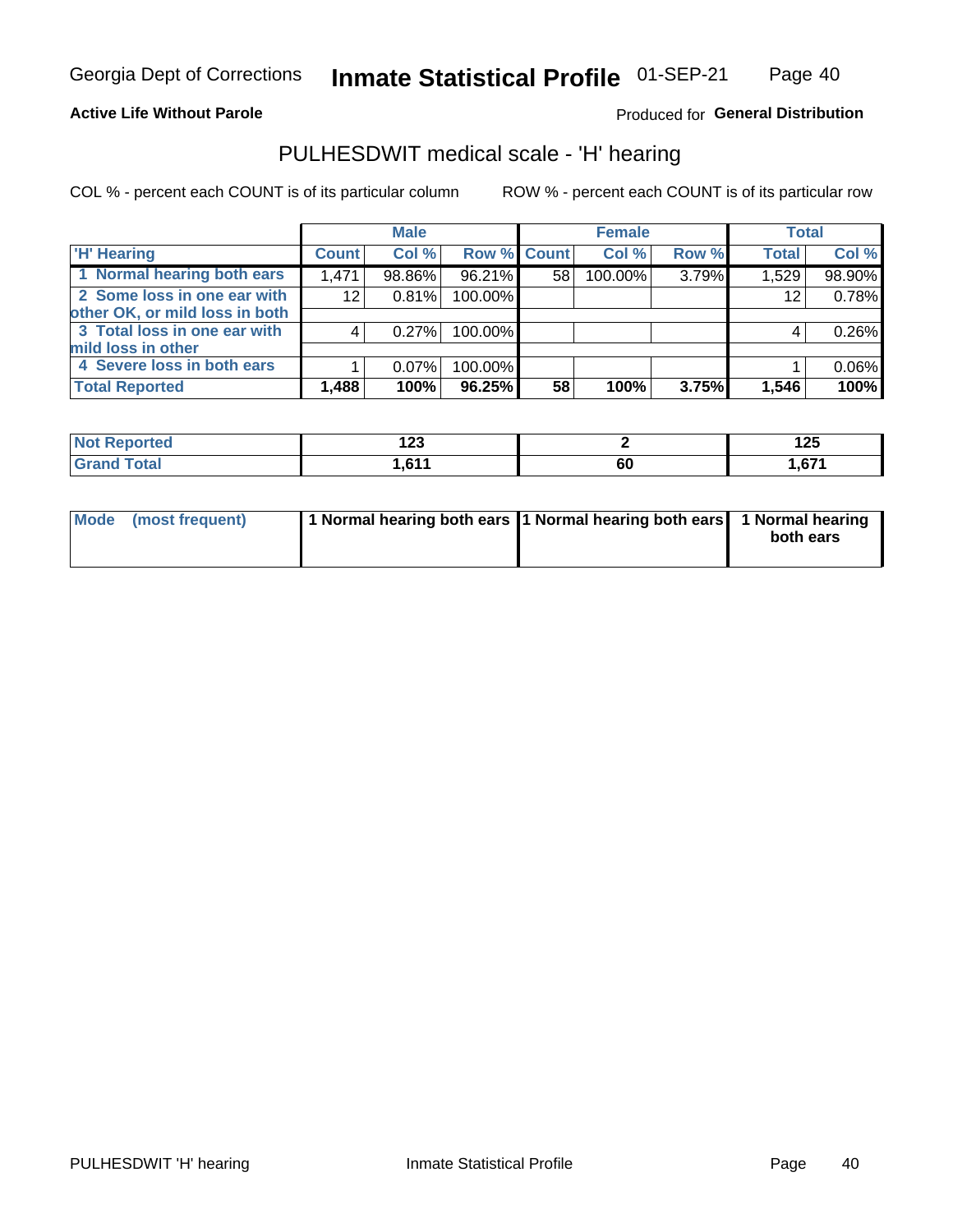### **Active Life Without Parole**

### Produced for General Distribution

# PULHESDWIT medical scale - 'E' vision

COL % - percent each COUNT is of its particular column

|                                 |              | <b>Male</b> |         |              | <b>Female</b> |       |              | <b>Total</b> |
|---------------------------------|--------------|-------------|---------|--------------|---------------|-------|--------------|--------------|
| <b>E' Vision</b>                | <b>Count</b> | Col %       | Row %   | <b>Count</b> | Col %         | Row % | <b>Total</b> | Col %        |
| 1 Correctable to 20/40 in both  | 1,061        | 73.17%      | 97.16%  | 31           | 53.45%        | 2.84% | 1,092        | 72.41%       |
| eyes                            |              |             |         |              |               |       |              |              |
| 2 Correctable to 20/70 in one   | 327          | 22.55%      | 92.37%  | 27           | 46.55%        | 7.63% | 354          | 23.47%       |
| eye, may be blind in other      |              |             |         |              |               |       |              |              |
| 3 Correctable to 20/200 in one  | 54           | 3.72%       | 100.00% |              |               |       | 54           | 3.58%        |
| eye, may be blind in other      |              |             |         |              |               |       |              |              |
| 4 One eye not correctable to    |              | 0.48%       | 100.00% |              |               |       |              | 0.46%        |
| 20/200, other may be blind      |              |             |         |              |               |       |              |              |
| 5 Blind in both eyes, requiring |              | 0.07%       | 100.00% |              |               |       |              | 0.07%        |
| special housing                 |              |             |         |              |               |       |              |              |
| <b>Total Reported</b>           | 1,450        | 100%        | 96.15%  | 58           | 100%          | 3.85% | 1,508        | 100%         |

| <b>Reported</b><br><b>NOT</b> | 1 G 1<br>ושו<br>$\sim$ $\sim$ |    | 163             |
|-------------------------------|-------------------------------|----|-----------------|
| <b>Total</b>                  | <b>C44</b><br>ט, ו            | 60 | C <sub>74</sub> |

| Mode (most frequent) | 1 Correctable to 20/40 in both<br>eves | 1 Correctable to 20/40 in   1 Correctable to  <br>both eyes | 20/40 in both eyes |  |
|----------------------|----------------------------------------|-------------------------------------------------------------|--------------------|--|
|                      |                                        |                                                             |                    |  |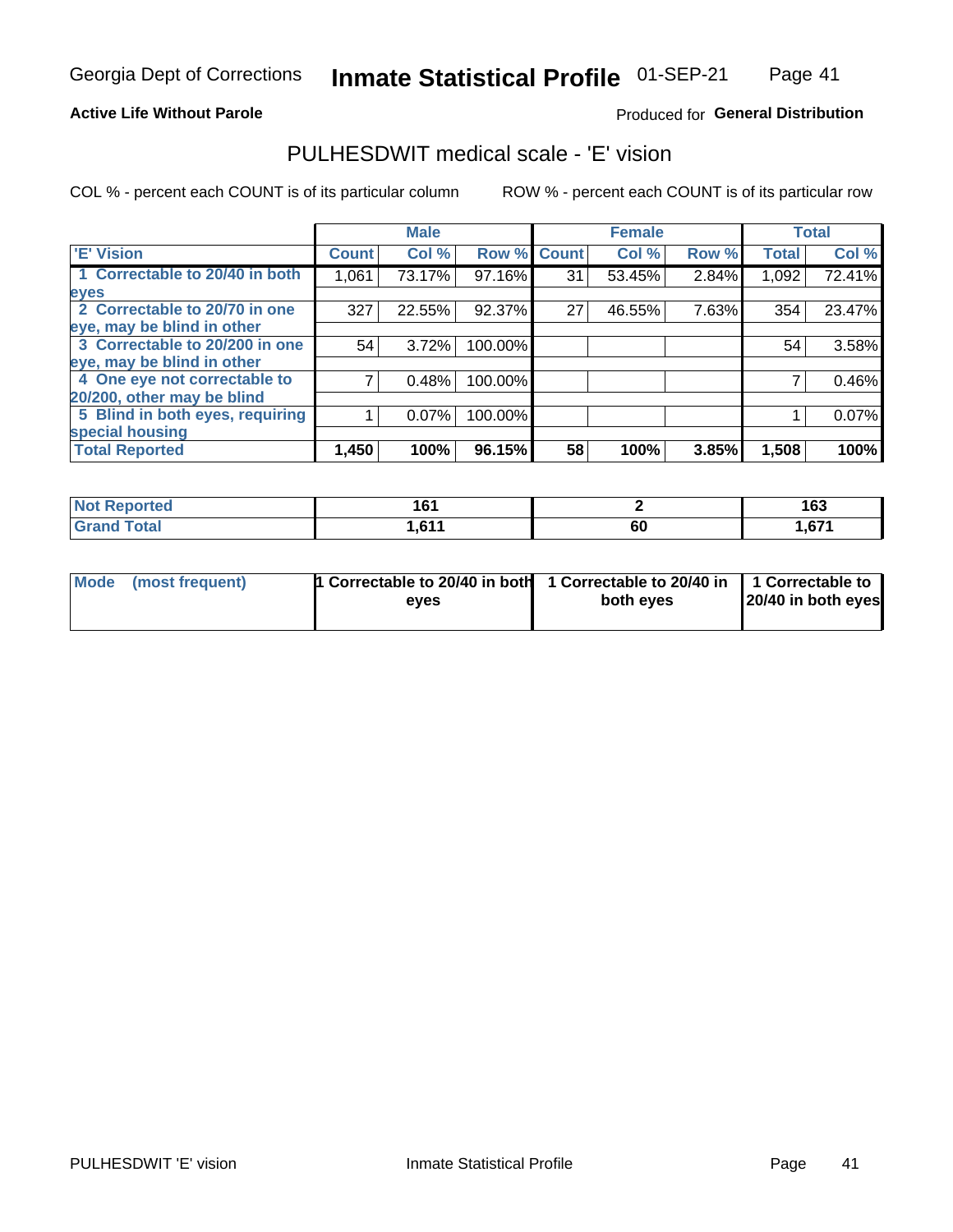### **Active Life Without Parole**

### Produced for General Distribution

# PULHESDWIT medical scale - 'S' pSychiatric

COL % - percent each COUNT is of its particular column

|                                        |              | <b>Male</b> |                    |    | <b>Female</b> |        |              | <b>Total</b> |
|----------------------------------------|--------------|-------------|--------------------|----|---------------|--------|--------------|--------------|
| 'S' pSychiatric                        | <b>Count</b> | Col %       | <b>Row % Count</b> |    | Col %         | Row %  | <b>Total</b> | Col %        |
| 1 No impairment or disorders           | 1,225        | 82.66%      | 98.47%             | 19 | 35.85%        | 1.53%  | 1,244        | 81.04%       |
| 2 Stable, or in remission, or          | 208          | 14.04%      | 86.31%             | 33 | 62.26%        | 13.69% | 241          | 15.70%       |
| mild impairment or retardation         |              |             |                    |    |               |        |              |              |
| 3 Requires moderate inpatient          | 37           | $2.50\%$    | 97.37%             |    | 1.89%         | 2.63%  | 38           | 2.48%        |
| treatment                              |              |             |                    |    |               |        |              |              |
| 4 Requires intensive inpatient         | 11           | 0.74%       | 100.00%            |    |               |        | 11           | 0.72%        |
| treatment                              |              |             |                    |    |               |        |              |              |
| <b>5 Requires Crisis Stabilization</b> |              | $0.07\%$    | 100.00%            |    |               |        |              | 0.07%        |
| Unit (CSU) inpatient care              |              |             |                    |    |               |        |              |              |
| <b>Total Reported</b>                  | 1,482        | 100%        | 96.55%             | 53 | 100%          | 3.45%  | 1,535        | 100.0%       |

| <b>Not Reported</b>                | 1 20<br>1 L J         |    | 136  |
|------------------------------------|-----------------------|----|------|
| <b>Total</b><br>.Gran <sub>'</sub> | <b>C11</b><br>I I U I | 60 | ,671 |

| Mode (most frequent) | 1 No impairment or disorders 2 Stable, or in remission, 11 No impairment or |                       |           |
|----------------------|-----------------------------------------------------------------------------|-----------------------|-----------|
|                      |                                                                             | or mild impairment or | disorders |
|                      |                                                                             | retardation           |           |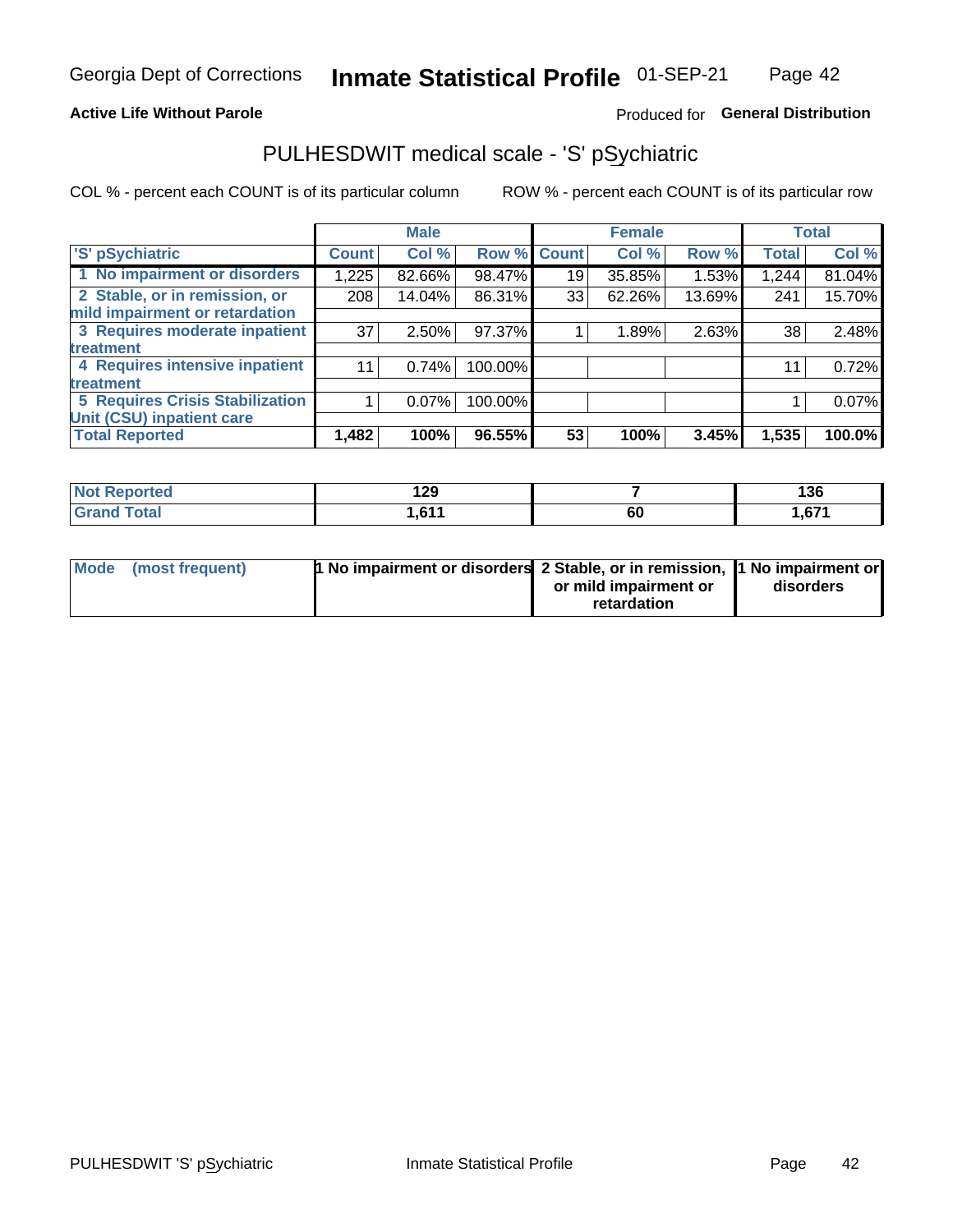**Active Life Without Parole** 

Produced for General Distribution

# PULHESDWIT medical scale - 'D' dental

COL % - percent each COUNT is of its particular column

|                                 | <b>Male</b>  |          | <b>Female</b> |    |        | <b>Total</b> |              |        |
|---------------------------------|--------------|----------|---------------|----|--------|--------------|--------------|--------|
| 'D' Dental                      | <b>Count</b> | Col %    | Row % Count   |    | Col %  | Row %        | <b>Total</b> | Col %  |
| 1 Minimal routine dental health | 1,069        | 77.30%   | 95.45%        | 51 | 94.44% | 4.55%        | 1,120        | 77.94% |
| <b>needs</b>                    |              |          |               |    |        |              |              |        |
| 2 Moderate cavities and/or gum  | 273          | 19.74%   | 99.27%        |    | 3.70%  | 0.73%        | 275          | 19.14% |
| disease                         |              |          |               |    |        |              |              |        |
| 3 Extensive gum disease         | 41           | $2.96\%$ | 97.62%        |    | 1.85%  | 2.38%        | 42           | 2.92%  |
| and/or widespread decay         |              |          |               |    |        |              |              |        |
| <b>Total Reported</b>           | 1,383        | 100%     | 96.24%        | 54 | 100%   | 3.76%        | 1,437        | 100%   |

| prτea<br>NOT B<br> | つつロ<br>ZZO      |    | 0.2<br>ZJ4 |
|--------------------|-----------------|----|------------|
| <b>Total</b>       | <b>C44</b><br>. | 60 | $\sim$     |

| <b>Mode</b><br>(most frequent) | <b>Minimal routine dental</b><br>health needs | 1 Minimal routine dental<br>health needs | 1 Minimal routine<br>dental health<br>needs |
|--------------------------------|-----------------------------------------------|------------------------------------------|---------------------------------------------|
|--------------------------------|-----------------------------------------------|------------------------------------------|---------------------------------------------|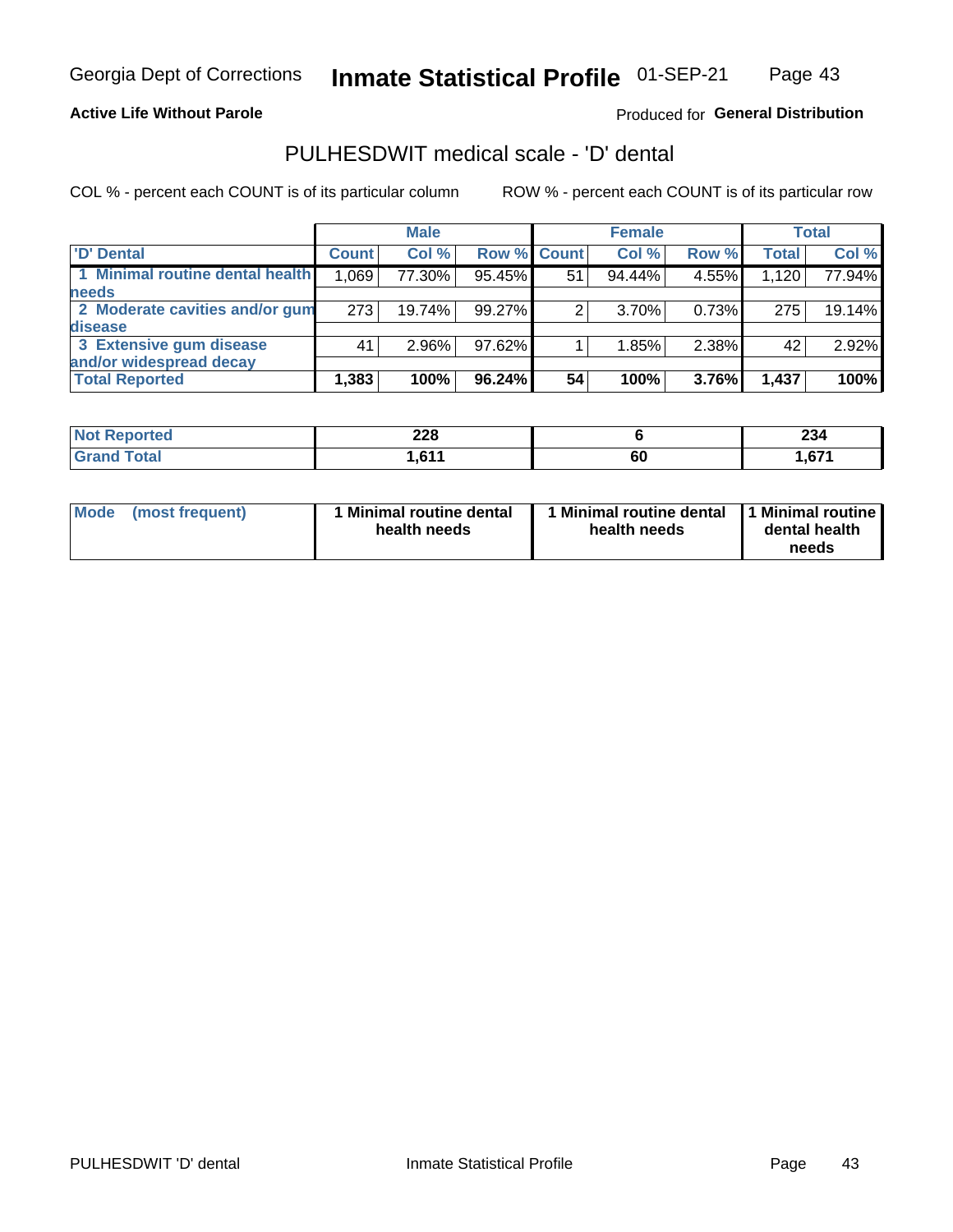### **Active Life Without Parole**

### Produced for General Distribution

# PULHESDWIT medical scale - 'W' work ability

COL % - percent each COUNT is of its particular column

|                                 |                    | <b>Male</b> |         |             | <b>Female</b> |       |              | <b>Total</b> |
|---------------------------------|--------------------|-------------|---------|-------------|---------------|-------|--------------|--------------|
| <b>W' work ability</b>          | Count <sup>'</sup> | Col %       |         | Row % Count | Col %         | Row % | <b>Total</b> | Col %        |
| 1 Unrestricted work or activity | 1,250              | 83.78%      | 96.45%  | 46          | 77.97%        | 3.55% | 1,296        | 83.56%       |
| 2 Minor restrictions on type of | 190                | 12.73%      | 93.60%  | 13          | 22.03%        | 6.40% | 203          | 13.09%       |
| <b>work</b>                     |                    |             |         |             |               |       |              |              |
| 3 Moderate restrictions on type | 34                 | 2.28%       | 100.00% |             |               |       | 34           | 2.19%        |
| lof work                        |                    |             |         |             |               |       |              |              |
| 4 Major restrictions on type of | 11                 | 0.74%       | 100.00% |             |               |       | 11           | 0.71%        |
| <b>work</b>                     |                    |             |         |             |               |       |              |              |
| 5 Cannot work under any         |                    | 0.47%       | 100.00% |             |               |       |              | 0.45%        |
| <b>circumstances</b>            |                    |             |         |             |               |       |              |              |
| <b>Total Reported</b>           | 1,492              | 100%        | 96.20%  | 59          | 100%          | 3.80% | 1,551        | 100%         |

| <b>Not Reported</b> | 440<br><u> 1 J</u> |    | חר ו<br>1 Z U |
|---------------------|--------------------|----|---------------|
| <b>Total</b>        | <b>C44</b>         | 60 | C74           |
| Gran <sup>2</sup>   | U I                |    | .01           |

| Mode            | 1 Unrestricted work or | 1 Unrestricted work or | 1 Unrestricted   |
|-----------------|------------------------|------------------------|------------------|
| (most frequent) | activity               | activity               | work or activity |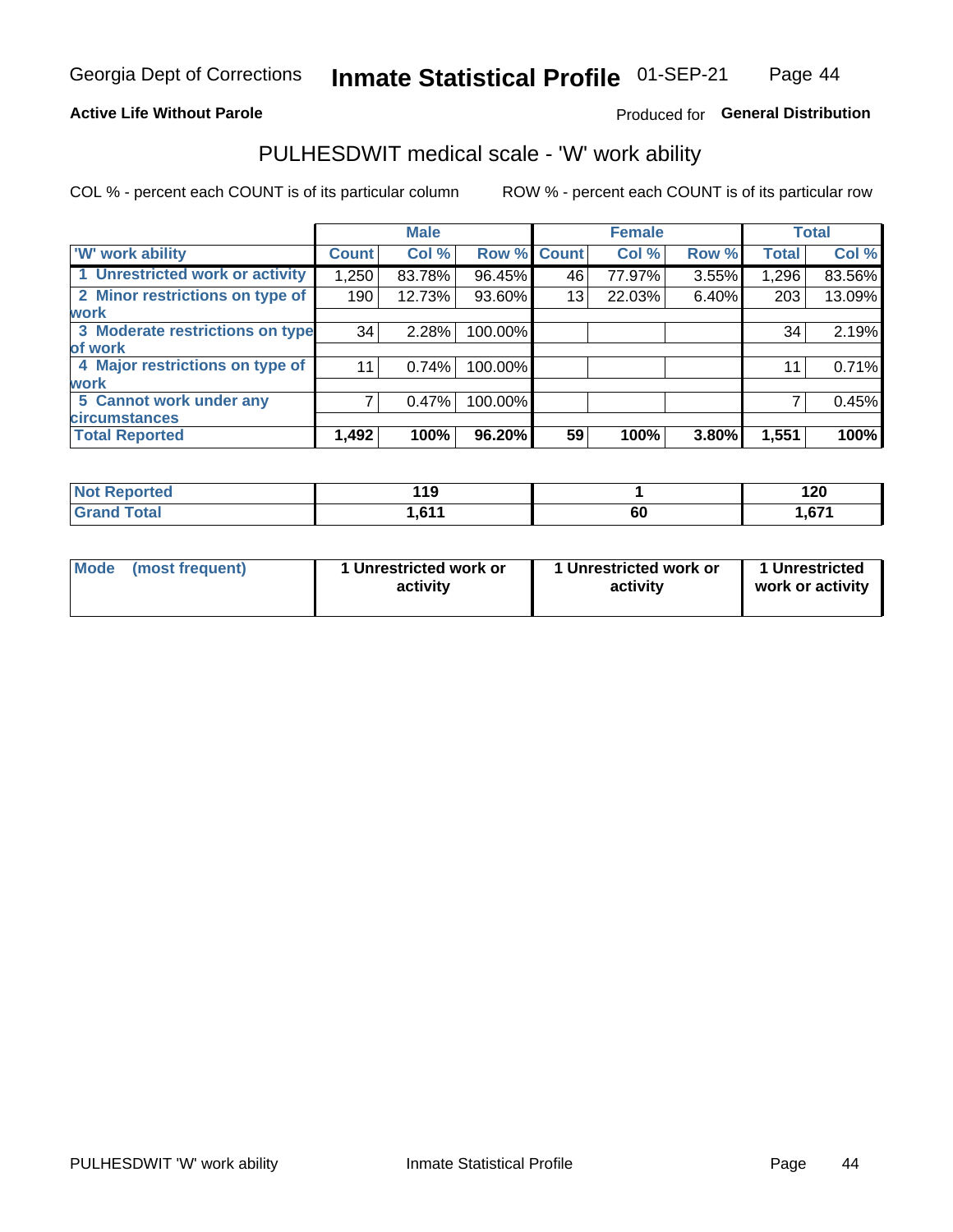### **Active Life Without Parole**

### Produced for General Distribution

# PULHESDWIT medical scale - 'I' impairment

COL % - percent each COUNT is of its particular column ROW % - percent each COUNT is of its particular row

|                                   |              | <b>Male</b> |             |    | <b>Female</b> |       |              | <b>Total</b> |
|-----------------------------------|--------------|-------------|-------------|----|---------------|-------|--------------|--------------|
| <b>T' Impairment</b>              | <b>Count</b> | Col %       | Row % Count |    | Col %         | Row % | <b>Total</b> | Col %        |
| 1 No impairments or               | 1,467        | 98.52%      | 96.13%      | 59 | 100.00%       | 3.87% | 1,526        | 98.58%       |
| <b>disabilities</b>               |              |             |             |    |               |       |              |              |
| 2 Wheelchair-bound but            | 10           | 0.67%       | 100.00%     |    |               |       | 10           | 0.65%        |
| otherwise OK                      |              |             |             |    |               |       |              |              |
| <b>3 Needs low-level Assisted</b> |              | 0.07%       | 100.00%     |    |               |       |              | $0.06\%$     |
| Living (level I)                  |              |             |             |    |               |       |              |              |
| 4 Needs moderate Assisted         |              | 0.07%       | 100.00%     |    |               |       |              | $0.06\%$     |
| <b>Living (level II)</b>          |              |             |             |    |               |       |              |              |
| <b>5 Needs maximal Assisted</b>   | 10           | 0.67%       | 100.00%     |    |               |       | 10           | 0.65%        |
| <b>Living (level III)</b>         |              |             |             |    |               |       |              |              |
| <b>Total Reported</b>             | 1,489        | 100%        | 96.19%      | 59 | 100%          | 3.81% | 1,548        | 100%         |

| orted       | ה הו<br>1 Z Z |    | 409<br>14J |
|-------------|---------------|----|------------|
| <b>otal</b> | .611          | ου | 671, ا     |

| <b>Mode</b> | (most frequent) | <b>No impairments or</b><br>disabilities | 1 No impairments or<br>disabilities | 1 No impairments<br>or disabilities |
|-------------|-----------------|------------------------------------------|-------------------------------------|-------------------------------------|
|-------------|-----------------|------------------------------------------|-------------------------------------|-------------------------------------|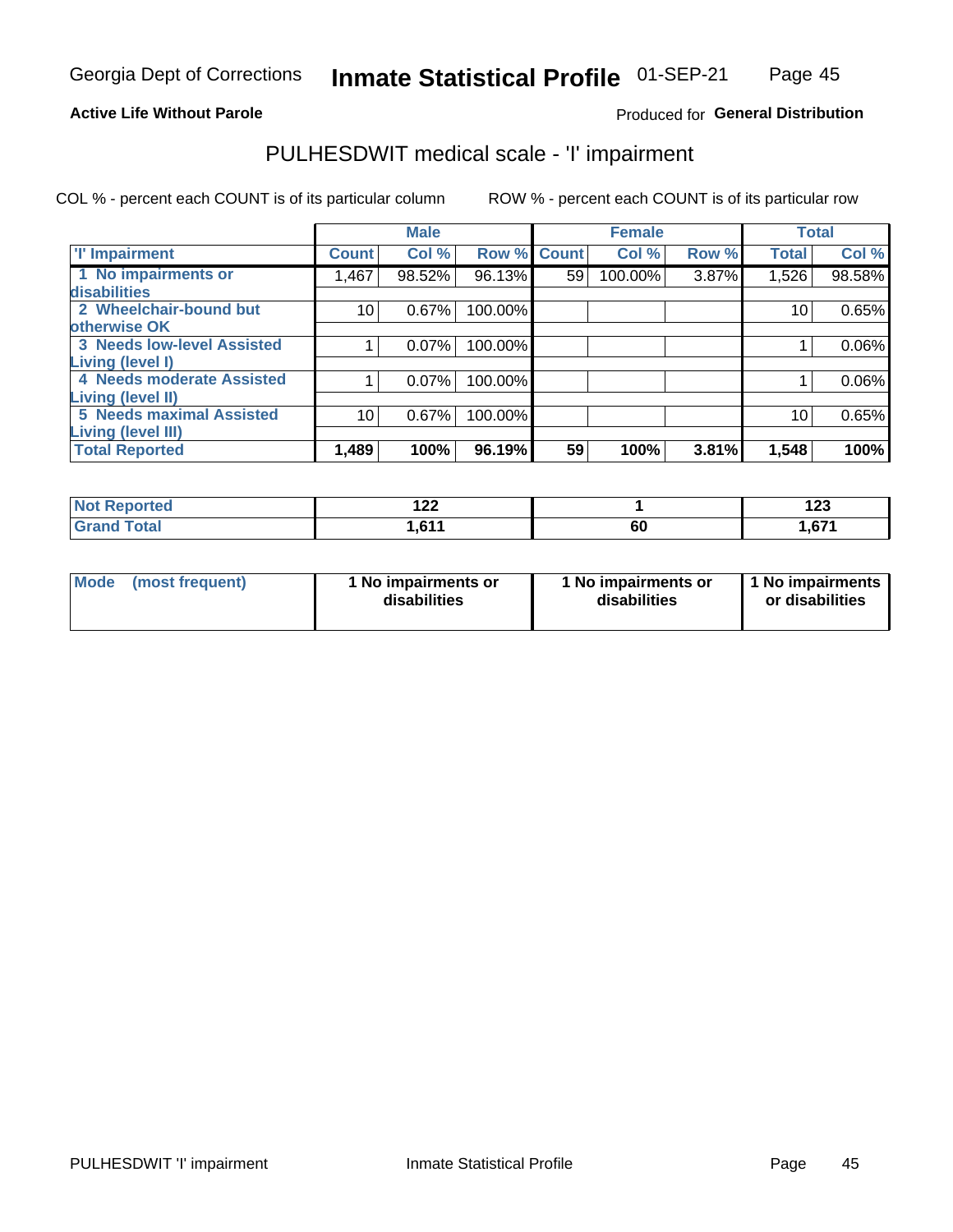### **Active Life Without Parole**

### Produced fo General Distribution

# PULHESDWIT medical scale - 'T' transportability

COL % - percent each COUNT is of its particular column

|                              |              | <b>Male</b> |             |    | <b>Female</b> |       |              | <b>Total</b> |
|------------------------------|--------------|-------------|-------------|----|---------------|-------|--------------|--------------|
| <b>T' Transportability</b>   | <b>Count</b> | Col %       | Row % Count |    | Col %         | Row % | <b>Total</b> | Col %        |
| 1 Can be transported in any  | 1,480        | 98.86%      | 96.23%      | 58 | 100.00%       | 3.77% | 1,538        | 98.91%       |
| ordinary approved vehicle    |              |             |             |    |               |       |              |              |
| 2 Wheelchair-bound, not      |              | 0.47%       | 100.00%     |    |               |       |              | 0.45%        |
| needing special vehicle      |              |             |             |    |               |       |              |              |
| 3 Wheelchair-bound, requires | 2            | 0.13%       | 100.00%     |    |               |       |              | 0.13%        |
| special vehicle              |              |             |             |    |               |       |              |              |
| 5 Requires ambulance         | 8            | 0.53%       | 100.00%     |    |               |       |              | 0.51%        |
| transport                    |              |             |             |    |               |       |              |              |
| <b>Total Reported</b>        | 1,497        | 100%        | 96.27%      | 58 | 100%          | 3.73% | 1,555        | 100%         |

| <b>eported</b> |      |    | 116   |
|----------------|------|----|-------|
| <b>Total</b>   | .611 | οu | 1,671 |

| <b>Mode</b> | (most frequent) | 1 Can be transported in any 1 Can be transported in any | ordinary approved vehicle   ordinary approved vehicle   transported in any | 1 Can be<br>  ordinary approved  <br>vehicle |
|-------------|-----------------|---------------------------------------------------------|----------------------------------------------------------------------------|----------------------------------------------|
|-------------|-----------------|---------------------------------------------------------|----------------------------------------------------------------------------|----------------------------------------------|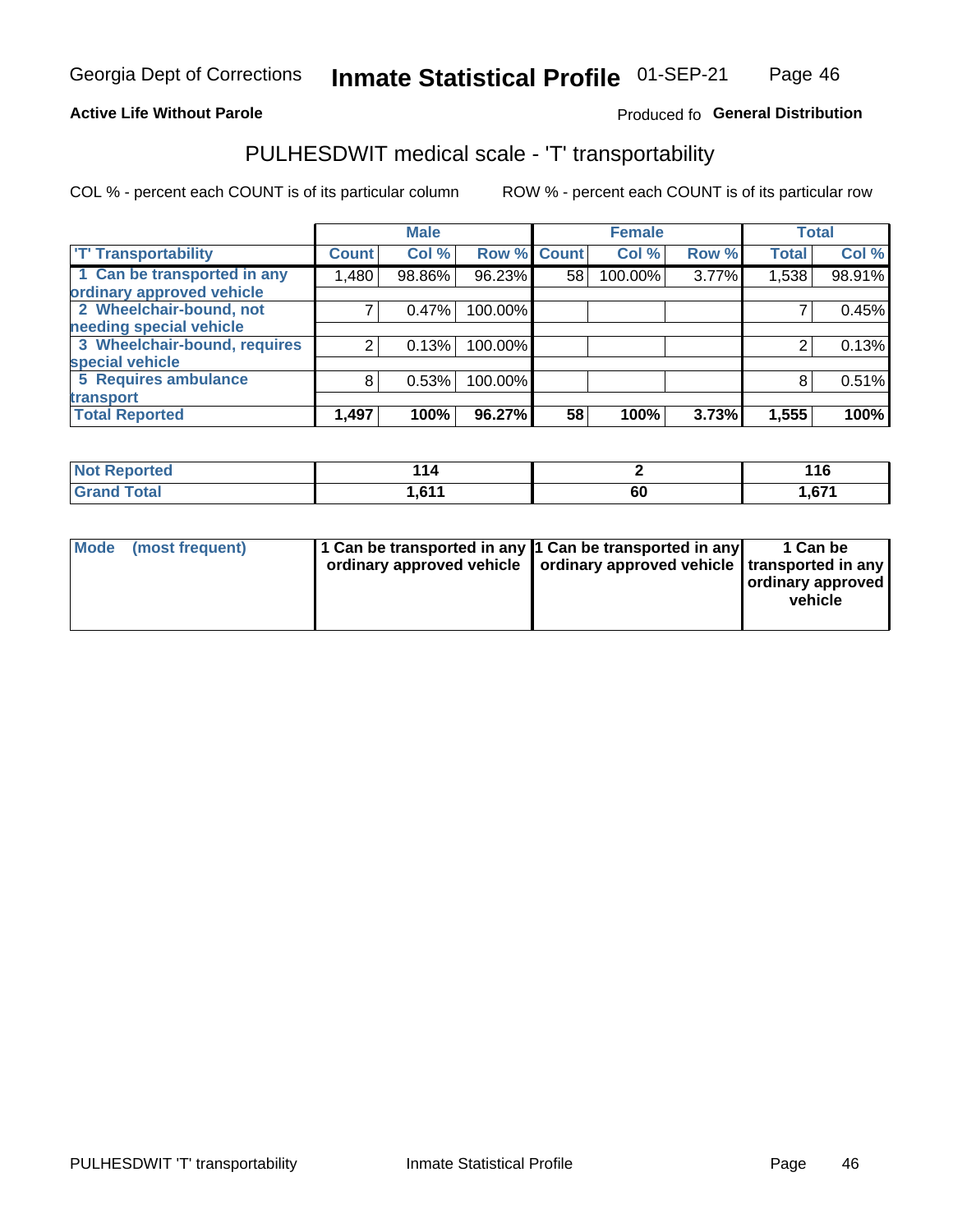#### Inmate Statistical Profile 01-SEP-21 Page 47

#### **Active Life Without Parole**

### **Produced for General Distribution**

# Number of prior Georgia incarcerations

COL % - percent each COUNT is of its particular column

|                                       |              | <b>Male</b> |           |              | <b>Female</b> |       |       | <b>Total</b> |
|---------------------------------------|--------------|-------------|-----------|--------------|---------------|-------|-------|--------------|
| <b>Num of Prior GA Incarcerations</b> | <b>Count</b> | Col %       | Row %     | <b>Count</b> | Col %         | Row % | Total | Col %        |
|                                       | 822          | 51.02%      | 94.48%    | 48           | 80.00%        | 5.52% | 870   | 52.06%       |
|                                       | 316          | 19.62%      | 97.83%    |              | 11.67%        | 2.17% | 323   | 19.33%       |
|                                       | 196          | 12.17%      | 98.99%    | 2            | 3.33%         | 1.01% | 198   | 11.85%       |
| 3                                     | 130          | 8.07%       | 98.48%    | 2            | 3.33%         | 1.52% | 132   | 7.90%        |
|                                       | 69           | 4.28%       | 100.00%   |              |               |       | 69    | 4.13%        |
| 5                                     | 42           | 2.61%       | 100.00%   |              |               |       | 42    | 2.51%        |
| <b>More Than 5</b>                    | 36           | 2.23%       | $97.30\%$ |              | 1.67%         | 2.70% | 37    | 2.21%        |
| <b>Total Reported</b>                 | 1,611        | 100%        | 96.41%    | 60           | 100%          | 3.59% | 1,671 | 100%         |

| rted                         |       |    |                   |
|------------------------------|-------|----|-------------------|
| <b>Total</b><br><b>C.org</b> | 0.000 | 60 | $\sim$<br>. . v . |

| Mean (average)       | 1 1 2 | 4444 |
|----------------------|-------|------|
| Median (middle)      |       |      |
| Mode (most frequent) |       |      |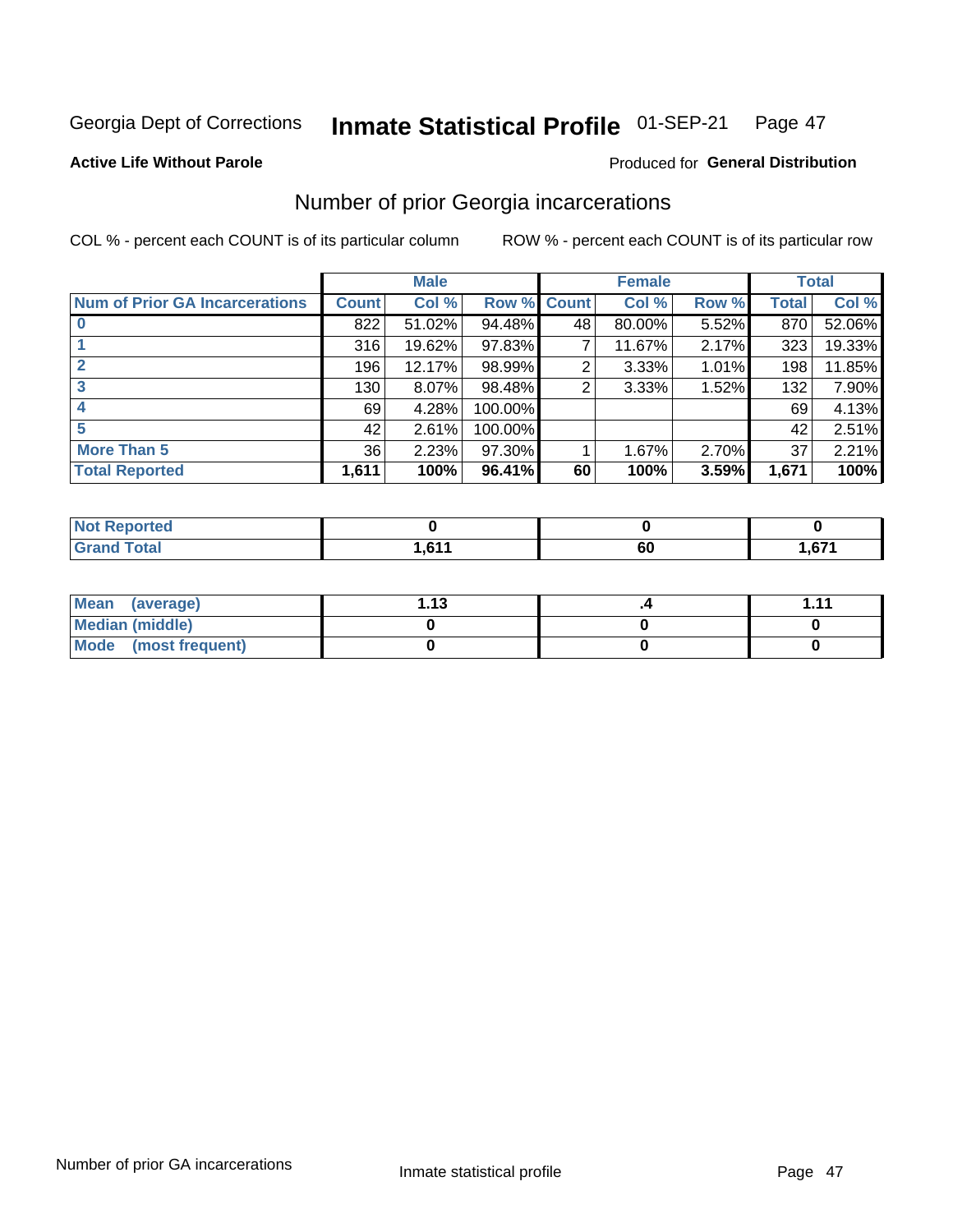#### **Inmate Statistical Profile 01-SEP-21** Page 48

**Active Life Without Parole** 

Produced for General Distribution

### Prison sentence in years

COL % - percent each COUNT is of its particular column

ROW % - percent each COUNT is of its particular row

|                                 |                    | <b>Male</b> |                    |    | <b>Female</b> |          |       | Total   |
|---------------------------------|--------------------|-------------|--------------------|----|---------------|----------|-------|---------|
| <b>Prison Sentence In Years</b> | Count l            | Col %       | <b>Row % Count</b> |    | Col %         | Row %    | Total | Col %   |
| <b>Life Without Parole</b>      | 1.611 <sub>1</sub> | $100.00\%$  | 96.41%             | 60 | $100.00\%$    | $3.59\%$ | 1.671 | 100.00% |
| <b>Total Reported</b>           | 1,611              | 100%        | $96.41\%$          | 60 | 100%          | 3.59%    | 1,671 | 100%    |

| <b>Not Reported</b> |                 |           |      |
|---------------------|-----------------|-----------|------|
| <b>c</b> otal       | <b>C11</b><br>. | r r<br>υυ | ,671 |

#### **Determinate (numeric) sentences only**

| <b>Mean</b><br>(average)<br> |  |  |
|------------------------------|--|--|
|------------------------------|--|--|

All sentences (including determinate), with life, life without parole, and death sentences figured at 45 years

| Me<br>.<br> | -- | -- |  |
|-------------|----|----|--|
|             |    |    |  |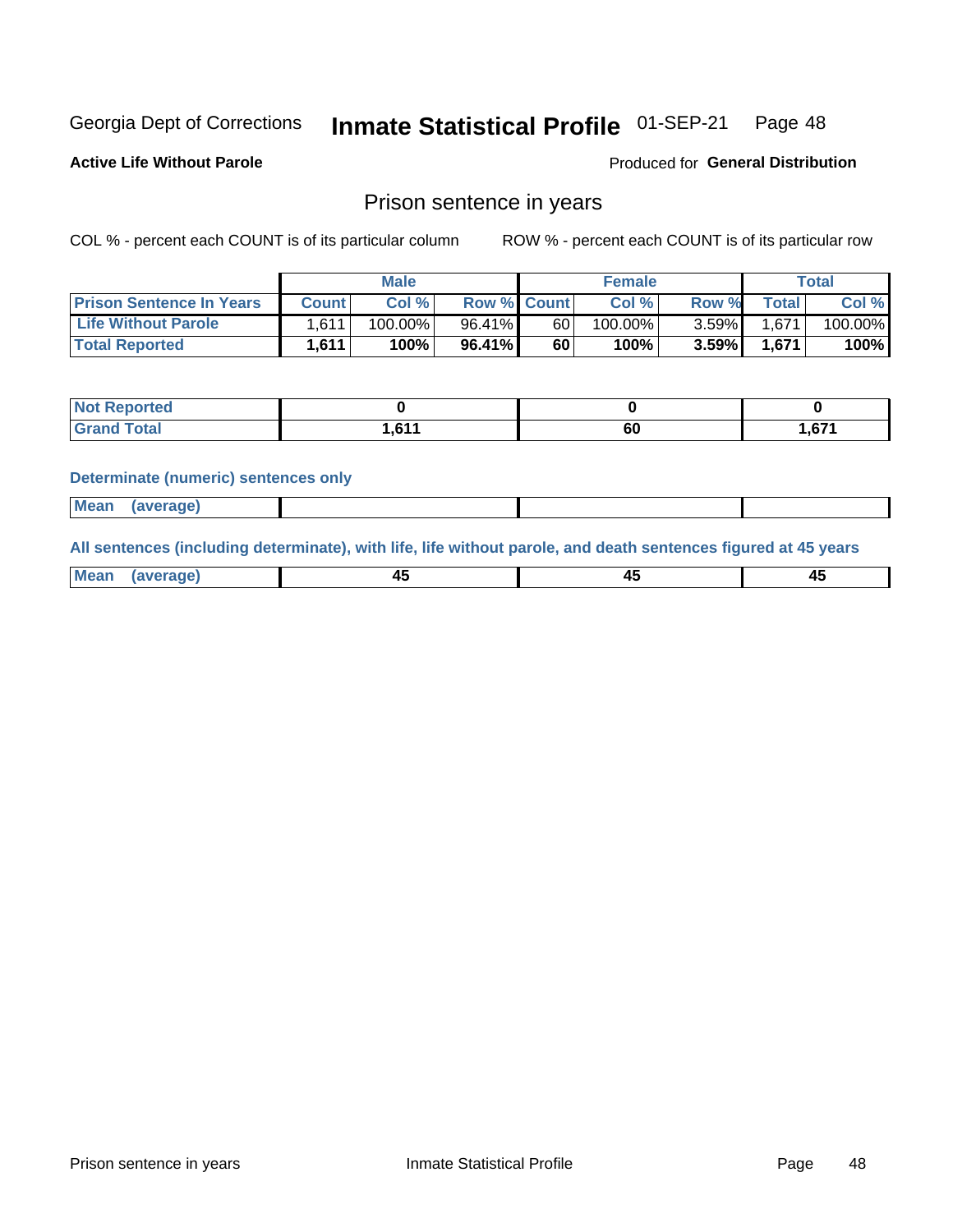#### Inmate Statistical Profile 01-SEP-21 **Georgia Dept of Corrections** Page 49

#### **Active Life Without Parole**

#### Produced for General Distribution

# Primary offense, broken out into felonies vs misdemeanors

COL % - percent each COUNT is of its particular column

|                                  |              | <b>Male</b> |                    |    | <b>Female</b> |       |         | Total   |
|----------------------------------|--------------|-------------|--------------------|----|---------------|-------|---------|---------|
| <b>Felonies and Misdemeanors</b> | <b>Count</b> | Col%        | <b>Row % Count</b> |    | Col%          | Row % | Total i | Col %   |
| <b>Felonies</b>                  | .605         | 100.00%     | 96.51%             | 58 | 100.00%       | 3.49% | 1,663   | 100.00% |
| <b>Total Reported</b>            | .605         | $100\%$     | 96.51%             | 58 | 100%          | 3.49% | .663    | 100%    |

| <b>Not Reported</b> |                 |      |        |
|---------------------|-----------------|------|--------|
| <b>Total</b>        | C <sub>44</sub> | ,607 | $\sim$ |
| <b>Grand</b>        | U I I           |      | v.     |

| <b>Mode</b><br>frequent)<br>nies<br>≧ (most tr.<br>. | onies<br>. | lonies<br>ею<br>____ |
|------------------------------------------------------|------------|----------------------|
|------------------------------------------------------|------------|----------------------|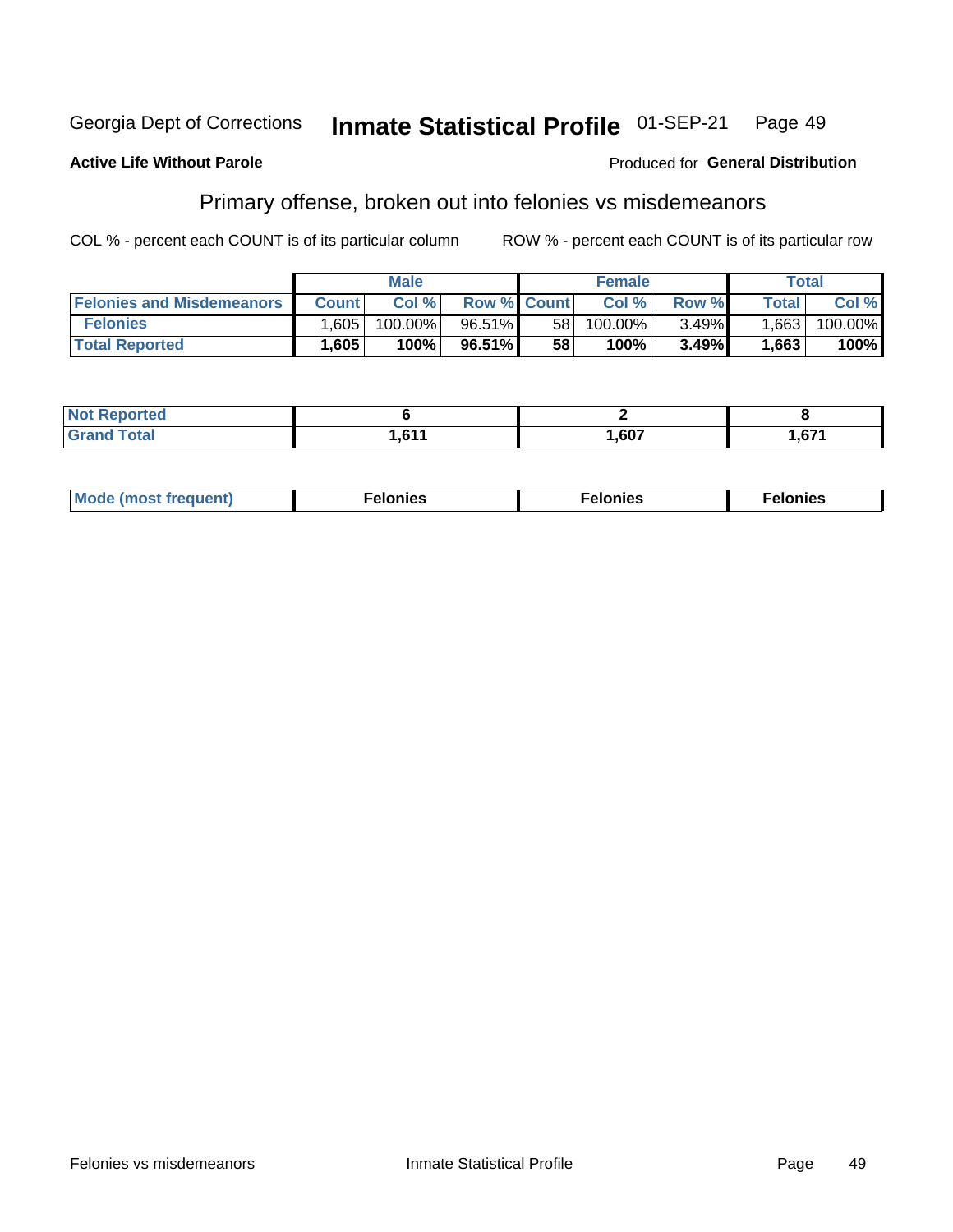#### Inmate Statistical Profile 01-SEP-21 Page 50

### **Active Life Without Parole**

#### Produced for General Distribution

# Primary offense, broken out into six broad crime categories

COL % - percent each COUNT is of its particular column

|                         |              | <b>Male</b> |             |    | <b>Female</b> |        |              | Total   |
|-------------------------|--------------|-------------|-------------|----|---------------|--------|--------------|---------|
| <b>Crime Categories</b> | <b>Count</b> | Col%        | Row % Count |    | Col %         | Row %  | <b>Total</b> | Col %   |
| <b>Violent</b>          | .399         | 86.89%      | 95.95%      | 59 | 98.33%        | 4.05%  | 1,458        | 87.31%  |
| <b>Sex Crime</b>        | 205          | 12.73%      | $99.51\%$   |    | $1.67\%$      | .49% I | 206          | 12.34%  |
| <b>Drug</b>             | 6            | $.37\%$     | 100.00%     |    | .00%          |        | 6            | $.36\%$ |
| <b>Total Reported</b>   | 1,610        | 100%        | 96.41%      | 60 | 100%          | 3.59%  | 1,670        | 100%    |

| _____ | $\sim$ $\sim$<br>- | οι | $\sim$<br>-- - |
|-------|--------------------|----|----------------|

| Mo<br>auenti | --<br>iolent | <br>olent<br>ли | <br>วlent |
|--------------|--------------|-----------------|-----------|
|              |              |                 |           |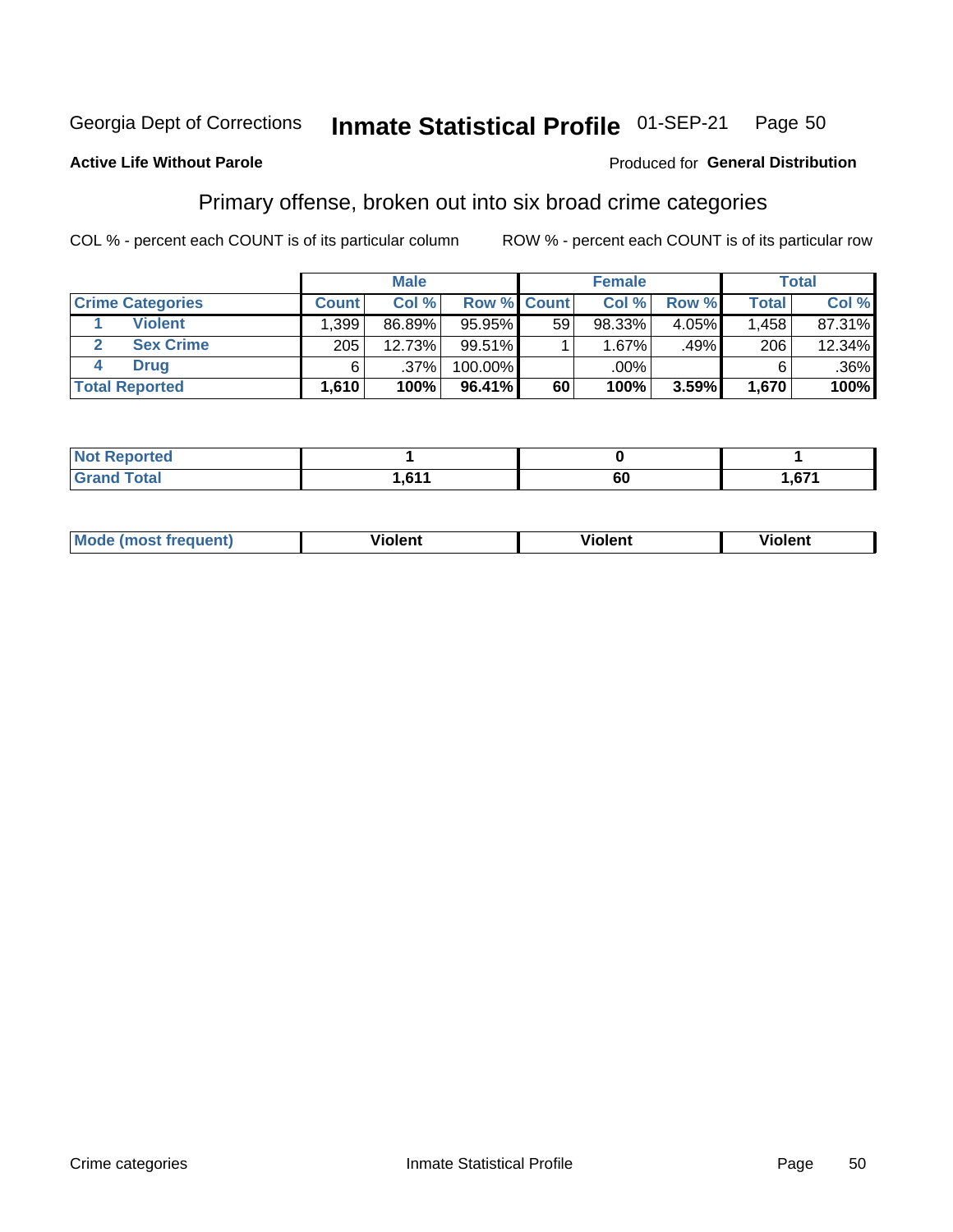#### Inmate Statistical Profile 01-SEP-21 Page 51

#### **Active Life Without Parole**

### **Produced for General Distribution**

# Primary offense, detailed offense code

COL % - percent each COUNT is of its particular column

|                                         |                | <b>Male</b> |         |              | <b>Female</b> |        |                | <b>Total</b> |
|-----------------------------------------|----------------|-------------|---------|--------------|---------------|--------|----------------|--------------|
| <b>Primary Offense</b>                  | <b>Count</b>   | Col %       | Row %   | <b>Count</b> | Col %         | Row %  | <b>Total</b>   | Col %        |
| <b>Agg Sex Battery Atmpt (2099)</b>     | 1              | .06%        | 100.00% |              |               |        | 1              | $.06\%$      |
| <b>Aggrav Assault (1302)</b>            | 3              | .19%        | 75.00%  | $\mathbf 1$  | 1.67%         | 25.00% | 4              | .24%         |
| <b>Aggrav Battery (1305)</b>            |                | .06%        | 100.00% |              |               |        |                | $.06\%$      |
| <b>Aggrav Child Molestation (2021)</b>  | 27             | 1.68%       | 100.00% |              |               |        | 27             | 1.62%        |
| <b>Aggrav Sexual Battery (2009)</b>     | 7              | .43%        | 100.00% |              |               |        | 7              | .42%         |
| <b>Aggrav Sodomy (2003)</b>             | 12             | .75%        | 100.00% |              |               |        | 12             | .72%         |
| <b>Armed Robbery (1902)</b>             | 160            | 9.94%       | 99.38%  | 1.           | 1.67%         | .62%   | 161            | 9.64%        |
| <b>Child Molestation (2019)</b>         | 5              | .31%        | 100.00% |              |               |        | 5              | .30%         |
| <b>False Imprisonment (1308)</b>        |                | .06%        | 100.00% |              |               |        | 1              | .06%         |
| <b>Hijacking Motor Vehicle (1911)</b>   |                | .06%        | 100.00% |              |               |        |                | .06%         |
| Kidnapping (1311)                       | 94             | 5.84%       | 100.00% |              |               |        | 94             | 5.63%        |
| <b>Murder (1101)</b>                    | 1,136          | 70.56%      | 95.22%  | 57           | 95.00%        | 4.78%  | 1,193          | 71.44%       |
| <b>Poss Of Firearm Dur Crime</b>        | $\overline{2}$ | .12%        | 100.00% |              |               |        | $\overline{2}$ | .12%         |
| (2910)                                  |                |             |         |              |               |        |                |              |
| Rape (2001)                             | 153            | 9.50%       | 99.35%  | 1.           | 1.67%         | .65%   | 154            | 9.22%        |
| S/D Cocaine (4021)                      |                | .06%        | 100.00% |              |               |        | 1              | .06%         |
| S/D Cont Sub Public (4017)              |                | .06%        | 100.00% |              |               |        |                | $.06\%$      |
| S/D Cont Sub School (4018)              | 1              | .06%        | 100.00% |              |               |        | 1              | $.06\%$      |
| <b>Traf Cocaine 401+ Gm (4103)</b>      |                | .06%        | 100.00% |              |               |        | 1              | $.06\%$      |
| <b>Traf Methamph 28-199 Gm</b>          | 1              | .06%        | 100.00% |              |               |        | 1              | $.06\%$      |
| (4140)                                  |                |             |         |              |               |        |                |              |
| Traf Narcotic 29+ Gm (4113)             |                | .06%        | 100.00% |              |               |        |                | .06%         |
| <b>Traffick Sexual Servitude (1331)</b> | 1.             | .06%        | 100.00% |              |               |        |                | .06%         |
| <b>Total Rported</b>                    | 1,610          | 100%        | 96.41%  | 60           | 100%          | 3.59%  | 1,670          | 100%         |

| N <sub>of</sub><br><b>Enorted</b><br>керс |            |     |       |
|-------------------------------------------|------------|-----|-------|
| <b>Total</b>                              | <b>CAA</b> | r n | 1,671 |
| Cron                                      | .          | οu  |       |

| Mode (most frequent) | 1101 Murder | 1101 Murder | 1101 Murder |
|----------------------|-------------|-------------|-------------|
|----------------------|-------------|-------------|-------------|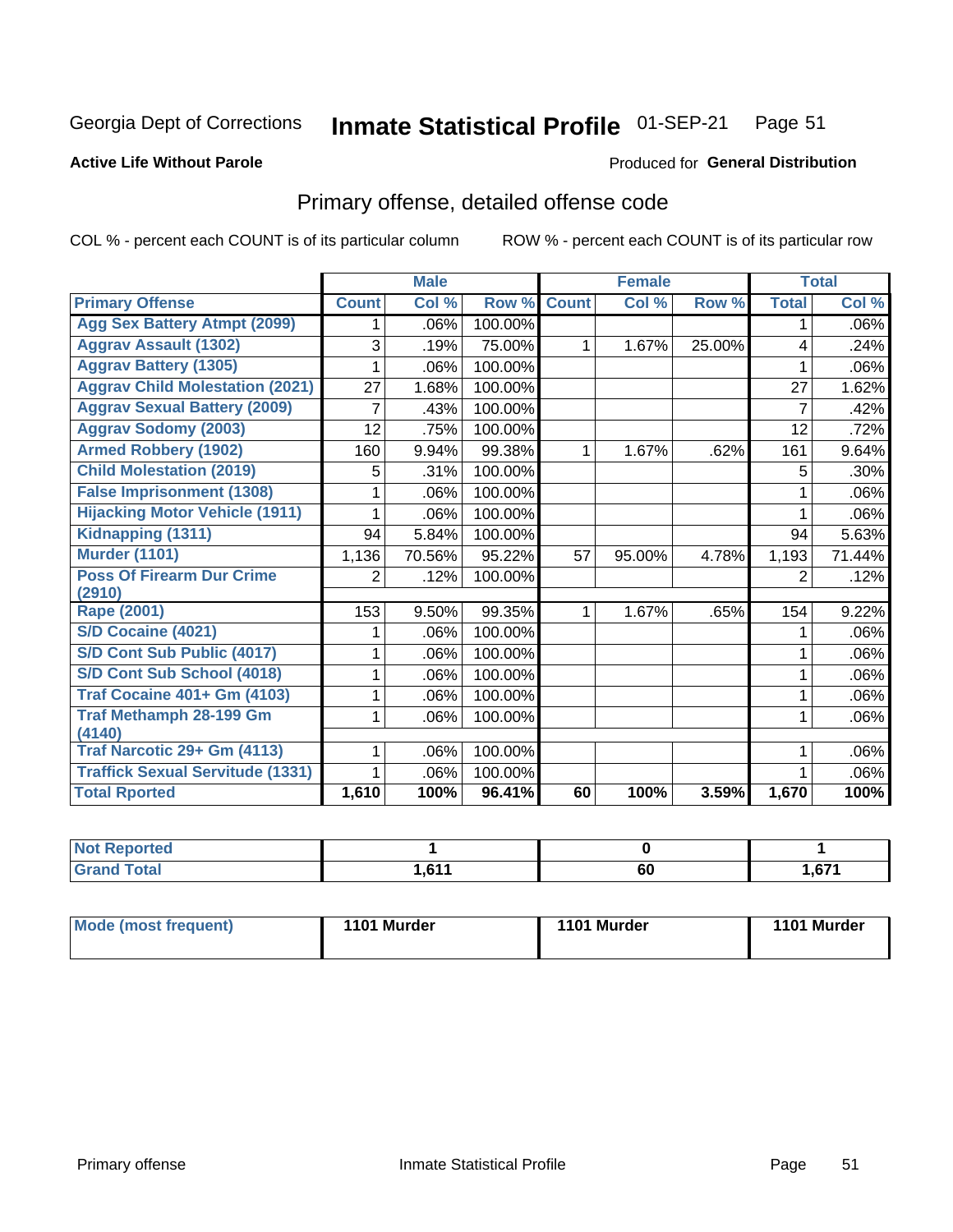#### Inmate Statistical Profile 01-SEP-21 Page 52

### **Active Life Without Parole**

#### Produced for General Distribution

# County of conviction of primary offense

COL % - percent each COUNT is of its particular column

|                                |                         | <b>Male</b> |         |                | <b>Female</b> |        |                | <b>Total</b> |
|--------------------------------|-------------------------|-------------|---------|----------------|---------------|--------|----------------|--------------|
| <b>County of Conviction</b>    | <b>Count</b>            | Col %       | Row %   | <b>Count</b>   | Col %         | Row %  | <b>Total</b>   | Col %        |
| 000<br><b>Unknown</b>          | 6                       | .37%        | 75.00%  | $\overline{2}$ | 3.33%         | 25.00% | 8              | .48%         |
| <b>Appling County</b><br>001   | 4                       | .25%        | 100.00% |                |               |        | 4              | .24%         |
| <b>Atkinson County</b><br>002  | 4                       | .25%        | 100.00% |                |               |        | 4              | .24%         |
| <b>Bacon County</b><br>003     | 4                       | .25%        | 100.00% |                |               |        | 4              | .24%         |
| <b>Baker County</b><br>004     | 1                       | .06%        | 100.00% |                |               |        | 1              | .06%         |
| <b>Baldwin County</b><br>005   | 6                       | .37%        | 100.00% |                |               |        | 6              | .36%         |
| <b>Banks County</b><br>006     | 3                       | .19%        | 100.00% |                |               |        | 3              | .18%         |
| <b>Barrow County</b><br>007    | $\overline{7}$          | .43%        | 100.00% |                |               |        | $\overline{7}$ | .42%         |
| <b>Bartow County</b><br>008    | 10                      | .62%        | 90.91%  | 1              | 1.67%         | 9.09%  | 11             | .66%         |
| <b>Ben Hill County</b><br>009  | 8                       | .50%        | 100.00% |                |               |        | 8              | .48%         |
| <b>Berrien County</b><br>010   | $\overline{c}$          | .12%        | 100.00% |                |               |        | $\overline{2}$ | .12%         |
| <b>Bibb County</b><br>011      | 46                      | 2.86%       | 95.83%  | $\overline{2}$ | 3.33%         | 4.17%  | 48             | 2.87%        |
| <b>Bleckley County</b><br>012  | 1                       | .06%        | 100.00% |                |               |        | 1              | .06%         |
| <b>Brantley County</b><br>013  | 1                       | .06%        | 100.00% |                |               |        | 1              | .06%         |
| <b>Brooks County</b><br>014    | $\overline{c}$          | .12%        | 100.00% |                |               |        | $\overline{2}$ | .12%         |
| <b>Bryan County</b><br>015     | 1                       | .06%        | 100.00% |                |               |        | 1              | .06%         |
| <b>Bulloch County</b><br>016   | 9                       | .56%        | 90.00%  | 1              | 1.67%         | 10.00% | 10             | .60%         |
| <b>Burke County</b><br>017     | 14                      | .87%        | 100.00% |                |               |        | 14             | .84%         |
| <b>Butts County</b><br>018     | 3                       | .19%        | 100.00% |                |               |        | 3              | .18%         |
| <b>Calhoun County</b><br>019   | 3                       | .19%        | 100.00% |                |               |        | 3              | .18%         |
| <b>Camden County</b><br>020    | $\overline{7}$          | .43%        | 100.00% |                |               |        | $\overline{7}$ | .42%         |
| <b>Candler County</b><br>021   | 4                       | .25%        | 100.00% |                |               |        | 4              | .24%         |
| <b>Carroll County</b><br>022   | 5                       | .31%        | 100.00% |                |               |        | 5              | .30%         |
| <b>Catoosa County</b><br>023   | 4                       | .25%        | 80.00%  | 1              | 1.67%         | 20.00% | 5              | .30%         |
| <b>Chatham County</b><br>025   | 72                      | 4.47%       | 97.30%  | $\overline{2}$ | 3.33%         | 2.70%  | 74             | 4.43%        |
| <b>Chattooga County</b><br>027 | $\overline{\mathbf{4}}$ | .25%        | 100.00% |                |               |        | 4              | .24%         |
| <b>Cherokee County</b><br>028  | 10                      | .62%        | 100.00% |                |               |        | 10             | .60%         |
| <b>Clarke County</b><br>029    | 24                      | 1.49%       | 96.00%  | 1              | 1.67%         | 4.00%  | 25             | 1.50%        |
| <b>Clay County</b><br>030      | $\overline{2}$          | .12%        | 100.00% |                |               |        | $\overline{2}$ | .12%         |
| <b>Clayton County</b><br>031   | 76                      | 4.72%       | 93.83%  | 5              | 8.33%         | 6.17%  | 81             | 4.85%        |
| <b>Clinch County</b><br>032    | 1                       | .06%        | 100.00% |                |               |        | 1              | .06%         |
| 033<br><b>Cobb County</b>      | 72                      | 4.47%       | 97.30%  | $\overline{2}$ | 3.33%         | 2.70%  | 74             | 4.43%        |
| <b>Coffee County</b><br>034    | 13                      | .81%        | 86.67%  | $\overline{2}$ | 3.33%         | 13.33% | 15             | .90%         |
| <b>Colquitt County</b><br>035  | $\sqrt{3}$              | .19%        | 100.00% |                |               |        | 3              | .18%         |
| <b>Columbia County</b><br>036  | 10                      | .62%        | 83.33%  | $\overline{2}$ | 3.33%         | 16.67% | 12             | .72%         |
| <b>Cook County</b><br>037      | 5                       | .31%        | 100.00% |                |               |        | 5              | .30%         |
| <b>Coweta County</b><br>038    | 9                       | .56%        | 100.00% |                |               |        | 9              | .54%         |
| <b>Crisp County</b><br>040     | $\overline{7}$          | .43%        | 100.00% |                |               |        | $\overline{7}$ | .42%         |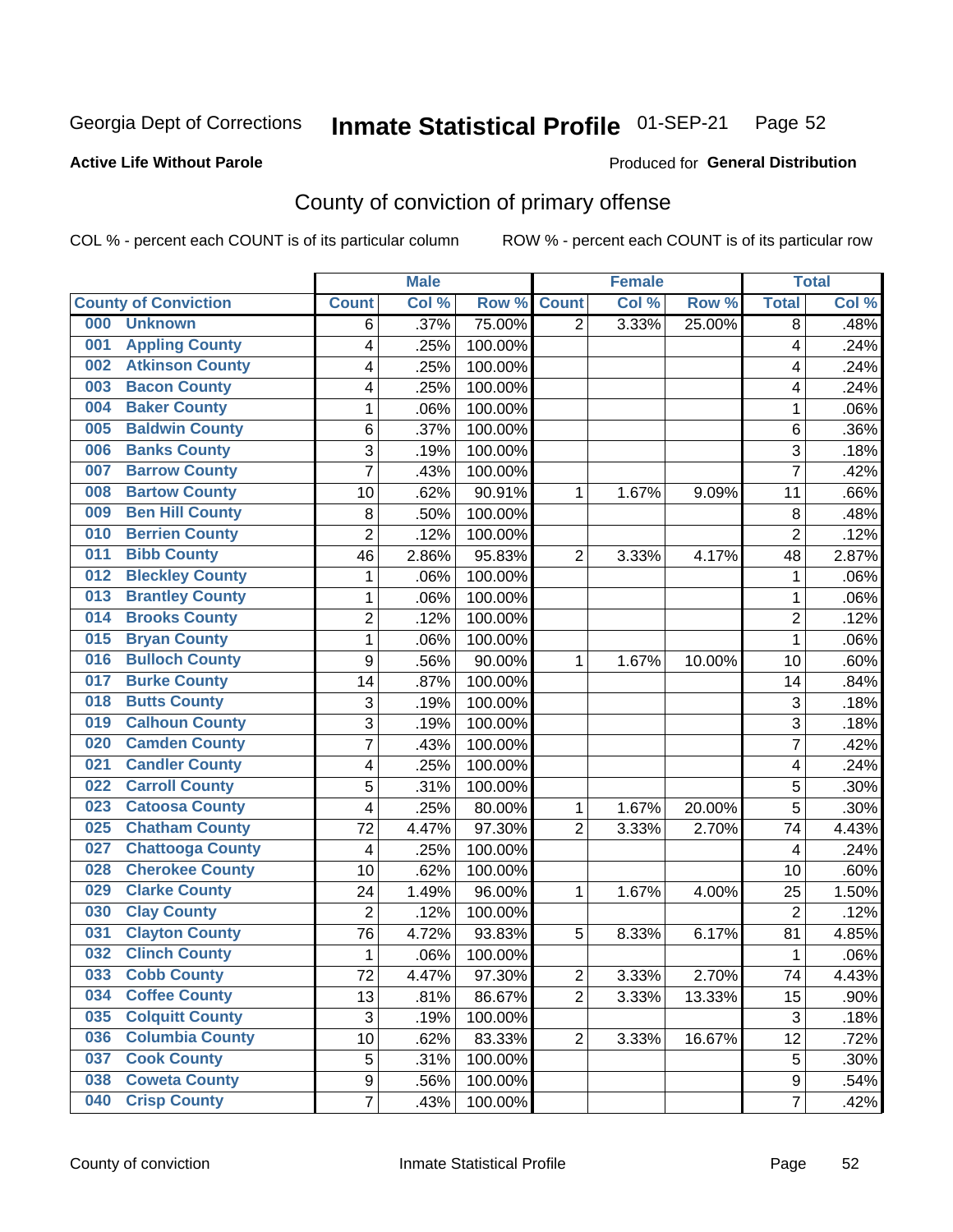#### Inmate Statistical Profile 01-SEP-21 Page 53

### **Active Life Without Parole**

#### Produced for General Distribution

# County of conviction of primary offense

COL % - percent each COUNT is of its particular column

|     |                             |                  | <b>Male</b> |         |                | <b>Female</b> |        | <b>Total</b>   |        |
|-----|-----------------------------|------------------|-------------|---------|----------------|---------------|--------|----------------|--------|
|     | <b>County of Conviction</b> | <b>Count</b>     | Col %       | Row %   | <b>Count</b>   | Col %         | Row %  | <b>Total</b>   | Col %  |
| 041 | <b>Dade County</b>          | 1                | .06%        | 100.00% |                |               |        | 1              | .06%   |
| 042 | <b>Dawson County</b>        | $\overline{2}$   | .12%        | 100.00% |                |               |        | $\overline{2}$ | .12%   |
| 043 | <b>Decatur County</b>       | 6                | .37%        | 100.00% |                |               |        | 6              | .36%   |
| 044 | <b>Dekalb County</b>        | 143              | 8.88%       | 97.28%  | 4              | 6.67%         | 2.72%  | 147            | 8.80%  |
| 045 | <b>Dodge County</b>         | 1                | .06%        | 100.00% |                |               |        | 1              | .06%   |
| 046 | <b>Dooly County</b>         | $\overline{2}$   | .12%        | 100.00% |                |               |        | $\overline{2}$ | .12%   |
| 047 | <b>Dougherty County</b>     | 31               | 1.92%       | 96.88%  | 1              | 1.67%         | 3.13%  | 32             | 1.92%  |
| 048 | <b>Douglas County</b>       | 36               | 2.23%       | 94.74%  | $\overline{2}$ | 3.33%         | 5.26%  | 38             | 2.27%  |
| 049 | <b>Early County</b>         | $\overline{c}$   | .12%        | 100.00% |                |               |        | $\overline{2}$ | .12%   |
| 051 | <b>Effingham County</b>     | 8                | .50%        | 88.89%  | 1              | 1.67%         | 11.11% | 9              | .54%   |
| 052 | <b>Elbert County</b>        | $\overline{2}$   | .12%        | 66.67%  | 1              | 1.67%         | 33.33% | 3              | .18%   |
| 053 | <b>Emanuel County</b>       | 14               | .87%        | 100.00% |                |               |        | 14             | .84%   |
| 056 | <b>Fayette County</b>       | $\boldsymbol{9}$ | .56%        | 100.00% |                |               |        | 9              | .54%   |
| 057 | <b>Floyd County</b>         | 34               | 2.11%       | 97.14%  | 1              | 1.67%         | 2.86%  | 35             | 2.09%  |
| 058 | <b>Forsyth County</b>       | 4                | .25%        | 80.00%  | 1              | 1.67%         | 20.00% | 5              | .30%   |
| 059 | <b>Franklin County</b>      | 6                | .37%        | 85.71%  | 1              | 1.67%         | 14.29% | 7              | .42%   |
| 060 | <b>Fulton County</b>        | 215              | 13.35%      | 98.62%  | 3              | 5.00%         | 1.38%  | 218            | 13.05% |
| 061 | <b>Gilmer County</b>        | $\overline{2}$   | .12%        | 100.00% |                |               |        | $\overline{2}$ | .12%   |
| 063 | <b>Glynn County</b>         | 21               | 1.30%       | 100.00% |                |               |        | 21             | 1.26%  |
| 064 | <b>Gordon County</b>        | 8                | .50%        | 100.00% |                |               |        | 8              | .48%   |
| 065 | <b>Grady County</b>         | 3                | .19%        | 100.00% |                |               |        | 3              | .18%   |
| 066 | <b>Greene County</b>        | $\overline{2}$   | .12%        | 100.00% |                |               |        | $\overline{2}$ | .12%   |
| 067 | <b>Gwinnett County</b>      | 71               | 4.41%       | 94.67%  | 4              | 6.67%         | 5.33%  | 75             | 4.49%  |
| 068 | <b>Habersham County</b>     | $\overline{4}$   | .25%        | 100.00% |                |               |        | 4              | .24%   |
| 069 | <b>Hall County</b>          | 24               | 1.49%       | 82.76%  | 5              | 8.33%         | 17.24% | 29             | 1.74%  |
| 070 | <b>Hancock County</b>       | 4                | .25%        | 100.00% |                |               |        | 4              | .24%   |
| 071 | <b>Haralson County</b>      | 5                | .31%        | 100.00% |                |               |        | 5              | .30%   |
| 072 | <b>Harris County</b>        | $\overline{2}$   | .12%        | 100.00% |                |               |        | $\overline{2}$ | .12%   |
| 073 | <b>Hart County</b>          | 3                | .19%        | 100.00% |                |               |        | 3              | .18%   |
| 075 | <b>Henry County</b>         | 19               | 1.18%       | 95.00%  | 1              | 1.67%         | 5.00%  | 20             | 1.20%  |
| 076 | <b>Houston County</b>       | 27               | 1.68%       | 100.00% |                |               |        | 27             | 1.62%  |
| 078 | <b>Jackson County</b>       | 12               | .74%        | 100.00% |                |               |        | 12             | .72%   |
| 079 | <b>Jasper County</b>        | $\mathbf{1}$     | .06%        | 100.00% |                |               |        | $\mathbf{1}$   | .06%   |
| 080 | <b>Jeff Davis County</b>    | 1                | .06%        | 100.00% |                |               |        | $\mathbf{1}$   | .06%   |
| 081 | <b>Jefferson County</b>     | 6                | .37%        | 100.00% |                |               |        | 6              | .36%   |
| 082 | <b>Jenkins County</b>       | 1                | .06%        | 100.00% |                |               |        | 1              | .06%   |
| 083 | <b>Johnson County</b>       | $\mathbf 1$      | .06%        | 100.00% |                |               |        | 1              | .06%   |
| 084 | <b>Jones County</b>         | $\mathbf 1$      | .06%        | 50.00%  | 1              | 1.67%         | 50.00% | $\overline{2}$ | .12%   |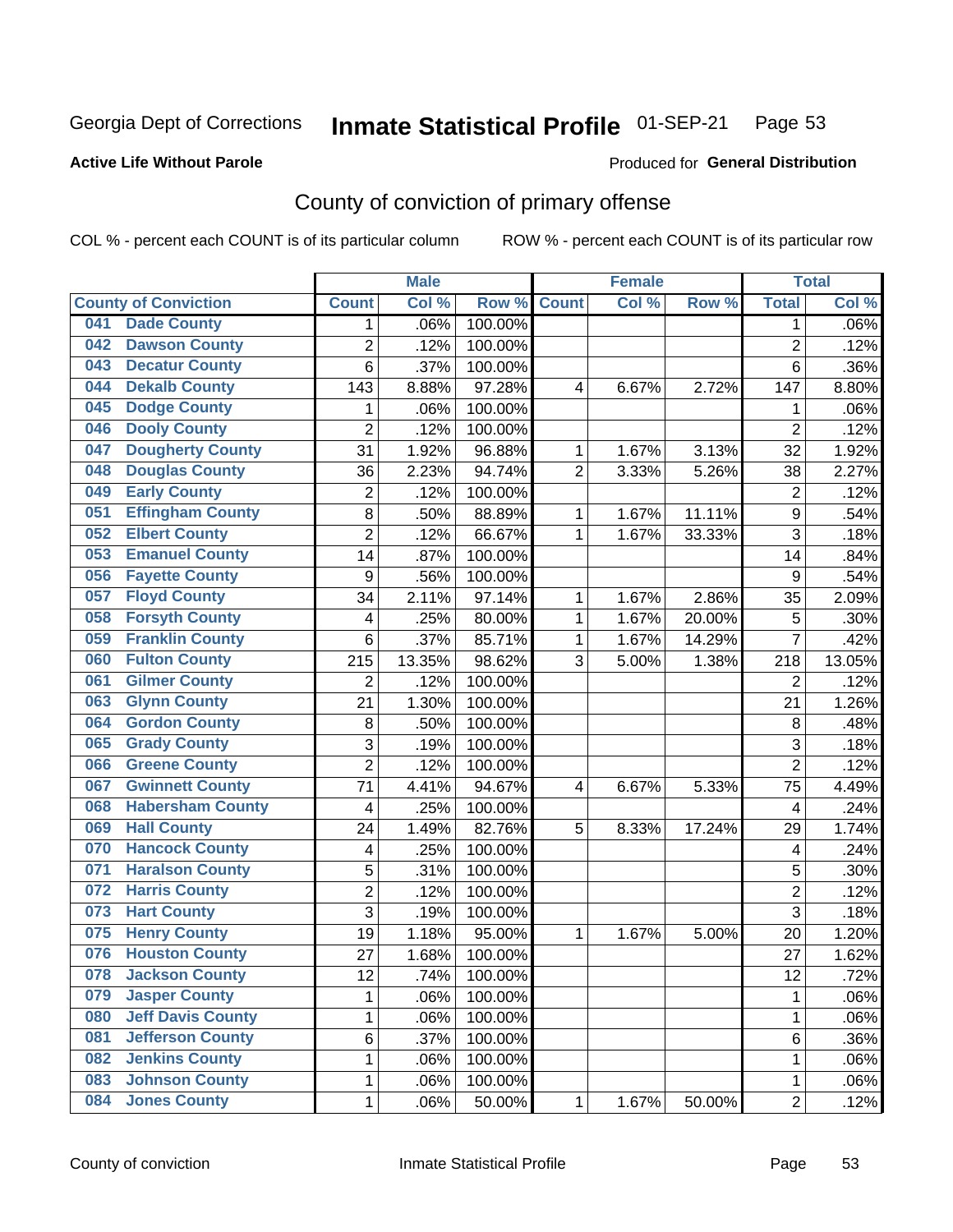#### Inmate Statistical Profile 01-SEP-21 Page 54

### **Active Life Without Parole**

#### Produced for General Distribution

# County of conviction of primary offense

COL % - percent each COUNT is of its particular column

|                                              |                | <b>Male</b> |         |                | <b>Female</b> |        |                | <b>Total</b> |
|----------------------------------------------|----------------|-------------|---------|----------------|---------------|--------|----------------|--------------|
| <b>County of Conviction</b>                  | <b>Count</b>   | Col %       | Row %   | <b>Count</b>   | Col %         | Row %  | <b>Total</b>   | Col %        |
| <b>Lamar County</b><br>085                   | 1              | .06%        | 100.00% |                |               |        | 1              | $.06\%$      |
| <b>Lanier County</b><br>086                  | $\overline{2}$ | .12%        | 100.00% |                |               |        | $\overline{2}$ | .12%         |
| <b>Laurens County</b><br>087                 | 4              | .25%        | 100.00% |                |               |        | 4              | .24%         |
| <b>Lee County</b><br>088                     | 4              | .25%        | 100.00% |                |               |        | 4              | .24%         |
| <b>Liberty County</b><br>089                 | 5              | .31%        | 100.00% |                |               |        | 5              | .30%         |
| <b>Long County</b><br>091                    | 5              | .31%        | 100.00% |                |               |        | 5              | .30%         |
| <b>Lowndes County</b><br>092                 | 7              | .43%        | 100.00% |                |               |        | $\overline{7}$ | .42%         |
| <b>Lumpkin County</b><br>093                 | 1              | .06%        | 100.00% |                |               |        | $\mathbf{1}$   | .06%         |
| <b>Madison County</b><br>095                 | 3              | .19%        | 100.00% |                |               |        | 3              | .18%         |
| <b>Marion County</b><br>096                  | 1              | .06%        | 100.00% |                |               |        | $\mathbf{1}$   | .06%         |
| <b>Mcduffie County</b><br>097                | 3              | .19%        | 100.00% |                |               |        | 3              | .18%         |
| <b>Meriwether County</b><br>099              | $\overline{2}$ | .12%        | 100.00% |                |               |        | $\overline{2}$ | .12%         |
| <b>Miller County</b><br>100                  | 1              | .06%        | 100.00% |                |               |        | $\mathbf{1}$   | .06%         |
| <b>Mitchell County</b><br>101                | 4              | .25%        | 100.00% |                |               |        | 4              | .24%         |
| <b>Monroe County</b><br>102                  | 7              | .43%        | 100.00% |                |               |        | $\overline{7}$ | .42%         |
| <b>Morgan County</b><br>104                  | $\overline{2}$ | .12%        | 100.00% |                |               |        | $\overline{2}$ | .12%         |
| <b>Murray County</b><br>105                  | 5              | .31%        | 100.00% |                |               |        | 5              | .30%         |
| <b>Muscogee County</b><br>106                | 49             | 3.04%       | 98.00%  | 1              | 1.67%         | 2.00%  | 50             | 2.99%        |
| <b>Newton County</b><br>107                  | 16             | .99%        | 88.89%  | $\overline{2}$ | 3.33%         | 11.11% | 18             | 1.08%        |
| <b>Oconee County</b><br>108                  | 1              | .06%        | 100.00% |                |               |        | 1              | .06%         |
| <b>Oglethorpe County</b><br>109              | 2              | .12%        | 100.00% |                |               |        | $\overline{2}$ | .12%         |
| <b>Paulding County</b><br>110                | 6              | .37%        | 100.00% |                |               |        | 6              | .36%         |
| <b>Peach County</b><br>111                   | 4              | .25%        | 100.00% |                |               |        | 4              | .24%         |
| <b>Pickens County</b><br>$\overline{112}$    | $\overline{2}$ | .12%        | 100.00% |                |               |        | $\overline{2}$ | .12%         |
| <b>Pierce County</b><br>113                  | 3              | .19%        | 100.00% |                |               |        | 3              | .18%         |
| <b>Pike County</b><br>$\overline{114}$       | $\overline{2}$ | .12%        | 50.00%  | $\overline{2}$ | 3.33%         | 50.00% | 4              | .24%         |
| <b>Polk County</b><br>$\overline{115}$       | 6              | .37%        | 100.00% |                |               |        | 6              | .36%         |
| <b>Pulaski County</b><br>116                 | 1              | .06%        | 100.00% |                |               |        | $\mathbf{1}$   | .06%         |
| <b>Putnam County</b><br>117                  | 8              | .50%        | 100.00% |                |               |        | 8              | .48%         |
| <b>Rabun County</b><br>119                   | 1              | .06%        | 100.00% |                |               |        | $\mathbf{1}$   | .06%         |
| <b>Randolph County</b><br>120                | $\overline{2}$ | .12%        | 100.00% |                |               |        | $\overline{2}$ | .12%         |
| <b>Richmond County</b><br>121                | 77             | 4.78%       | 96.25%  | 3              | 5.00%         | 3.75%  | 80             | 4.79%        |
| <b>Rockdale County</b><br>122                | 10             | .62%        | 100.00% |                |               |        | 10             | .60%         |
| <b>Seminole County</b><br>$125$              | $\overline{2}$ | .12%        | 100.00% |                |               |        | $\overline{2}$ | .12%         |
| <b>Spalding County</b><br>126                | 14             | .87%        | 100.00% |                |               |        | 14             | .84%         |
| <b>Stephens County</b><br>127                | 3              | .19%        | 100.00% |                |               |        | 3              | .18%         |
| <b>Sumter County</b><br>129                  | 6              | .37%        | 100.00% |                |               |        | 6              | .36%         |
| <b>Taliaferro County</b><br>$\overline{131}$ | $\mathbf{1}$   | .06%        | 100.00% |                |               |        | 1              | .06%         |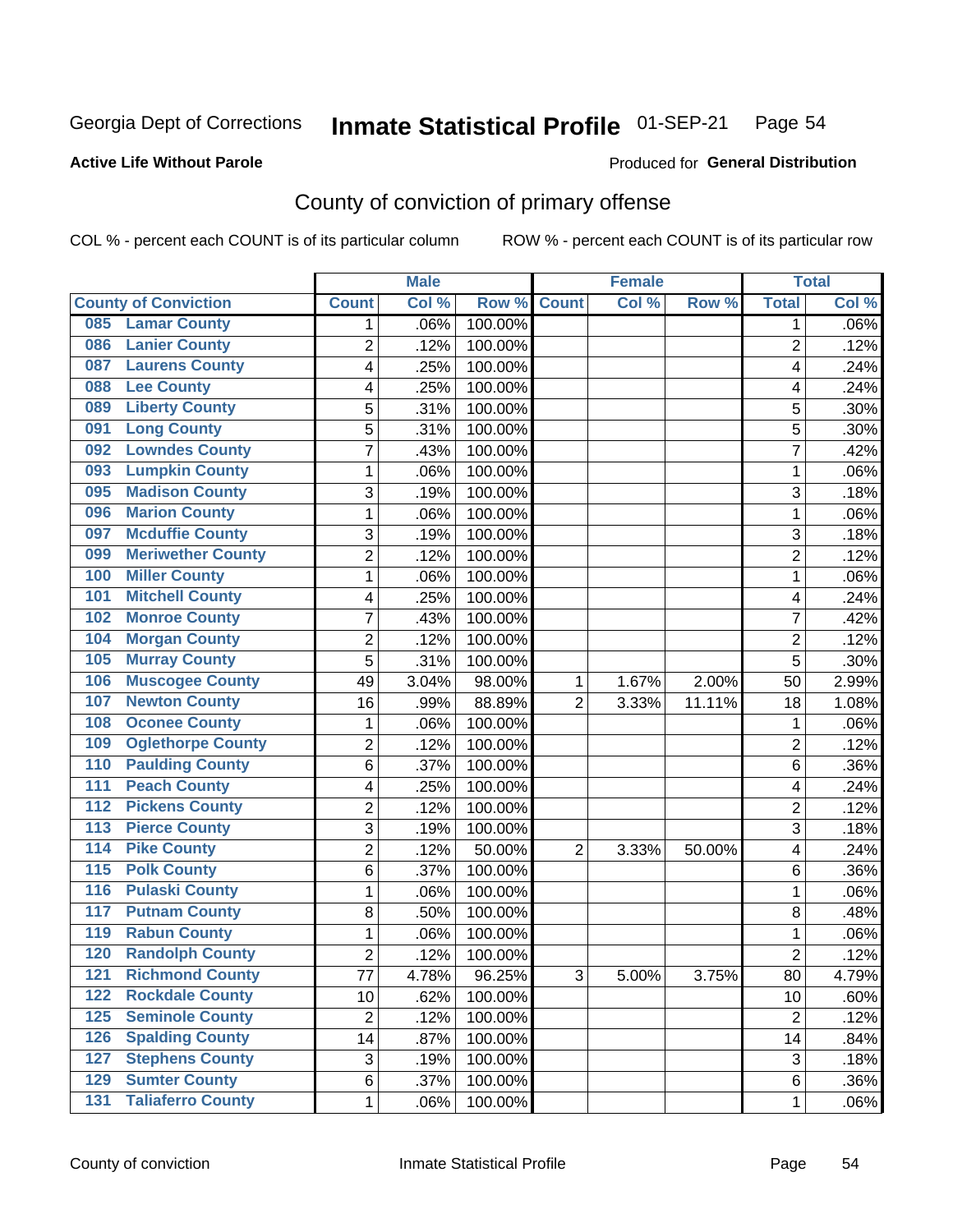#### Inmate Statistical Profile 01-SEP-21 Page 55

#### **Active Life Without Parole**

### Produced for General Distribution

# County of conviction of primary offense

COL % - percent each COUNT is of its particular column

|                                 |                | <b>Male</b> |         |              | <b>Female</b> |        | <b>Total</b>   |       |
|---------------------------------|----------------|-------------|---------|--------------|---------------|--------|----------------|-------|
| <b>County of Conviction</b>     | <b>Count</b>   | Col %       | Row %   | <b>Count</b> | Col %         | Row %  | <b>Total</b>   | Col % |
| <b>Tattnall County</b><br>132   | 2              | .12%        | 66.67%  | 1            | 1.67%         | 33.33% | 3              | .18%  |
| <b>Taylor County</b><br>133     | 1              | .06%        | 100.00% |              |               |        | 1              | .06%  |
| <b>Terrell County</b><br>135    | 3              | .19%        | 100.00% |              |               |        | 3              | .18%  |
| <b>Thomas County</b><br>136     | 5              | .31%        | 100.00% |              |               |        | 5              | .30%  |
| <b>Tift County</b><br>137       | 10             | .62%        | 100.00% |              |               |        | 10             | .60%  |
| <b>Toombs County</b><br>138     | 11             | .68%        | 100.00% |              |               |        | 11             | .66%  |
| <b>Towns County</b><br>139      | 1              | .06%        | 100.00% |              |               |        | 1              | .06%  |
| <b>Treutlen County</b><br>140   | 5              | .31%        | 100.00% |              |               |        | 5              | .30%  |
| <b>Troup County</b><br>141      | 10             | .62%        | 90.91%  | 1            | 1.67%         | 9.09%  | 11             | .66%  |
| <b>Turner County</b><br>142     | $\overline{2}$ | .12%        | 100.00% |              |               |        | $\overline{2}$ | .12%  |
| <b>Twiggs County</b><br>143     |                | .06%        | 100.00% |              |               |        | 1              | .06%  |
| <b>Upson County</b><br>145      | 5              | .31%        | 100.00% |              |               |        | 5              | .30%  |
| <b>Walker County</b><br>146     | 10             | .62%        | 90.91%  | 1            | 1.67%         | 9.09%  | 11             | .66%  |
| <b>Walton County</b><br>147     | 21             | 1.30%       | 100.00% |              |               |        | 21             | 1.26% |
| <b>Ware County</b><br>148       | 17             | 1.06%       | 100.00% |              |               |        | 17             | 1.02% |
| <b>Warren County</b><br>149     | 3              | .19%        | 75.00%  | 1            | 1.67%         | 25.00% | 4              | .24%  |
| <b>Washington County</b><br>150 | 4              | .25%        | 100.00% |              |               |        | 4              | .24%  |
| <b>Wayne County</b><br>151      | 12             | .74%        | 100.00% |              |               |        | 12             | .72%  |
| <b>White County</b><br>154      |                | .06%        | 100.00% |              |               |        | 1              | .06%  |
| <b>Whitfield County</b><br>155  | 14             | .87%        | 93.33%  | 1            | 1.67%         | 6.67%  | 15             | .90%  |
| <b>Wilkes County</b><br>157     | 2              | .12%        | 100.00% |              |               |        | $\overline{2}$ | .12%  |
| <b>Worth County</b><br>159      | 1              | .06%        | 100.00% |              |               |        | 1              | .06%  |
| <b>Total Rported</b>            | 1,611          | 100%        | 96.41%  | 60           | 100%          | 3.59%  | 1,671          | 100%  |

| rted  |     |    |          |
|-------|-----|----|----------|
| Coto! | 644 | 60 | $c - 74$ |

| <b>Mode (most frequent)</b> | <b>Fulton County</b> | <b>Hall County</b> | <b>Fulton County</b> |
|-----------------------------|----------------------|--------------------|----------------------|
|-----------------------------|----------------------|--------------------|----------------------|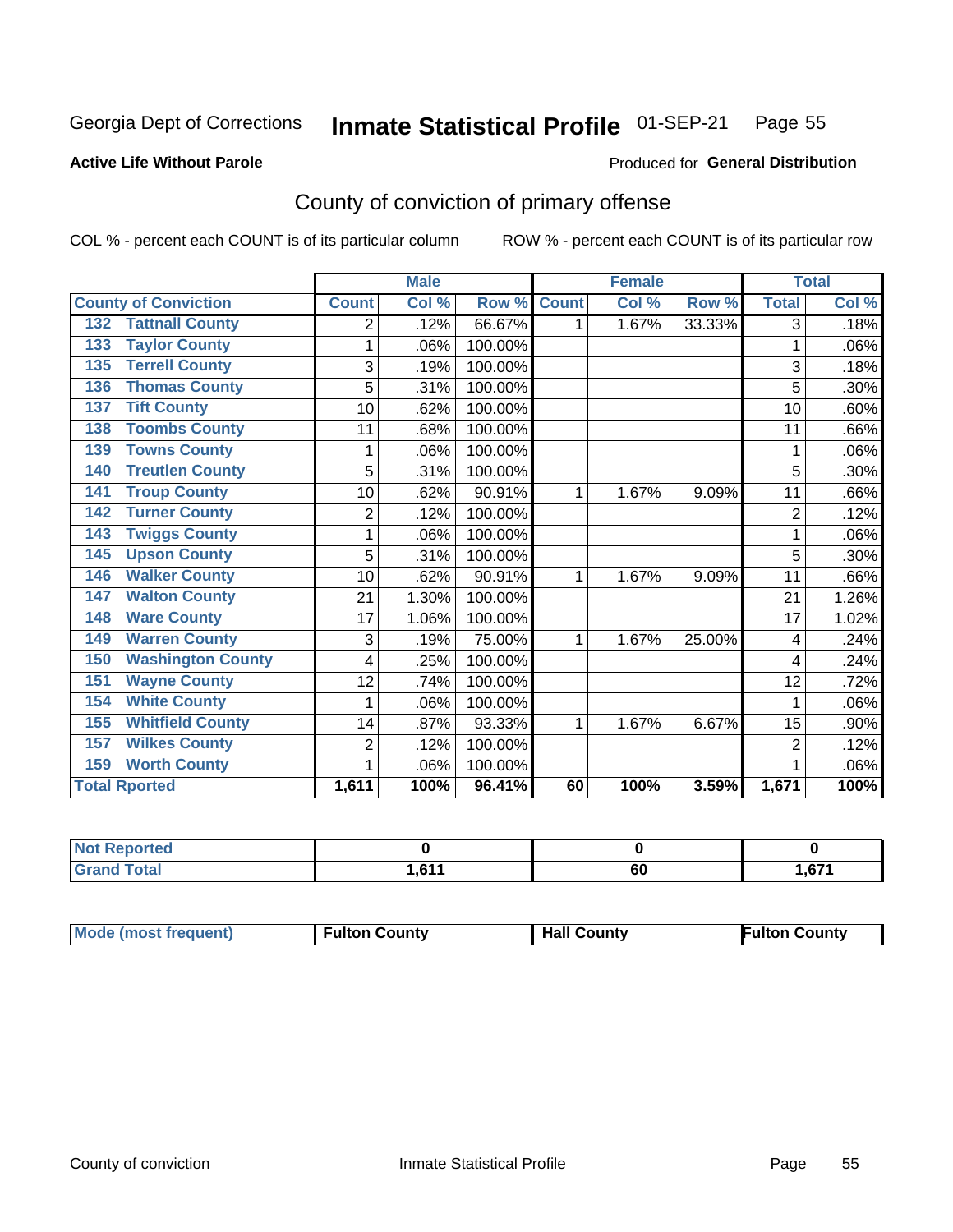## **Georgia Dept of Corrections Active Life Without Parole**

#### Inmate Statistical Profile 01-SEP-21 Page 56

Produced for General Distribution

# Circuit of conviction of primary offense

COL % - percent each COUNT is of its particular column ROW % - percent each COUNT is of its particular row

|                         |                                 |              | <b>Male</b> |         |                | <b>Female</b> |        | <b>Total</b> |        |  |
|-------------------------|---------------------------------|--------------|-------------|---------|----------------|---------------|--------|--------------|--------|--|
|                         | <b>Circuit of Conviction</b>    | <b>Count</b> | Col %       | Row %   | <b>Count</b>   | Col %         | Row %  | <b>Total</b> | Col %  |  |
| 1                       | <b>Alapaha Circuit</b>          | 14           | .87%        | 100.00% |                |               |        | 14           | .84%   |  |
| $\overline{2}$          | <b>Alcovy Circuit</b>           | 37           | 2.31%       | 94.87%  | $\overline{2}$ | 3.45%         | 5.13%  | 39           | 2.35%  |  |
| $\overline{\mathbf{3}}$ | <b>Atlanta Circuit</b>          | 215          | 13.40%      | 98.62%  | 3              | 5.17%         | 1.38%  | 218          | 13.11% |  |
| 4                       | <b>Atlantic Circuit</b>         | 13           | .81%        | 92.86%  | $\mathbf 1$    | 1.72%         | 7.14%  | 14           | .84%   |  |
| $\overline{5}$          | <b>Augusta Circuit</b>          | 101          | 6.29%       | 95.28%  | 5              | 8.62%         | 4.72%  | 106          | 6.37%  |  |
| $\overline{6}$          | <b>Blue Ridge Circuit</b>       | 10           | .62%        | 100.00% |                |               |        | 10           | .60%   |  |
| 7                       | <b>Brunswick Circuit</b>        | 45           | 2.80%       | 100.00% |                |               |        | 45           | 2.71%  |  |
| $\overline{\mathbf{8}}$ | <b>Chattahoochee Circuit</b>    | 53           | 3.30%       | 98.15%  | $\mathbf 1$    | 1.72%         | 1.85%  | 54           | 3.25%  |  |
| $\overline{9}$          | <b>Cherokee Circuit</b>         | 18           | 1.12%       | 94.74%  | $\mathbf{1}$   | 1.72%         | 5.26%  | 19           | 1.14%  |  |
| 10                      | <b>Clayton Circuit</b>          | 76           | 4.74%       | 93.83%  | 5              | 8.62%         | 6.17%  | 81           | 4.87%  |  |
| $\overline{11}$         | <b>Cobb Circuit</b>             | 72           | 4.49%       | 97.30%  | $\overline{2}$ | 3.45%         | 2.70%  | 74           | 4.45%  |  |
| $\overline{12}$         | <b>Conasauga Circuit</b>        | 19           | 1.18%       | 95.00%  | 1              | 1.72%         | 5.00%  | 20           | 1.20%  |  |
| 13                      | <b>Cordele Circuit</b>          | 17           | 1.06%       | 100.00% |                |               |        | 17           | 1.02%  |  |
| $\overline{14}$         | <b>Coweta Circuit</b>           | 26           | 1.62%       | 96.30%  | $\mathbf{1}$   | 1.72%         | 3.70%  | 27           | 1.62%  |  |
| 15                      | <b>Dougherty Circuit</b>        | 31           | 1.93%       | 96.88%  | $\mathbf 1$    | 1.72%         | 3.13%  | 32           | 1.92%  |  |
| 16                      | <b>Dublin Circuit</b>           | 11           | .69%        | 100.00% |                |               |        | 11           | .66%   |  |
| 17                      | <b>Eastern Circuit</b>          | 72           | 4.49%       | 97.30%  | $\overline{2}$ | 3.45%         | 2.70%  | 74           | 4.45%  |  |
| 18                      | <b>Flint Circuit</b>            | 19           | 1.18%       | 95.00%  | $\mathbf{1}$   | 1.72%         | 5.00%  | 20           | 1.20%  |  |
| 19                      | <b>Griffin Circuit</b>          | 30           | 1.87%       | 93.75%  | $\overline{2}$ | 3.45%         | 6.25%  | 32           | 1.92%  |  |
| 20                      | <b>Gwinnett Circuit</b>         | 71           | 4.42%       | 94.67%  | $\overline{4}$ | 6.90%         | 5.33%  | 75           | 4.51%  |  |
| $\overline{21}$         | <b>Houston Circuit</b>          | 27           | 1.68%       | 100.00% |                |               |        | 27           | 1.62%  |  |
| $\overline{22}$         | <b>Lookout Mountain Circuit</b> | 19           | 1.18%       | 90.48%  | $\overline{2}$ | 3.45%         | 9.52%  | 21           | 1.26%  |  |
| 23                      | <b>Macon Circuit</b>            | 50           | 3.12%       | 96.15%  | $\overline{2}$ | 3.45%         | 3.85%  | 52           | 3.13%  |  |
| $\overline{24}$         | <b>Middle Circuit</b>           | 39           | 2.43%       | 100.00% |                |               |        | 39           | 2.35%  |  |
| 25                      | <b>Mountain Circuit</b>         | 8            | .50%        | 100.00% |                |               |        | 8            | .48%   |  |
| 26                      | <b>Northeastern Circuit</b>     | 26           | 1.62%       | 83.87%  | 5              | 8.62%         | 16.13% | 31           | 1.86%  |  |
| $\overline{27}$         | <b>Northern Circuit</b>         | 16           | 1.00%       | 88.89%  | $\overline{2}$ | 3.45%         | 11.11% | 18           | 1.08%  |  |
| 28                      | <b>Ocmulgee Circuit</b>         | 24           | 1.50%       | 96.00%  | 1              | 1.72%         | 4.00%  | 25           | 1.50%  |  |
| 29                      | <b>Oconee Circuit</b>           | 3            | .19%        | 100.00% |                |               |        | 3            | .18%   |  |
| 30                      | <b>Ogeechee Circuit</b>         | 18           | 1.12%       | 90.00%  | $\overline{2}$ | 3.45%         | 10.00% | 20           | 1.20%  |  |
| $\overline{31}$         | <b>Pataula Circuit</b>          | 12           | .75%        | 100.00% |                |               |        | 12           | .72%   |  |
| 32                      | <b>Piedmont Circuit</b>         | 22           | 1.37%       | 100.00% |                |               |        | 22           | 1.32%  |  |
| 33                      | <b>Rome Circuit</b>             | 34           | 2.12%       | 97.14%  | $\mathbf{1}$   | 1.72%         | 2.86%  | 35           | 2.10%  |  |
| 34                      | <b>South Georgia Circuit</b>    | 17           | 1.06%       | 100.00% |                |               |        | 17           | 1.02%  |  |
| 35                      | <b>Southern Circuit</b>         | 17           | 1.06%       | 100.00% |                |               |        | 17           | 1.02%  |  |
| 36                      | <b>Southwestern Circuit</b>     | 10           | .62%        | 100.00% |                |               |        | 10           | .60%   |  |
| 37                      | <b>Stone Mountain Circuit</b>   | 143          | 8.91%       | 97.28%  | $\overline{4}$ | 6.90%         | 2.72%  | 147          | 8.84%  |  |
| 38                      | <b>Tallapoosa Circuit</b>       | 11           | .69%        | 100.00% |                |               |        | 11           | .66%   |  |
| 39                      | <b>Tifton Circuit</b>           | 13           | .81%        | 100.00% |                |               |        | 13           | .78%   |  |
| 40                      | <b>Toombs Circuit</b>           | 9            | .56%        | 90.00%  | $\mathbf{1}$   | 1.72%         | 10.00% | 10           | .60%   |  |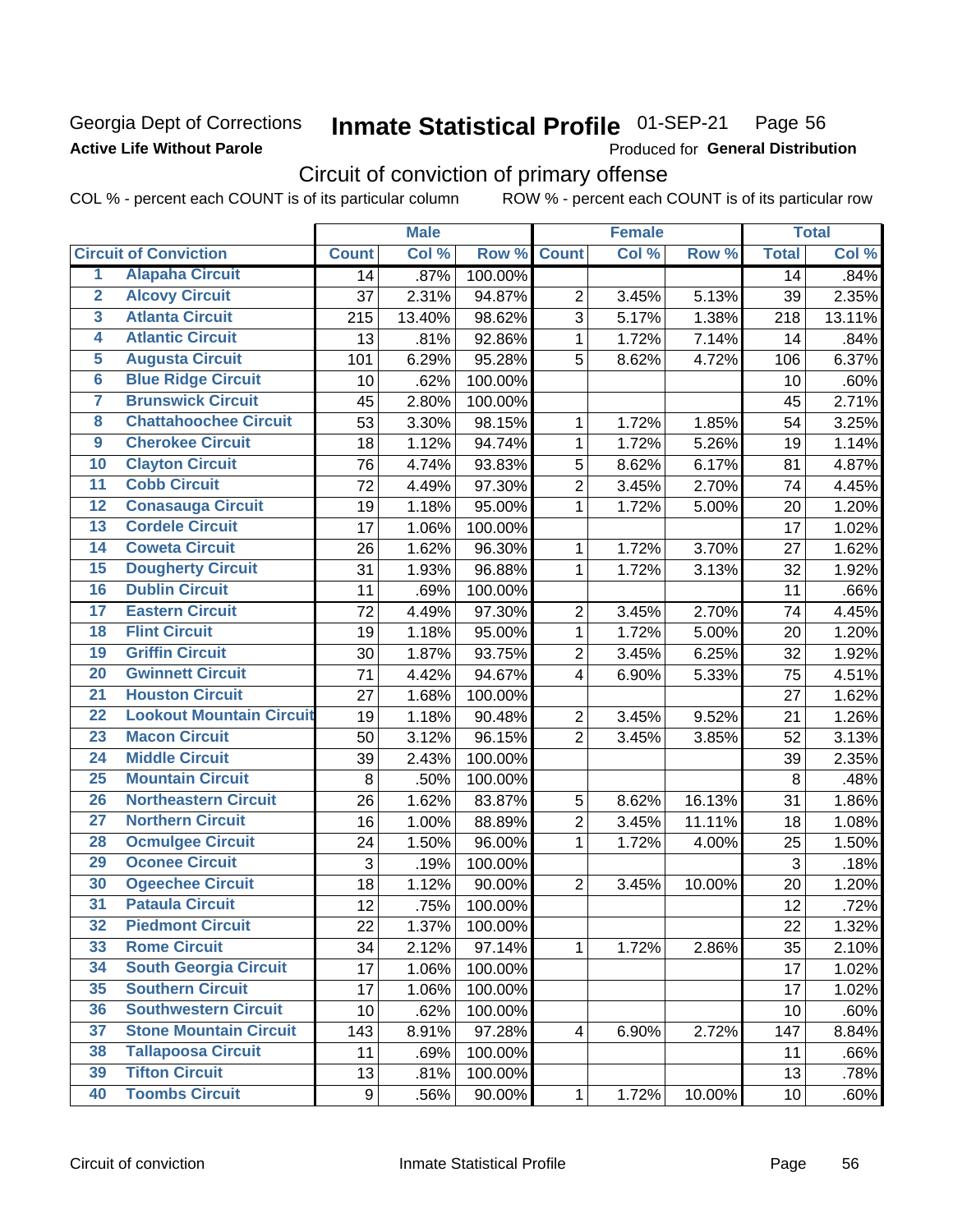# **Georgia Dept of Corrections Active Life Without Parole**

#### Inmate Statistical Profile 01-SEP-21 Page 57

Produced for General Distribution

# Circuit of conviction of primary offense

COL % - percent each COUNT is of its particular column ROW % - percent each COUNT is of its particular row

|    |                                  |              | <b>Male</b>    |         |                | <b>Female</b> |        | <b>Total</b>   |       |
|----|----------------------------------|--------------|----------------|---------|----------------|---------------|--------|----------------|-------|
|    | <b>Circuit of Conviction</b>     | <b>Count</b> | Col %          | Row %   | <b>Count</b>   | Col %         | Row %  | <b>Total</b>   | Col % |
| 41 | <b>Waycross Circuit</b>          | 38           | 2.37%          | 95.00%  | $\overline{2}$ | 3.45%         | 5.00%  | 40             | 2.41% |
| 42 | <b>Western Circuit</b>           | 25           | 1.56%          | 96.15%  |                | 1.72%         | 3.85%  | 26             | 1.56% |
| 43 | <b>Rockdale Circuit</b>          | 10           | .62%           | 100.00% |                |               |        | 10             | .60%  |
| 44 | <b>Douglas Circuit</b>           | 36           | 2.24%          | 94.74%  | $\overline{2}$ | 3.45%         | 5.26%  | 38             | 2.29% |
| 45 | <b>Appalachian Circuit</b>       | 4            | .25%           | 100.00% |                |               |        | 4              | .24%  |
| 46 | <b>Enotah Circuit</b>            | 3            | .19%           | 100.00% |                |               |        | 3              | .18%  |
| 47 | <b>Bell-Forsyth J.C.</b>         | 4            | .25%           | 80.00%  |                | 1.72%         | 20.00% | 5              | .30%  |
| 48 | <b>Towaliga Judicial Circuit</b> | 11           | .69%           | 100.00% |                |               |        | 11             | .66%  |
| 49 | <b>Paulding Circuit</b>          | 6            | .37%           | 100.00% |                |               |        | 6              | .36%  |
|    | <b>Total Rported</b>             | 1,605        | 100%           | 96.51%  | 58             | 100%          | 3.49%  | 1,663          | 100%  |
|    | <b>Not Reported</b>              |              | 6              |         | $\mathbf{2}$   |               |        | 8              |       |
|    | <b>Grand Total</b>               |              | 1,611          |         |                | 60            |        | 1,671          |       |
|    | <b>Mode (most frequent)</b>      |              | <b>Atlanta</b> |         | Augusta        |               |        | <b>Atlanta</b> |       |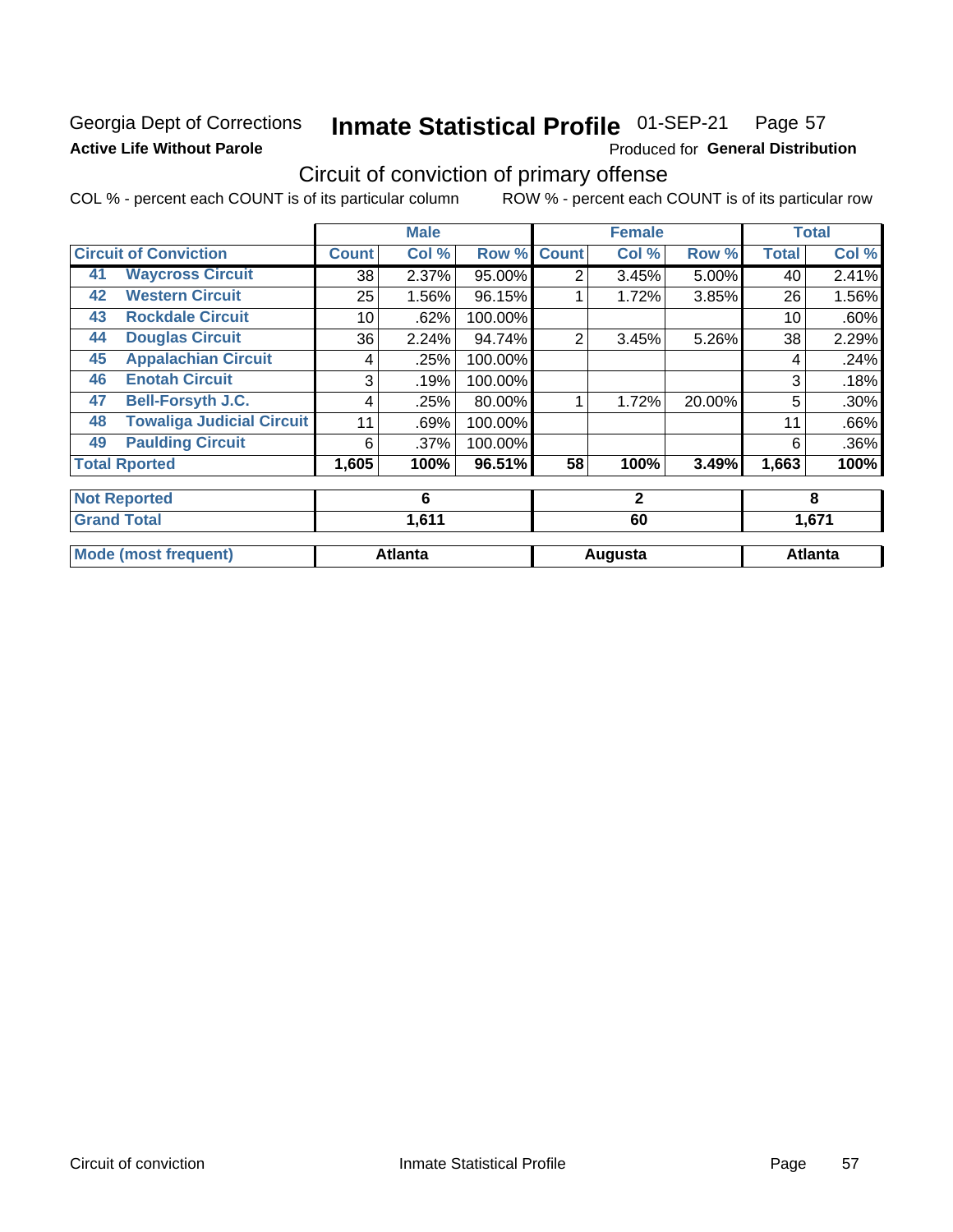### **Active Life Without Parole**

#### Produced for General Distribution

# Years served (jail + prison) in this incarceration

COL % - percent each COUNT is of its particular column

|                       |              | <b>Male</b> |                  |                | <b>Female</b> |        |                         | <b>Total</b> |
|-----------------------|--------------|-------------|------------------|----------------|---------------|--------|-------------------------|--------------|
| <b>Years Served</b>   | <b>Count</b> | Col %       | Row <sup>%</sup> | <b>Count</b>   | Col %         | Row %  | <b>Total</b>            | Col %        |
| Less than one year    | 11           | 0.68%       | 84.62%           | $\overline{2}$ | 3.33%         | 15.38% | $\overline{13}$         | 0.78%        |
| 1 to 1.99 years       | 23           | 1.43%       | 100.00%          |                |               |        | 23                      | 1.38%        |
| 2 to 2.99 years       | 59           | 3.66%       | 98.33%           | 1              | 1.67%         | 1.67%  | 60                      | 3.59%        |
| 3 to 3.99 years       | 96           | 5.96%       | 95.05%           | 5              | 8.33%         | 4.95%  | 101                     | 6.05%        |
| 4 to 4.99 years       | 91           | 5.65%       | 97.85%           | $\overline{c}$ | 3.33%         | 2.15%  | 93                      | 5.57%        |
| 5 to 5.99 years       | 132          | 8.20%       | 95.65%           | 6              | 10.00%        | 4.35%  | 138                     | 8.26%        |
| 6 to 6.99 years       | 110          | 6.83%       | 96.49%           | 4              | 6.67%         | 3.51%  | 114                     | 6.83%        |
| 7 to 7.99 years       | 116          | 7.20%       | 94.31%           | 7              | 11.67%        | 5.69%  | 123                     | 7.37%        |
| 8 to 8.99 years       | 125          | 7.76%       | 93.28%           | 9              | 15.00%        | 6.72%  | 134                     | 8.02%        |
| 9 to 9.99 years       | 93           | 5.78%       | 94.90%           | 5              | 8.33%         | 5.10%  | 98                      | 5.87%        |
| 10 to 10.99 years     | 95           | 5.90%       | 95.96%           | 4              | 6.67%         | 4.04%  | 99                      | 5.93%        |
| 11 to 11.99 years     | 56           | 3.48%       | 94.92%           | 3              | 5.00%         | 5.08%  | 59                      | 3.53%        |
| 12 to 12.99 years     | 48           | 2.98%       | 97.96%           | $\mathbf{1}$   | 1.67%         | 2.04%  | 49                      | 2.93%        |
| 13 to 13.99 years     | 44           | 2.73%       | 97.78%           | $\mathbf 1$    | 1.67%         | 2.22%  | 45                      | 2.69%        |
| 14 to 14.99 years     | 41           | 2.55%       | 97.62%           | $\mathbf 1$    | 1.67%         | 2.38%  | 42                      | 2.51%        |
| 15 to 15.99 years     | 24           | 1.49%       | 92.31%           | $\overline{2}$ | 3.33%         | 7.69%  | 26                      | 1.56%        |
| 16 to 16.99 years     | 33           | 2.05%       | 100.00%          |                |               |        | 33                      | 1.98%        |
| 17 to 17.99 years     | 39           | 2.42%       | 100.00%          |                |               |        | 39                      | 2.34%        |
| 18 to 18.99 years     | 35           | 2.17%       | 92.11%           | 3              | 5.00%         | 7.89%  | 38                      | 2.28%        |
| 19 to 19.99 years     | 39           | 2.42%       | 95.12%           | $\overline{2}$ | 3.33%         | 4.88%  | 41                      | 2.46%        |
| 20 to 20.99 years     | 36           | 2.24%       | 100.00%          |                |               |        | 36                      | 2.16%        |
| 21 to 21.99 years     | 44           | 2.73%       | 100.00%          |                |               |        | 44                      | 2.63%        |
| 22 to 22.99 years     | 28           | 1.74%       | 96.55%           | 1              | 1.67%         | 3.45%  | 29                      | 1.74%        |
| 23 to 23.99 years     | 36           | 2.24%       | 100.00%          |                |               |        | 36                      | 2.16%        |
| 24 to 24.99 years     | 40           | 2.48%       | 97.56%           | 1              | 1.67%         | 2.44%  | 41                      | 2.46%        |
| 25 to 25.99 years     | 30           | 1.86%       | 100.00%          |                |               |        | 30                      | 1.80%        |
| 26 to 26.99 years     | 25           | 1.55%       | 100.00%          |                |               |        | 25                      | 1.50%        |
| 27 to 27.99 years     | 20           | 1.24%       | 100.00%          |                |               |        | 20                      | 1.20%        |
| 28 to 28.99 years     | 11           | 0.68%       | 100.00%          |                |               |        | 11                      | 0.66%        |
| 29 to 29.99 years     | 4            | 0.25%       | 100.00%          |                |               |        | $\overline{\mathbf{4}}$ | 0.24%        |
| Thirty + years        | 26           | 1.61%       | 100.00%          |                |               |        | 26                      | 1.56%        |
| <b>Total Reported</b> | 1,610        | 100%        | 96.41%           | 60             | 100%          | 3.59%  | 1,670                   | 100.0%       |
|                       |              |             |                  |                |               |        |                         |              |

| <b>Not Reported</b>     |                 |                   |                 |  |
|-------------------------|-----------------|-------------------|-----------------|--|
| <b>Grand Total</b>      | 1.611           | 60                | 1,671           |  |
|                         |                 |                   |                 |  |
| Mean<br>(average)       | 11.84           | 9.26              | 11.74           |  |
| <b>Median (middle)</b>  | 9.525           | 8.39              | 9.45            |  |
| (most frequent)<br>Mode | 9 to 9.99 years | 11 to 11.99 years | 9 to 9.99 years |  |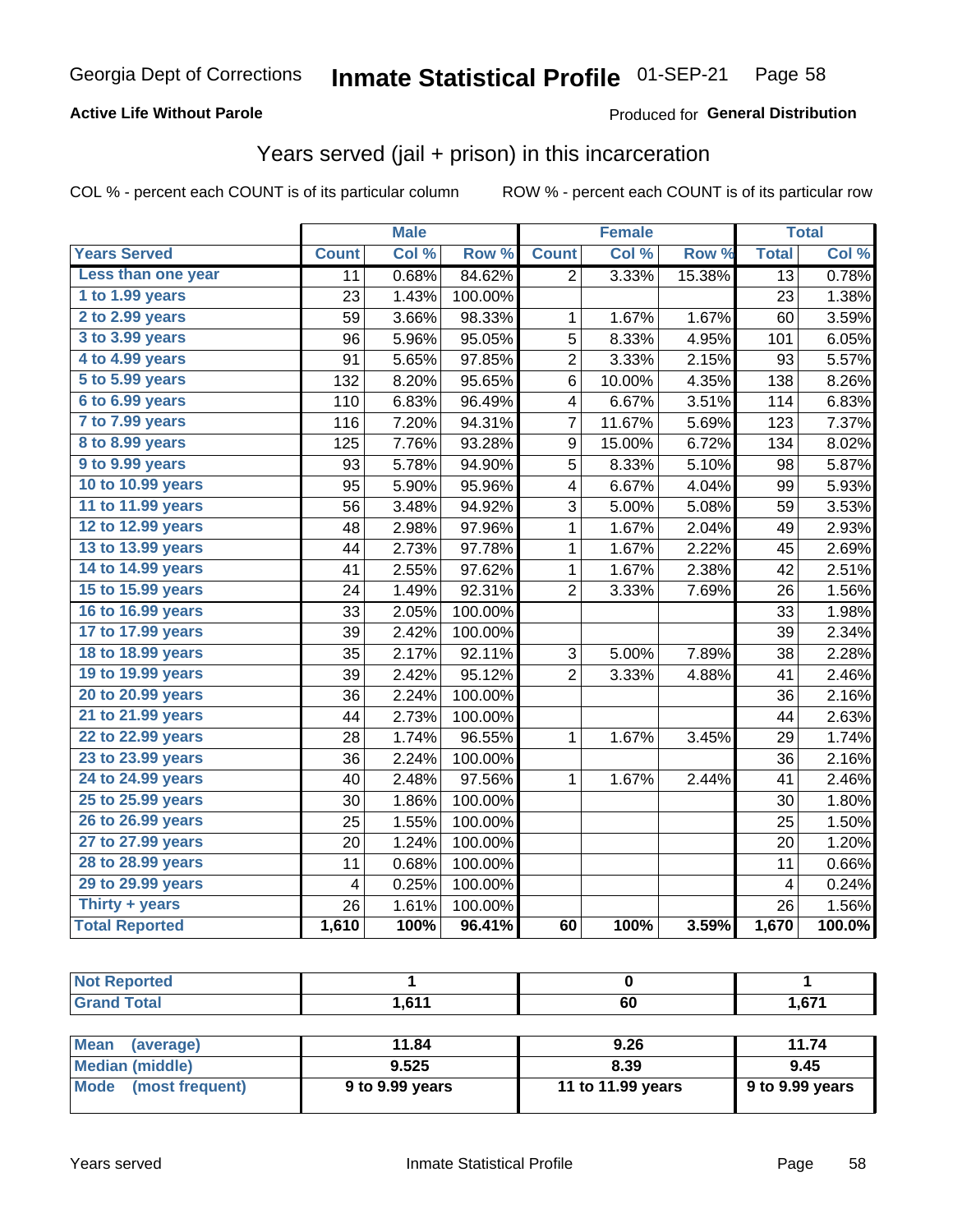#### Inmate Statistical Profile 01-SEP-21 Page 59

### **Active Life Without Parole**

Produced for General Distribution

# Results of most recent HIV tests

COL % - percent each COUNT is of its particular column

|                         | <b>Male</b>  |        |        | <b>Female</b> |        |          | Total |        |
|-------------------------|--------------|--------|--------|---------------|--------|----------|-------|--------|
| <b>HIV Test Results</b> | <b>Count</b> | Col%   | Row %I | <b>Count</b>  | Col %  | Row %    | Total | Col %  |
| <b>Positive</b>         | 12           | 0.78%  | 92.31% |               | 1.85%  | 7 69%∎   | 13    | 0.82%  |
| <b>Negative</b>         | .525         | 99.22% | 96.64% | 53            | 98.15% | $3.36\%$ | .578  | 99.18% |
| <b>Total Reported</b>   | .537         | 100%   | 96.61% | 54            | 100%   | 3.39%    | 1,591 | 100%   |

| <b>Not Reported</b> |                 |    | 80     |
|---------------------|-----------------|----|--------|
| <b>Grand Total</b>  | C <sub>44</sub> | ~  | c74    |
|                     | I I O I I       | юL | / ס, ا |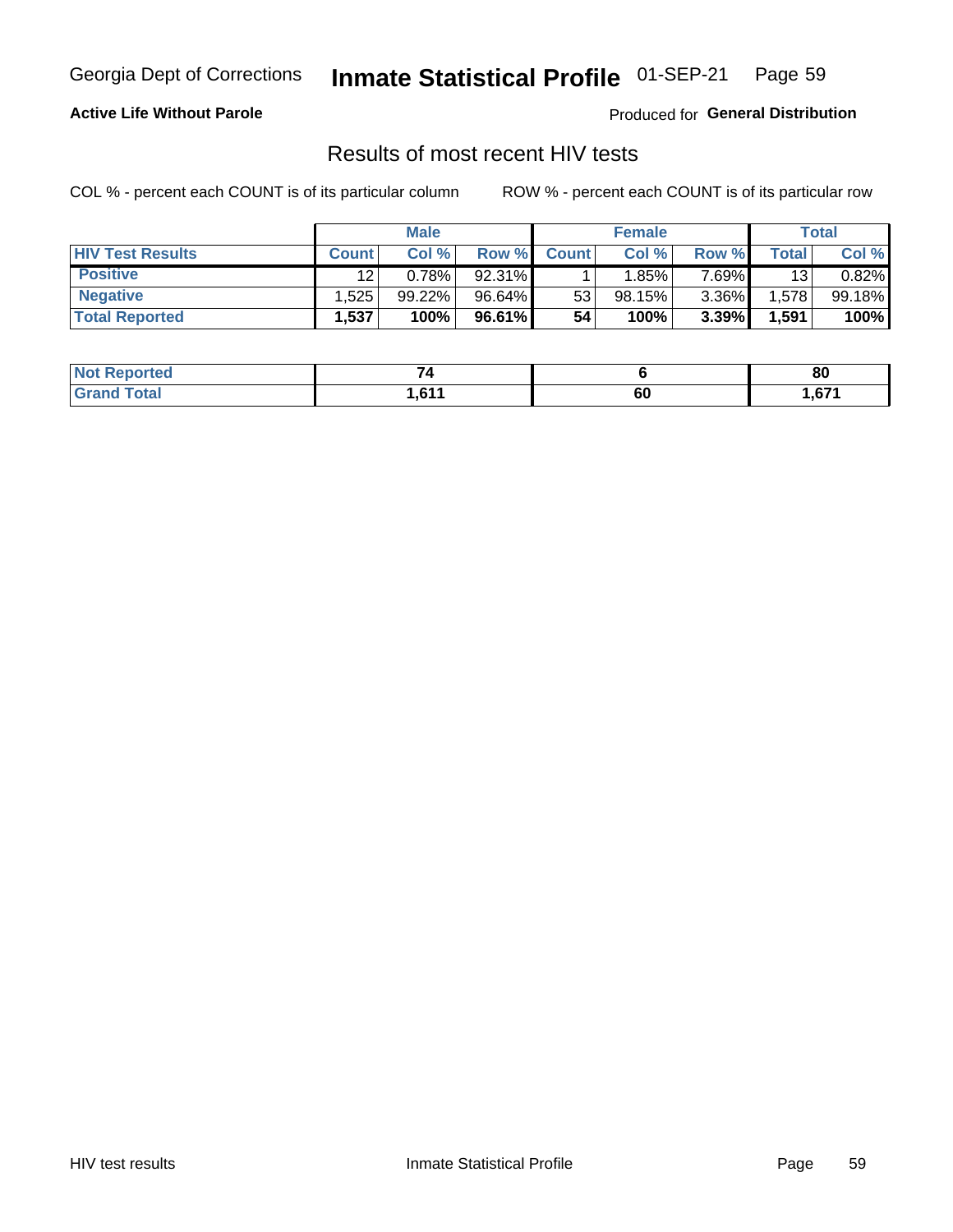# Georgia Dept of Corrections **Inmate Statistical Profile** 01-SEP-21 Page 60

### **Active Life Without Parole**

Produced for **General Distribution**

# Results of most recent tuberculosis test

COL % - percent each COUNT is of its particular column ROW % - percent each COUNT is of its particular row

|                                  | <b>Male</b>  |        |          | <b>Female</b> |           |          | Total        |        |
|----------------------------------|--------------|--------|----------|---------------|-----------|----------|--------------|--------|
| <b>Tuberculosis Test Results</b> | <b>Count</b> | Col %  | Row %I   | <b>Count</b>  | Col %     | Row %    | <b>Total</b> | Col %  |
| <b>Positive on current test</b>  | 279          | 17.56% | 99.29%   |               | 3.57%     | $0.71\%$ | 281          | 17.08% |
| <b>Negative</b>                  | 1.310        | 82.44% | 96.04%   | 54            | $96.43\%$ | $3.96\%$ | .364         | 82.92% |
| <b>Total Reported</b>            | ,589         | 100%   | 96.60% l | 56            | 100%      | 3.40%    | 1,645        | 100%   |

| <b>Not Reported</b>        | n,<br>--   |    | oc.<br>ZV               |
|----------------------------|------------|----|-------------------------|
| <b>Fotal</b><br><b>Gro</b> | <b>CAA</b> | 60 | C <sub>74</sub><br>1,01 |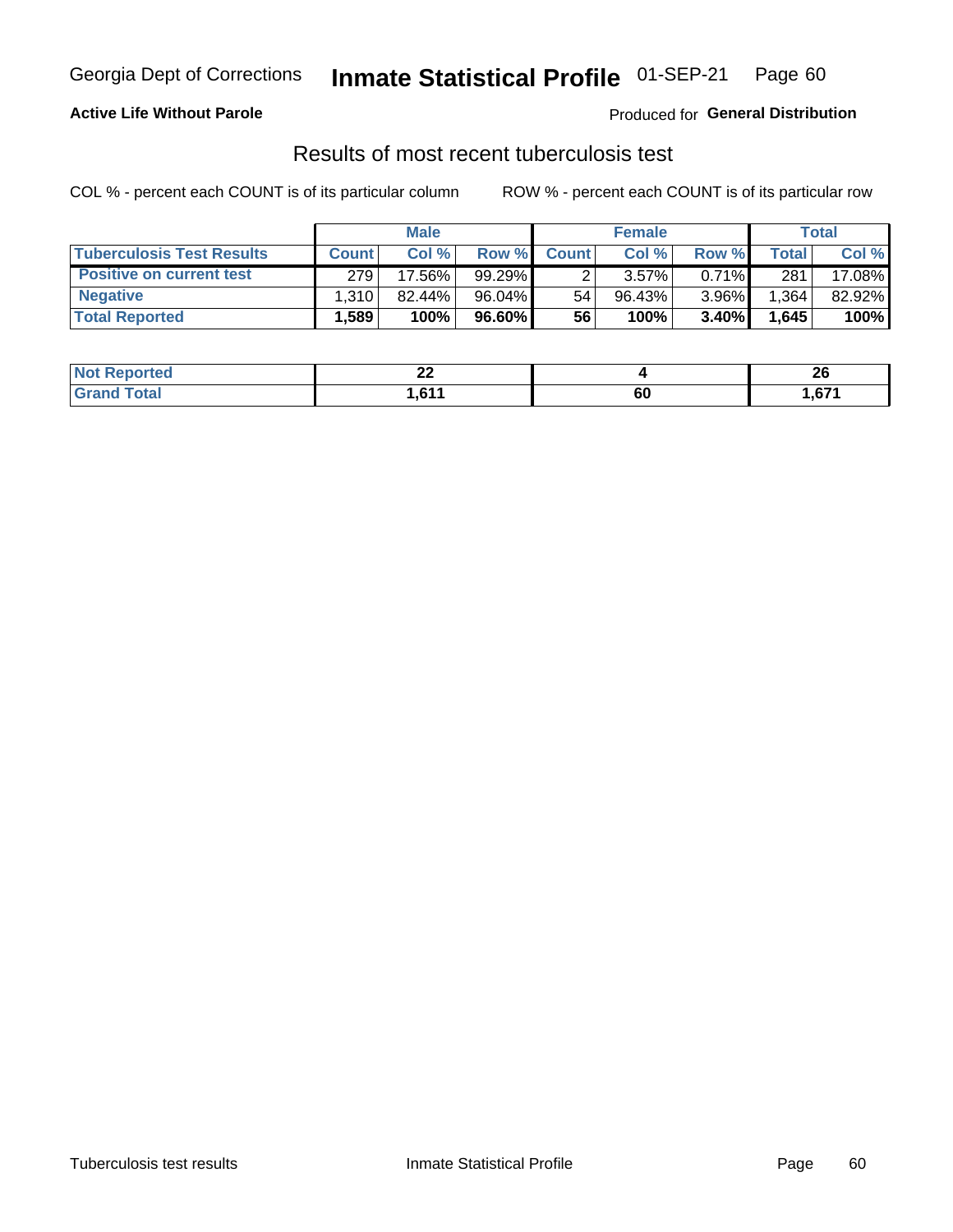# Georgia Dept of Corrections **Inmate Statistical Profile** 01-SEP-21 Page 61

### **Active Life Without Parole**

Produced for **General Distribution**

# Results of most recent syphilis test

COL % - percent each COUNT is of its particular column ROW % - percent each COUNT is of its particular row

|                                 | <b>Male</b>  |        |        | <b>Female</b>   |           |          | Total |        |
|---------------------------------|--------------|--------|--------|-----------------|-----------|----------|-------|--------|
| <b>Syphilis Test Results</b>    | <b>Count</b> | Col%   | Row %I | <b>Count</b>    | Col%      | Row %    | Total | Col %  |
| <b>Positive on current test</b> | 15           | 2.63%  | 93.75% |                 | $9.09\%$  | $6.25\%$ | 16    | 2.75%  |
| <b>Negative</b>                 | 556          | 97.37% | 98.23% | 10 <sup>1</sup> | $90.91\%$ | 1.77%    | 566   | 97.25% |
| <b>Total Reported</b>           | 571          | 100%   | 98.11% | 11              | 100%      | 1.89%    | 582   | 100%   |

| <b>Not Reported</b> | .040                        | 49 | ,089  |
|---------------------|-----------------------------|----|-------|
| <b>Grand Total</b>  | C <sub>44</sub><br>ו ו ס, ו | 60 | 671,ا |